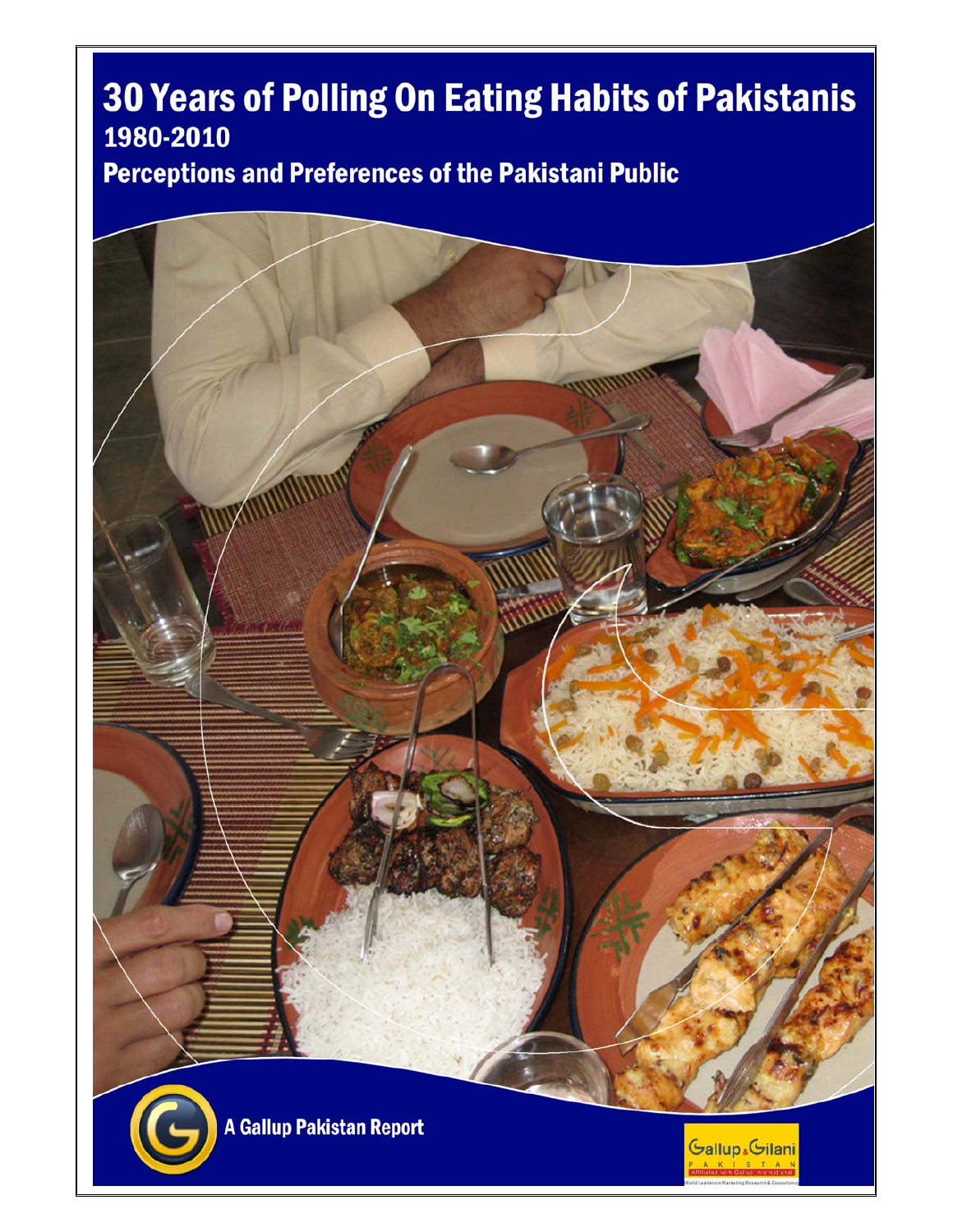## **30 YEARS OF POLLING ON EATING HABITS OF PAKISTANIS**

(1980-2010)

PERCEPTIONS AND PREFERENCES OF PAKISTANI PUBLIC

(NOT FOR PUBLIC RELEASE OR PUBLICATION)

*April 05, 2011(Modified: April, 2011)* 



**Disclaimer:** Gallup Pakistan is not related to Gallup Inc. headquartered in Washington D.C. USA. We require that our surveys be credited fully as Gallup Pakistan (not Gallup or Gallup Poll). We disclaim any responsibility for surveys pertaining to Pakistani public opinion except those carried out by Gallup Pakistan, the Pakistani affiliate of Gallup International Association. For details on Gallup International Association see website: www.gallup-international.com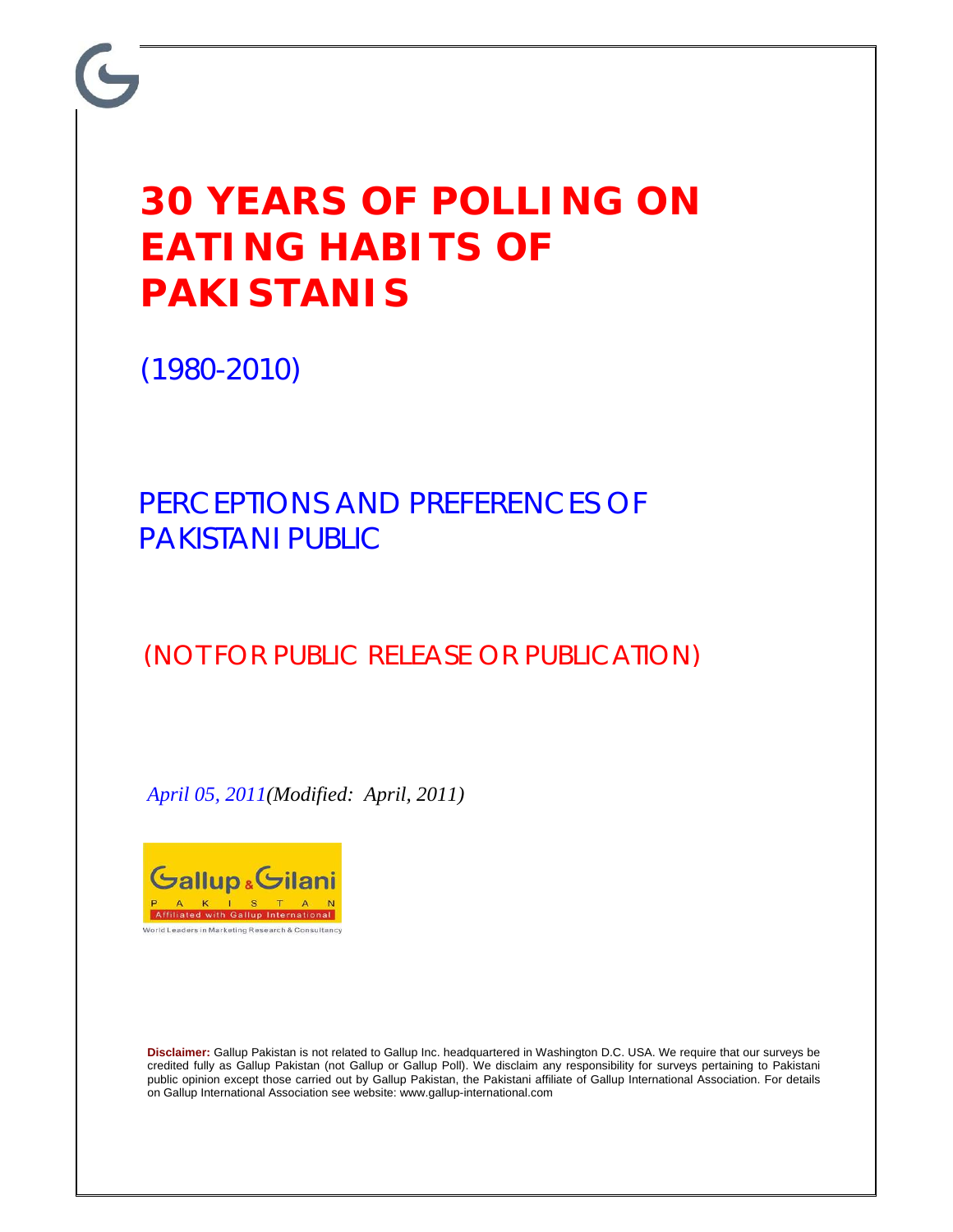## CAUTION:

## **THIS IS A PRELIMINARY DRAFT**

We are in the process of reviewing, cross-checking and revising/editing the material presented here. Please feel free to use the revised version for any research and teaching purpose.

## **DISCLAIMER**

**The data pertain to 30 years of polling work. We have made much effort to standardize the samples and question wording wherever comparisons are made across years. However it still leaves room for improvement. We will join our readers in bringing greater refinement in all stages of research as we look ahead to future work on the same subjects.** 

#### **LOOKING BACK AND LOOKING AHEAD**

The basic purpose of this Report is to start a meaningful debate on the issue of Polling Research on Society and Food Habits in Pakistan and identify avenues of further improvement. We admit that during the last 30 years we often asked inappropriate questions or did not maintain a time series as we should have. Moreover, our questions were not always informed by Relevant Experts knowledge. Hopefully in the future, we will frame more 'informed questions' in a more 'informed framework'.

While recognizing its limitations, what we have and present here, provides approximations to Perceptions on a wide variety of Social issues, which may otherwise be unavailable in a scientific fashion.

We present this to generate a constructive debate between Sociologists, Anthropologists and related Professionals working on Social Issues and Survey Researchers. The two can join hands to produce valuable Research and teaching materials for Concerned Professionals.

**Note:** For more details on Methodology please refer to the Methodology Section

[ 3 ]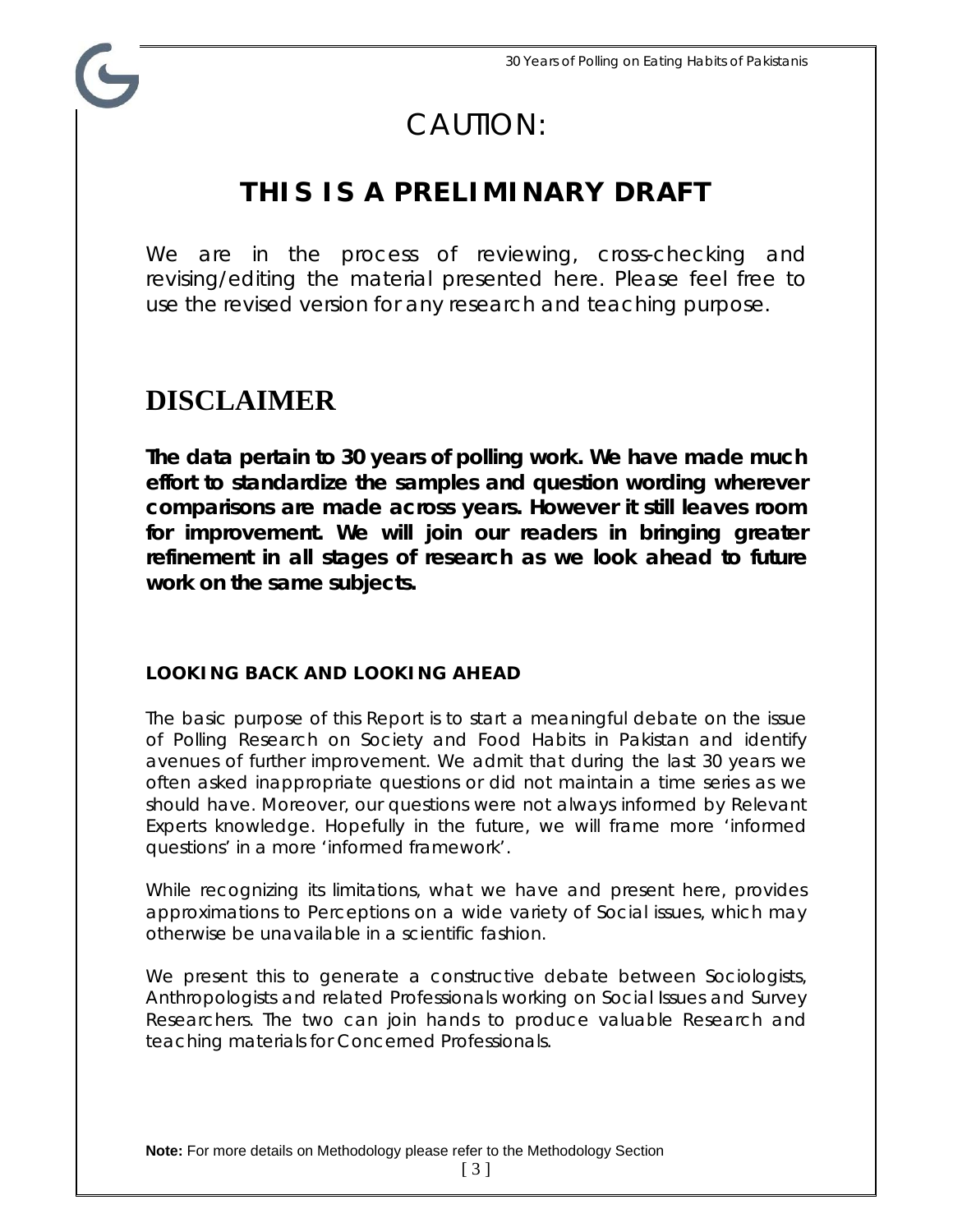## Table of Contents

 $\mathbf{G}$ 

| Section 1:  | A typical Pakistani Meal                               | 4                 |
|-------------|--------------------------------------------------------|-------------------|
| Section 2:  | Views on Meat                                          | $12 \overline{ }$ |
|             | Section 3: Views on Beverages                          | 19                |
| Section 4:  | Views on lodized Salt                                  | 28                |
| Section 5:  | Views on Oil/Ghee                                      | 33                |
| Section 6:  | Views on Fruits/Vegetables/Pulses                      | 38                |
| Section 7:  | Eating Habits and other miscellaneous<br>views on food | 44                |
| Methodology |                                                        | 56                |

[ 4 ]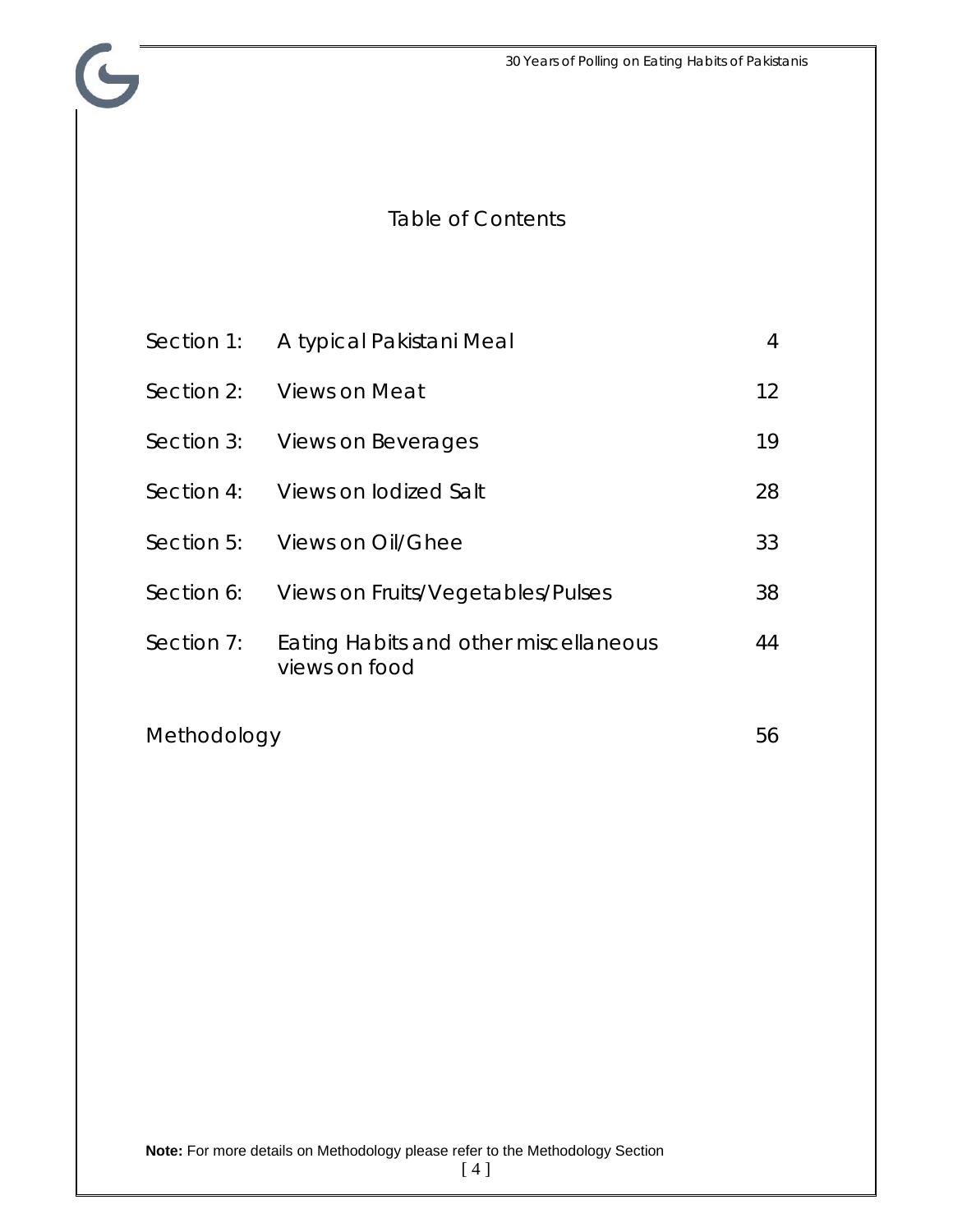30 Years of Polling on Eating Habits of Pakistanis

## SECTION 1:

G

## **A TYPICAL PAKISTANI MEAL**

**Note:** For more details on Methodology please refer to the Methodology Section

[ 5 ]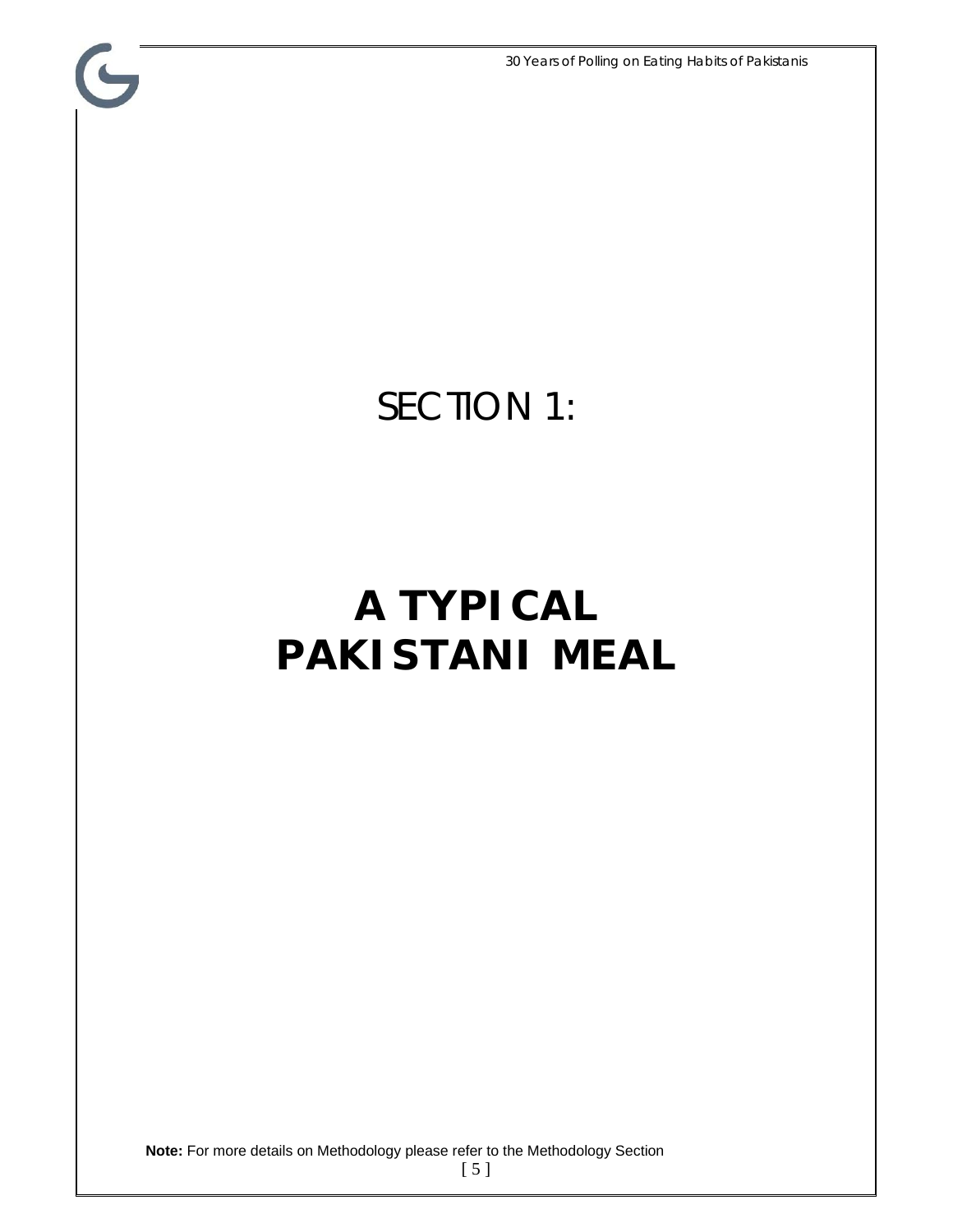Section 1:

### **A TYPICAL PAKISTANI MEAL**

The majority of Pakistanis (49%) eat Paratha in the morning followed by Roti (18%), tea (9%) and bread (10%). At lunch and dinner, Rotti is the staple diet (81%; 78%) followed by rice (17%; 20%) respectively. It is interesting to note that majority (44%) of our households claim having light meals at both lunch and dinner times.

Majority (52%) of Pakistanis eat meals three times a day. 37% have two meals, 5% have one meal and 5% eat meals more than thrice in a day.

About a third of the survey population says that they are away from home at lunchtime. While 34% of them buy lunch from their workplace, 13% take it from home whereas 53% eat after returning home.

[ 6 ]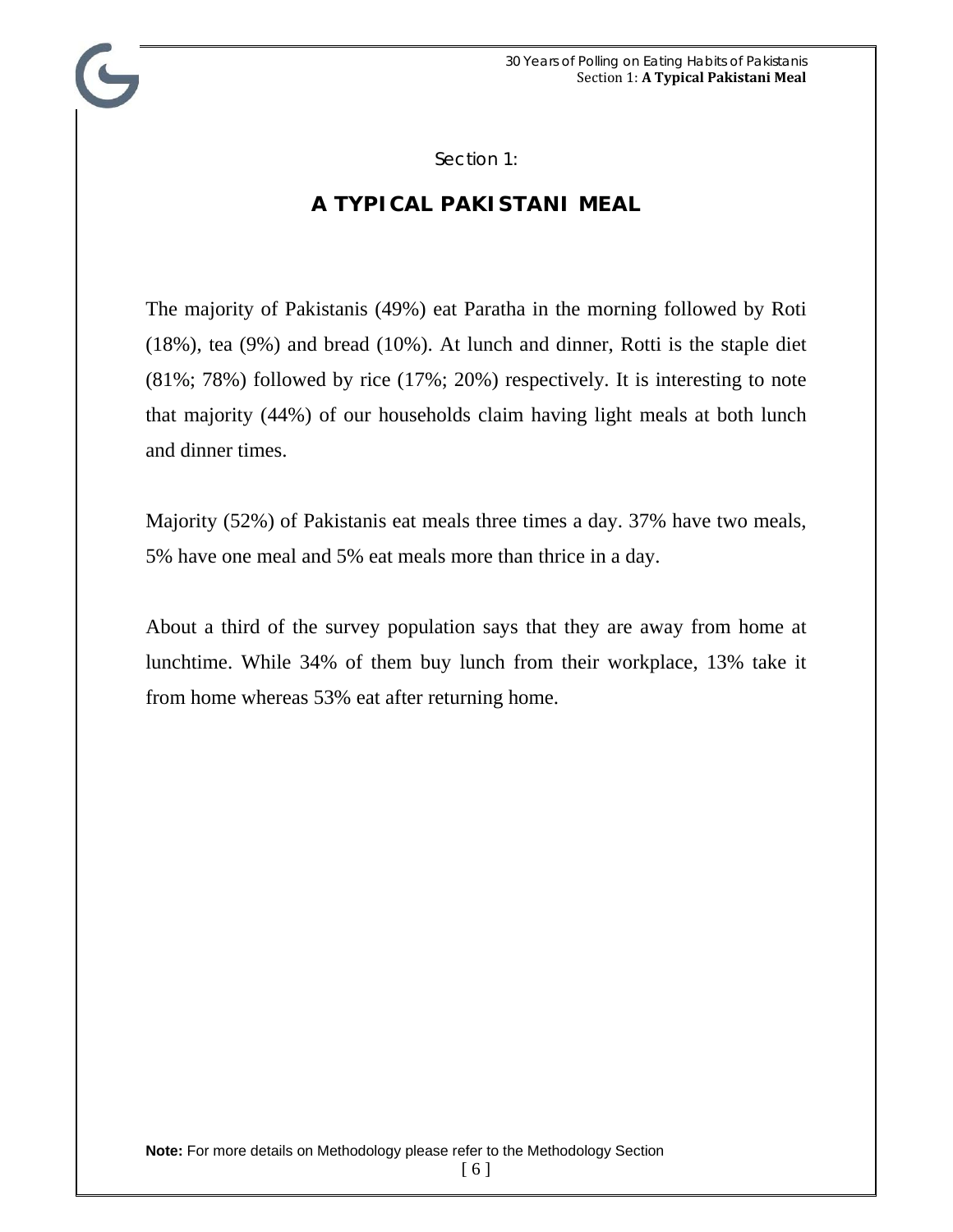### **BREAKFAST:** WHAT DOES A PAKISTANI EAT?

**Question:** Mostly, what do you like to take in your Breakfast?



**Source:** Gallup & Gilani / National Survey, 2009

|                 | 2006 | 2008 | 2009 |
|-----------------|------|------|------|
| Paratha         | 45%  | 41%  | 49%  |
| <b>Bread</b>    | 10%  | 11%  | 10%  |
| Tea             | 11%  | 13%  | 9%   |
| Rusk            |      |      | 7%   |
| Roti with curry | 34%  | 33%  | 18%  |
| Nothing         |      |      | 2%   |
| Others          |      | 1%   |      |
| No Response     |      | 1%   | 5%   |

#### Comparative Data

**Source:** Gallup & Gilani / National Surveys, 2006, 2008 & 2009

**Note:** Caution should be taken while interpreting comparative data. Please read the note on Comparative Data in Methodology

**Note:** For more details on Methodology please refer to the Methodology Section

[ 7 ]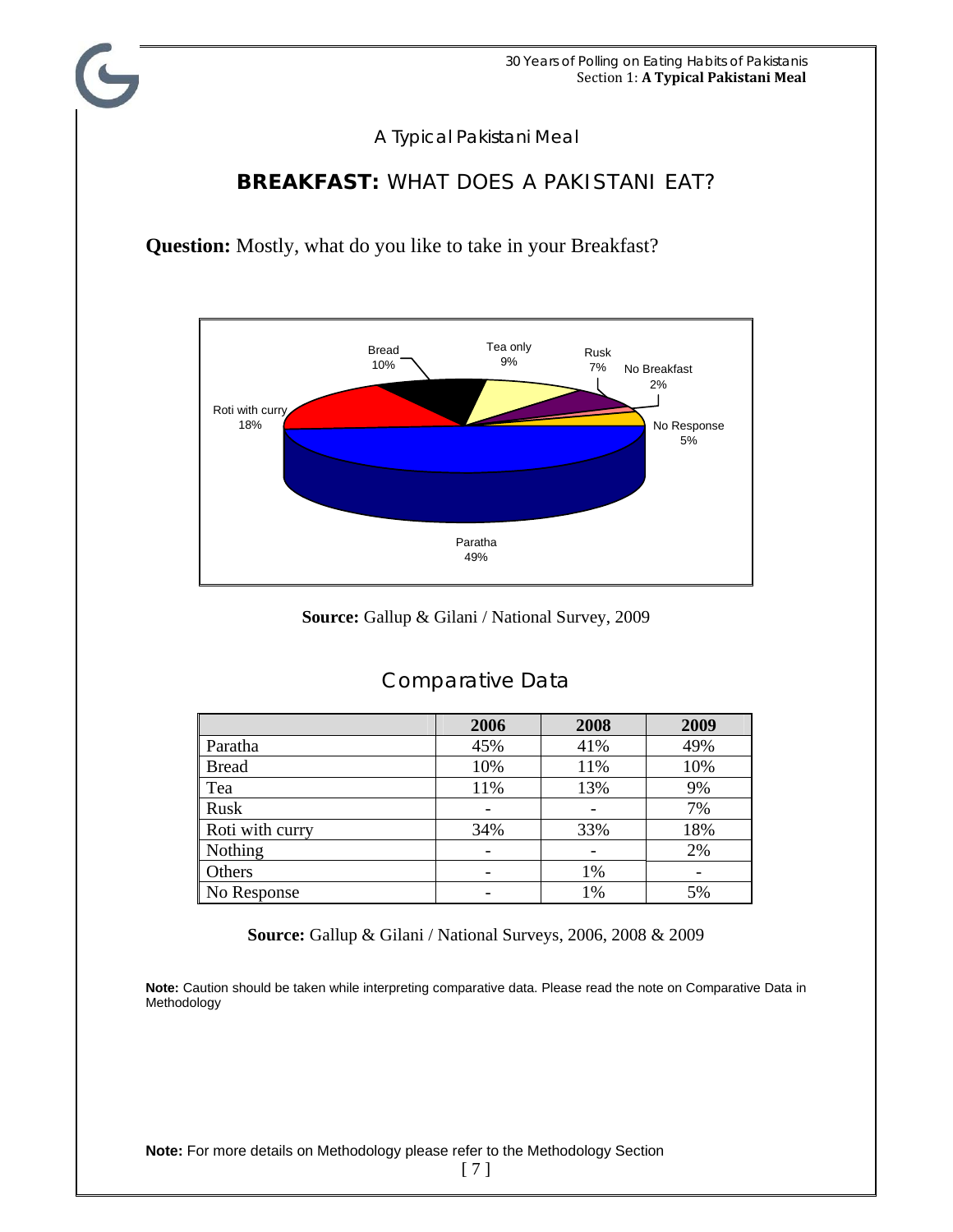### **LUNCH AND DINNER:** WHAT DOES A PAKISTANI EAT?

**Question:** Mostly, what do you eat at lunch and dinner?







#### **Source:** Gallup & Gilani / National Survey, 2009

|               | 2006 | 2008 | 2009 |
|---------------|------|------|------|
| Lunch         |      |      |      |
| Roti          | 85%  | 71%  | 65%  |
| Rice          | 14%  | 10%  | 15%  |
| <b>Both</b>   | 1%   | 17%  | 20%  |
| No Response   |      | 2%   |      |
| <b>Dinner</b> |      |      |      |
| Roti          | 67%  | 65%  | 65%  |
| Rice          | 30%  | 12%  | 18%  |
| <b>Both</b>   | 3%   | 21%  | 17%  |
| No Response   |      | 2%   |      |

#### Comparative Data

**Source:** Gallup & Gilani / National Surveys, 2006, 2008 & 2009

**Note:** Caution should be taken while interpreting comparative data. Please read the note on Comparative Data in Methodology

**Note:** For more details on Methodology please refer to the Methodology Section

[ 8 ]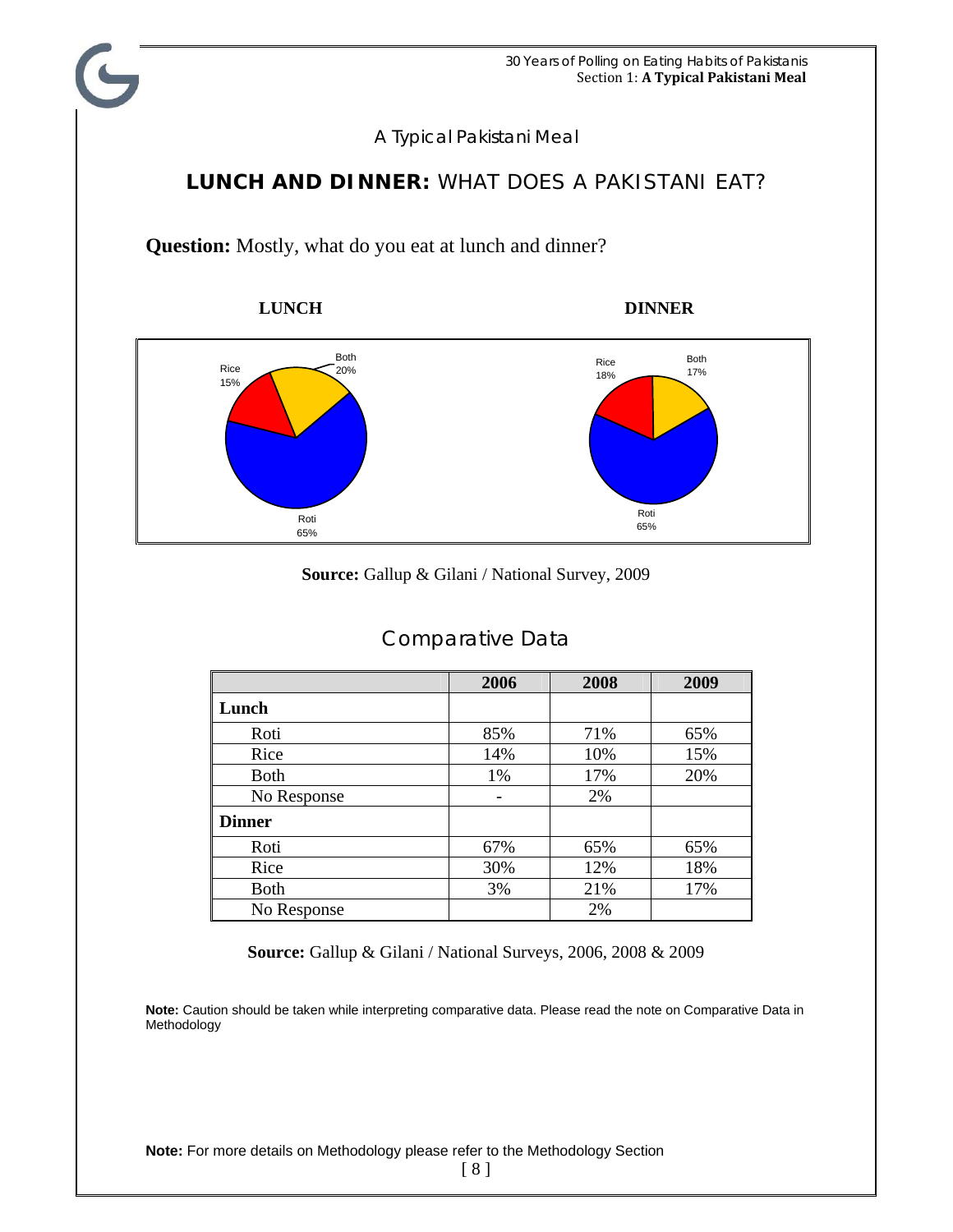#### **PREFERENCE FOR HEAVY AND LIGHT DIET**

**Question:** Some people have heavy lunch or dinner or both. What do you have mostly?



**Source:** Gallup & Gilani / National Survey, 2008

#### Comparative Data

|                         | 2003 | 2006 | 2008 |
|-------------------------|------|------|------|
| <b>Heavy Lunch</b>      | 25%  | 19%  | 18%  |
| <b>Heavy Dinner</b>     | 16%  | 23%  | 19%  |
| <b>Both Meals Heavy</b> | 32%  | 34%  | 18%  |
| <b>Both Meals Light</b> | 26%  | 24%  | 44%  |
| No Response             | 1%   | -    | 1%   |

**Source:** Gallup & Gilani / National Surveys, 2003, 2006 & 2008

**Note:** Caution should be taken while interpreting comparative data. Please read the note on Comparative Data in Methodology

**Note:** For more details on Methodology please refer to the Methodology Section

[ 9 ]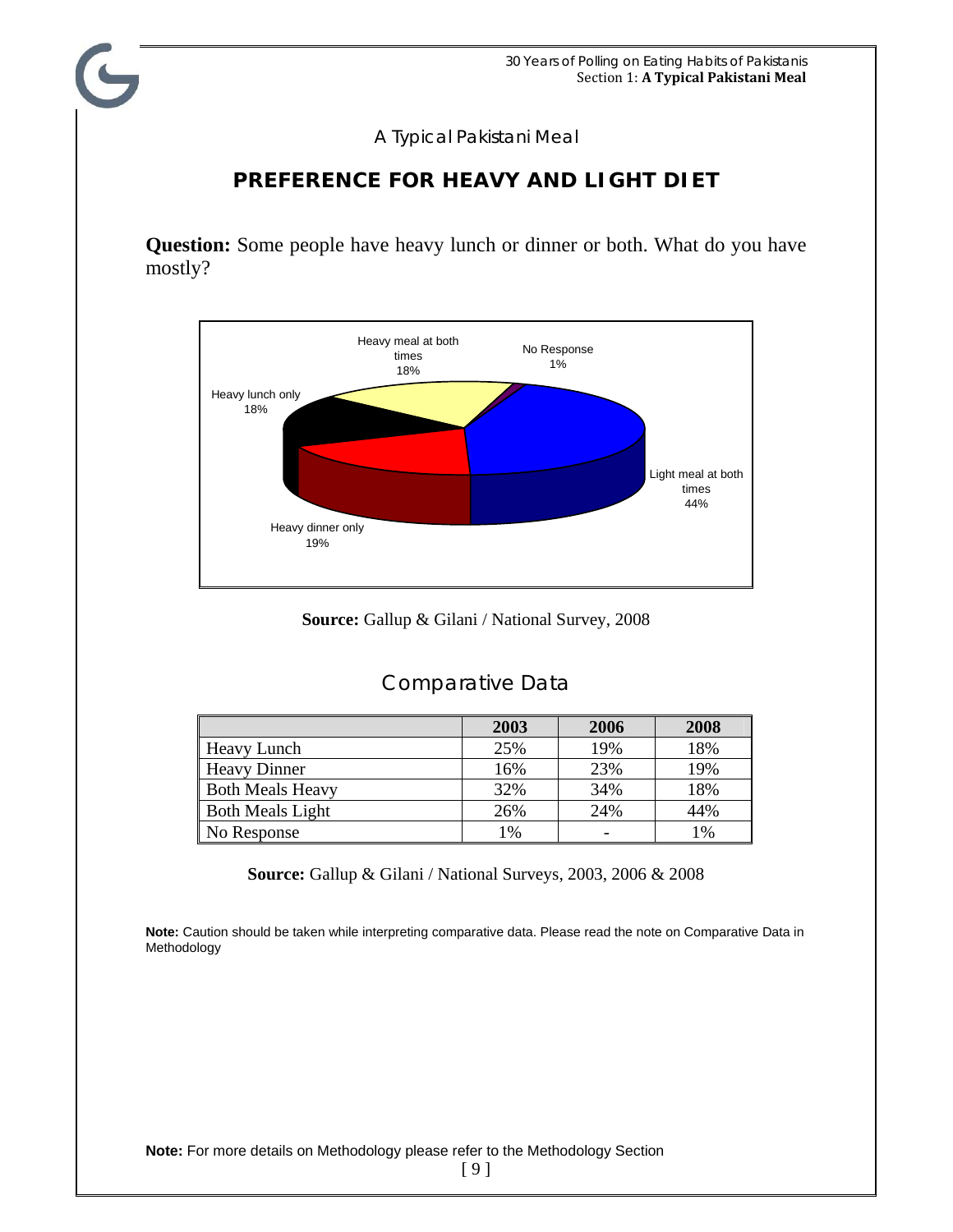#### **HOW MANY MEALS IN A DAY?**

**Question:** How many meals **do you have** in a day?



**Source:** Gallup & Gilani / National Survey, 2009

**Note:** For more details on Methodology please refer to the Methodology Section

[ 10 ]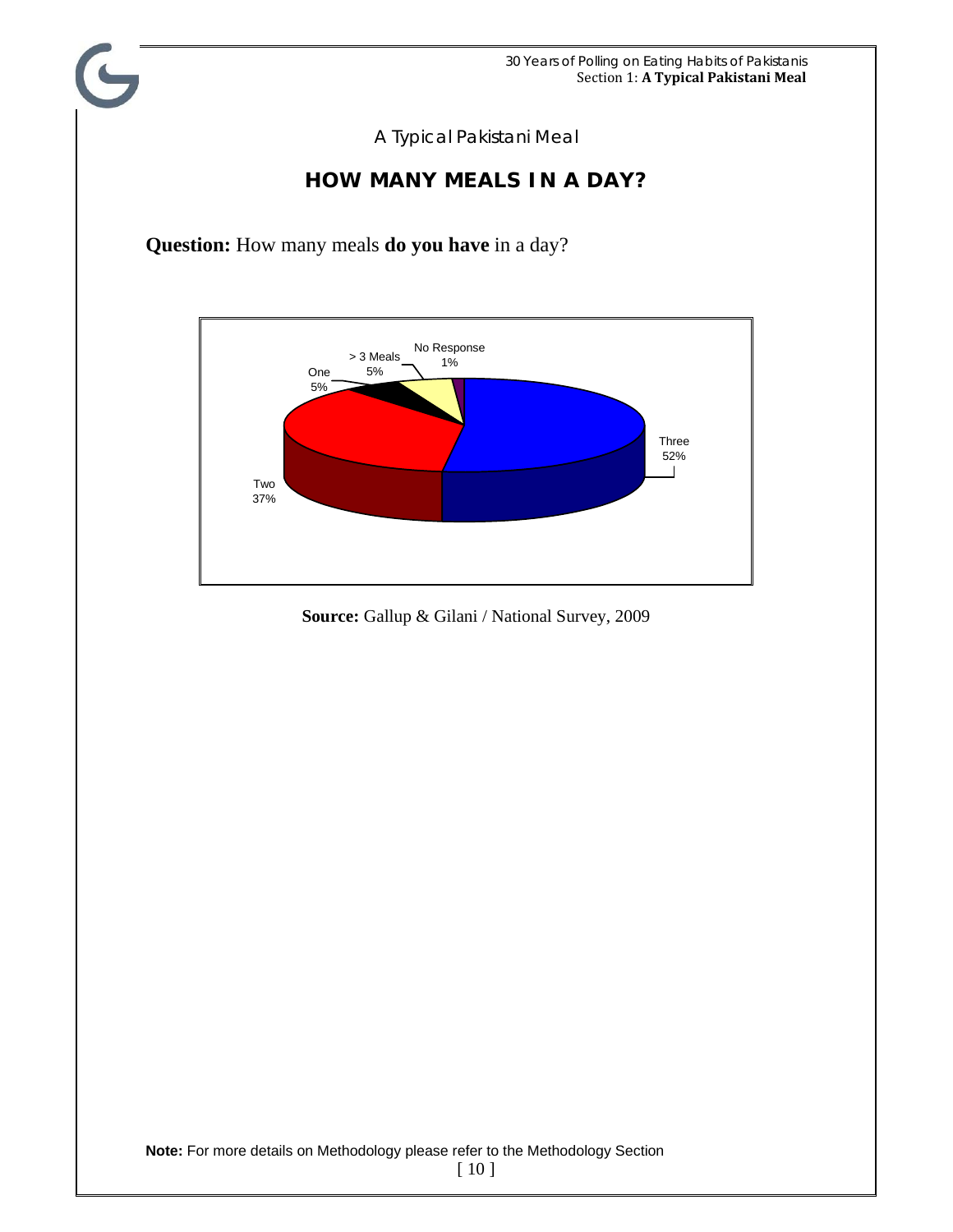### **HOW MANY MEALS IN A DAY?**

**Question:** How many meals **should be taken** in your opinion, in a day?



**Source:** Gallup & Gilani / National Survey, 2009

**Note:** For more details on Methodology please refer to the Methodology Section

[ 11 ]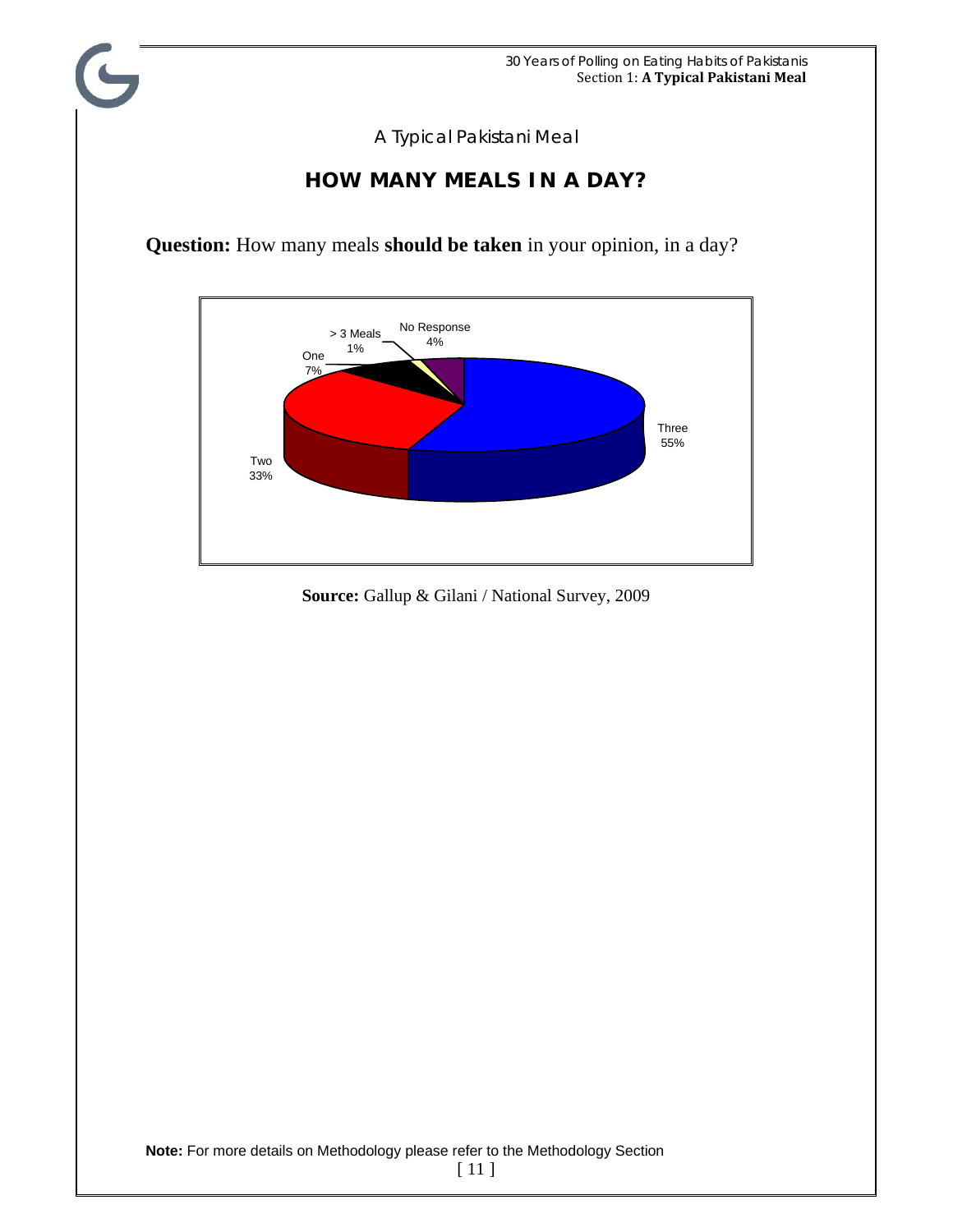### **PLACE OF LUNCH?**

**Question:** Do you go away for work/employment? If yes, then what do you do for your lunch?

Buy lunch from there 34% Eat after returning home 53% Take from home 13%

Away from Home at Lunch = 32%



#### Comparative Data

|                          | 2001 | 2005 |
|--------------------------|------|------|
| Take from Home           | 20%  | 13%  |
| Buy from there           | 27%  | 34%  |
| Eat after returning home | 45%  | 53%  |
| Others                   | 8%   |      |

**Source:** Gallup & Gilani / National Surveys, 2001 & 2005

**Note:** Caution should be taken while interpreting comparative data. Please read the note on Comparative Data in Methodology

Only those respondents who are away at lunch time

**Note:** For more details on Methodology please refer to the Methodology Section

[ 12 ]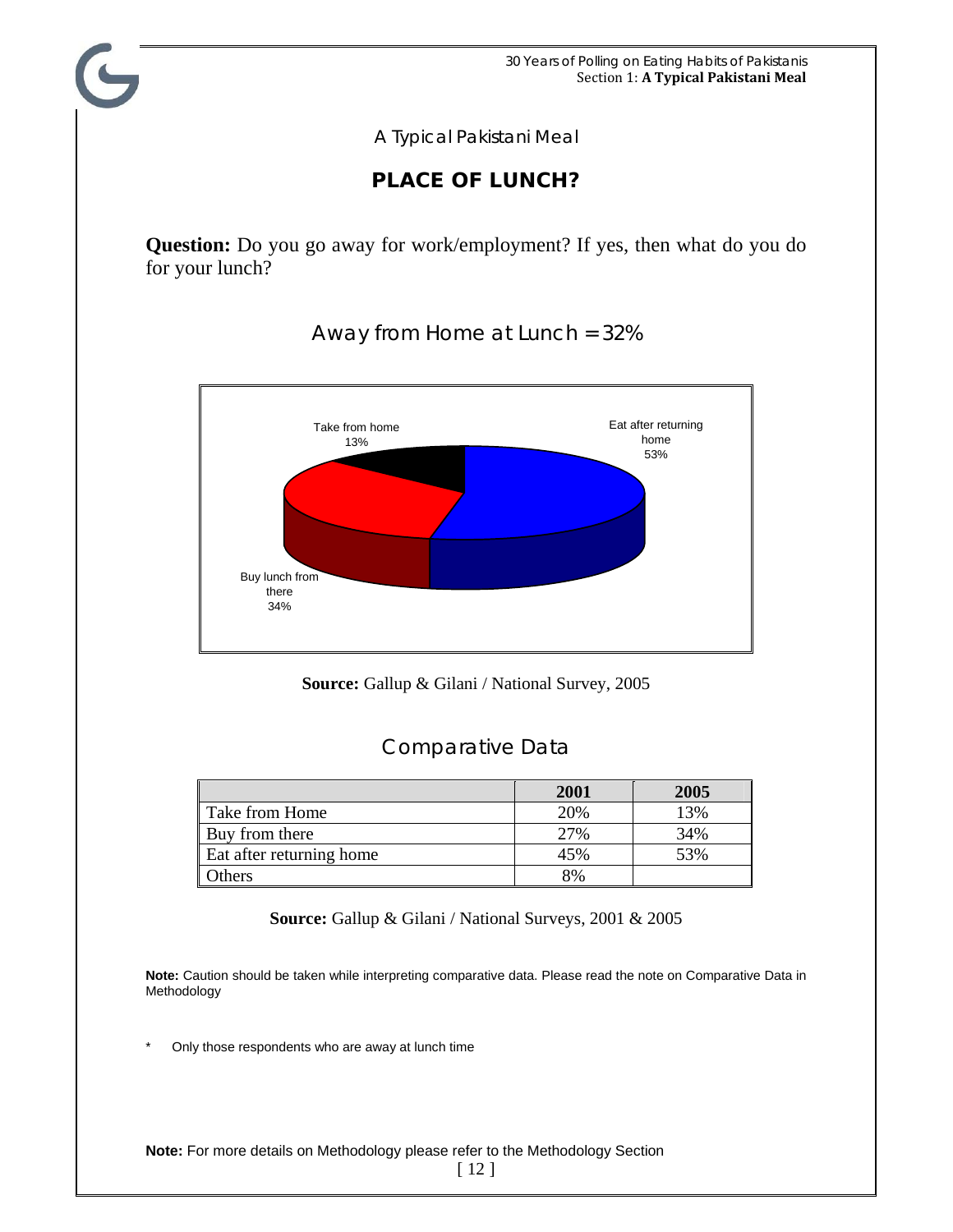30 Years of Polling on Eating Habits of Pakistanis

## SECTION 2:

 $\mathbf{G}$ 

## **VIEWS ON MEAT**

**Note:** For more details on Methodology please refer to the Methodology Section

[ 13 ]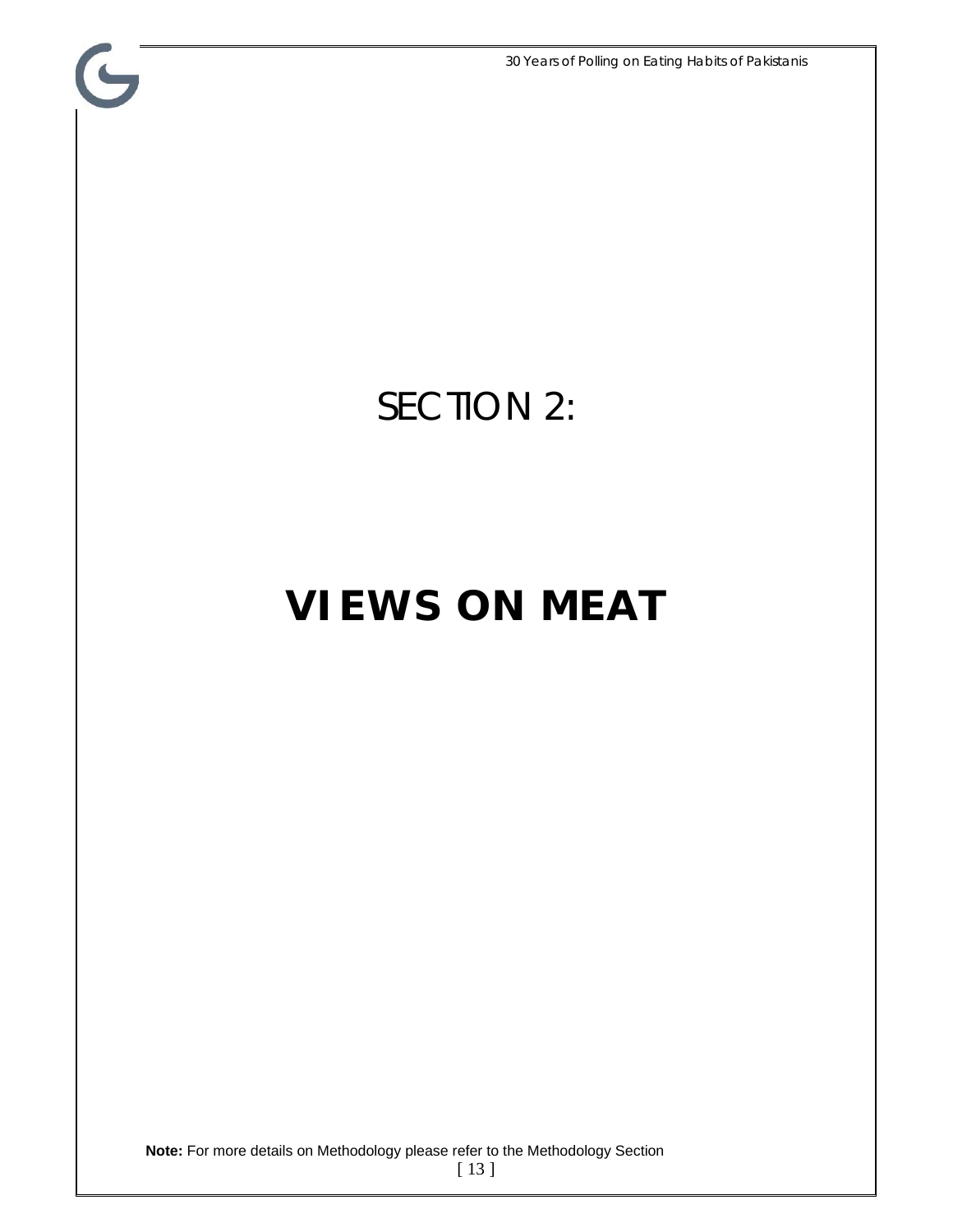Section 2:

#### **VIEWS ON MEAT**

Among meat, the choices are equally divided among beef (35%), mutton (33%) and chicken (31%). Overall the use of red meat (59%) outweighs the use of white meat (39%) in Pakistani households. People prefer to buy fresh meat from the butcher's shop. Given the option that financial constraints are removed and the price of meat, pulses and vegetables is the same; 51% of the people would prefer meat.

During our field work, we asked our respondents about the food on that day in their household. 42% had vegetable, 27% had meat, 17% had pulses and 11% had rice in their food on a random day.

<sup>[ 14 ]</sup>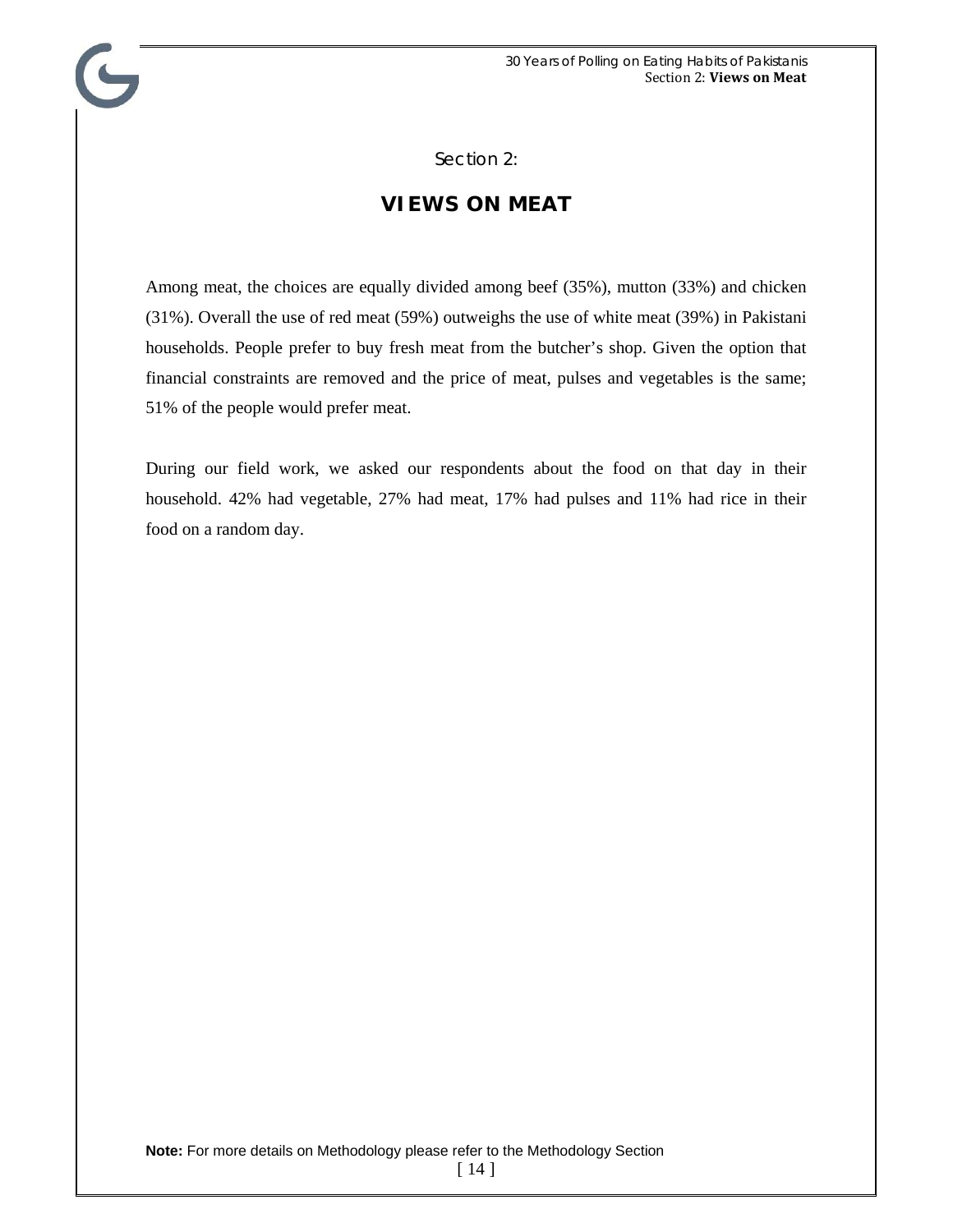## **CHOICE OF MEAT**



**Question:** What type of meat do you **personally like** the most?

**Source:** Gallup & Gilani / National Survey, 2008

#### Comparative Data

|                    | 2005                     | 2006                     | 2007 | 2008 |
|--------------------|--------------------------|--------------------------|------|------|
| <b>Chicken</b>     | 45%                      | 27%                      | 39%  | 31%  |
| <b>Mutton</b>      | 25%                      | 32%                      | 36%  | 33%  |
| <b>Beef</b>        | 30%                      | 41%                      | 25%  | 35%  |
| <b>No Response</b> | $\overline{\phantom{a}}$ | $\overline{\phantom{a}}$ | -    | 1%   |

**Source:** Gallup & Gilani / National Surveys, 2005, 2006, 2007 & 2008

**Note:** Caution should be taken while interpreting comparative data. Please read the note on Comparative Data in Methodology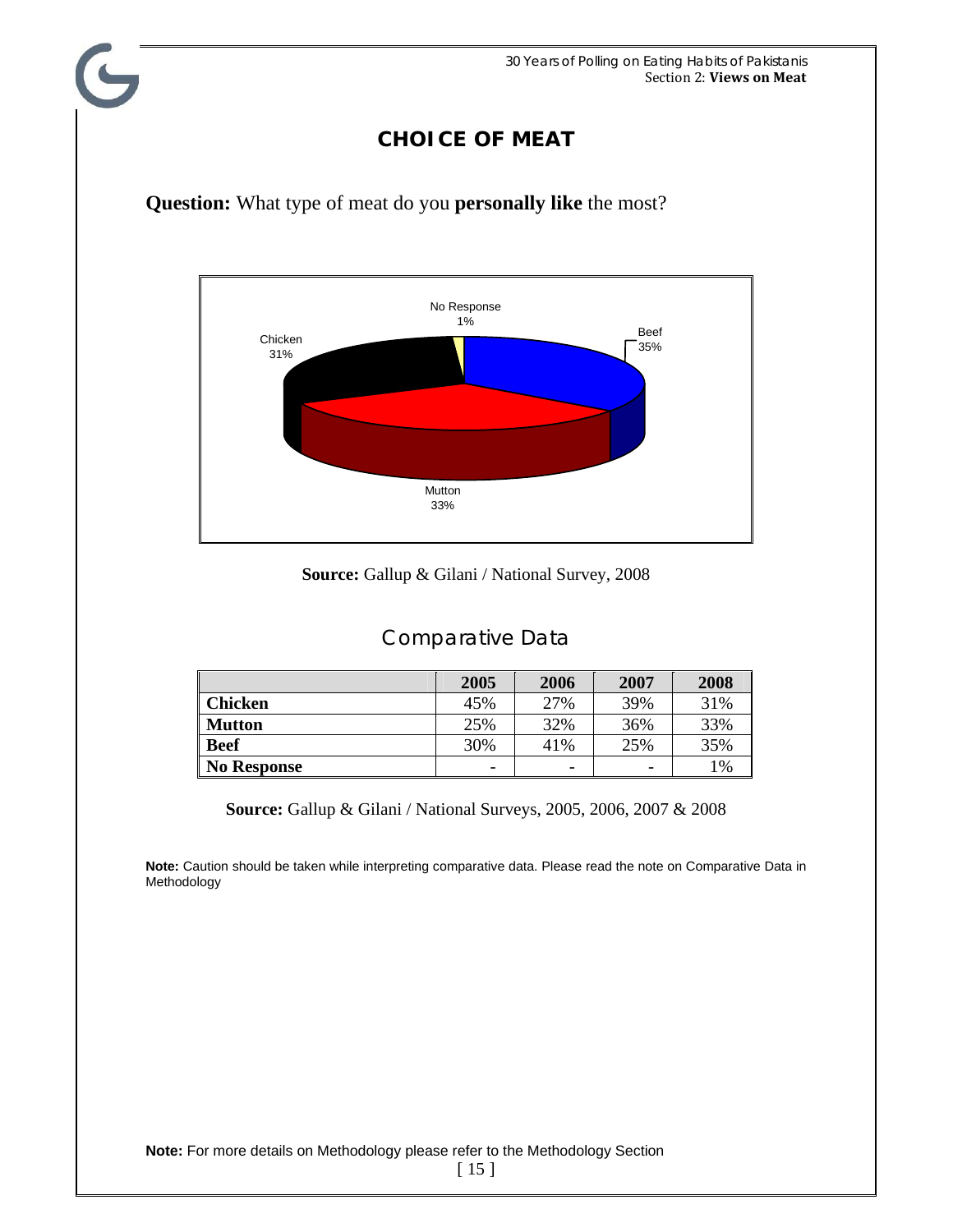## **CHOICE OF MEAT**



**Question:** What type of meat is **mostly used** in your household?

#### **Source:** Gallup & Gilani / National Survey, 2009

### Comparative Data

|                            | 2005 | 2007 | 2008 |
|----------------------------|------|------|------|
| White Meat (Chicken, fish) | 41%  | 47%  | 39%  |
| Red Meat (Mutton, Beef)    | 59%  | 53%  | 60%  |
| No Response                | -    | ۰    | 1%   |

**Source:** Gallup & Gilani / National Surveys, 2005, 2007 & 2008

**Note:** Caution should be taken while interpreting comparative data. Please read the note on Comparative Data in Methodology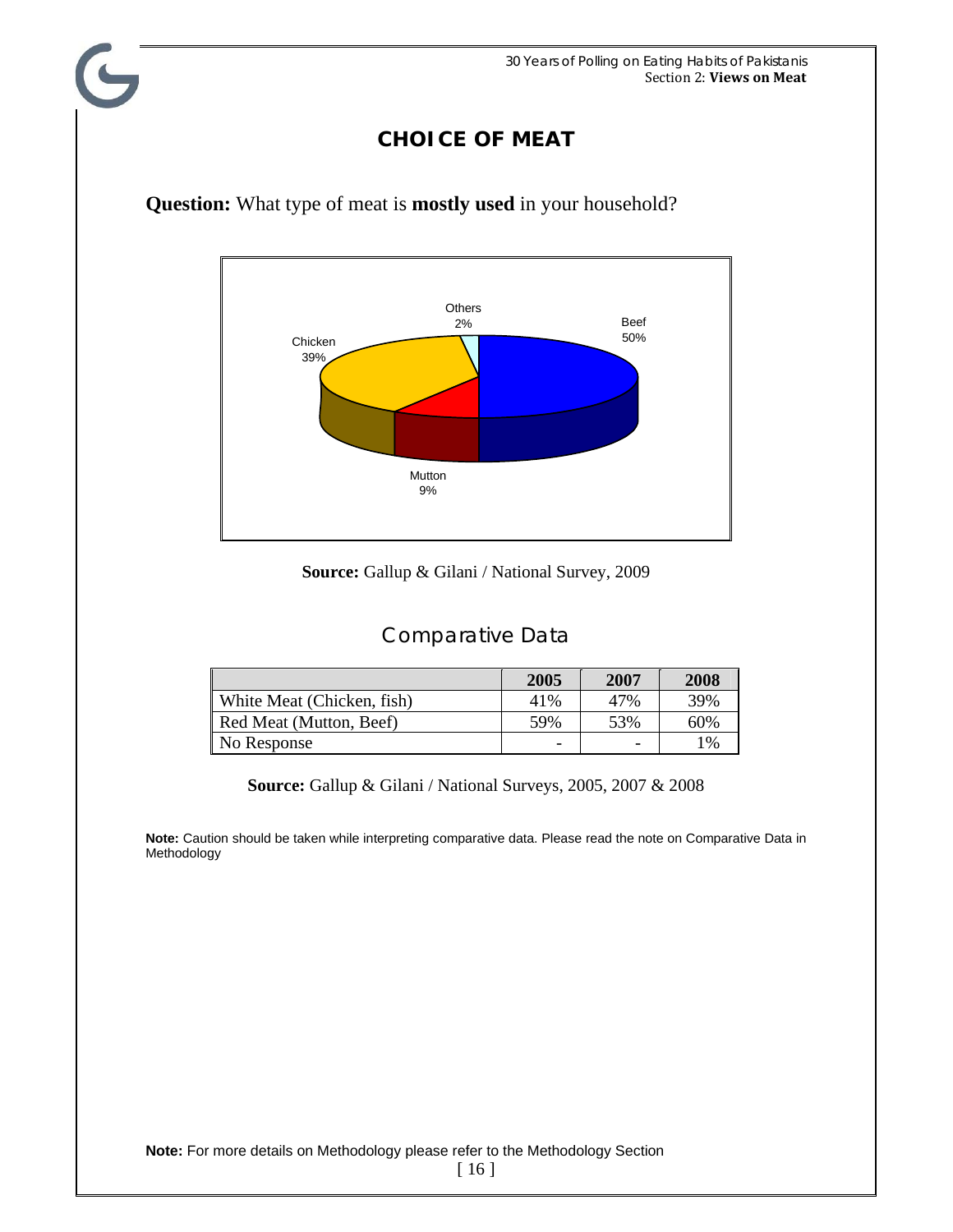### **FREQUENCY OF USAGE OF MEAT**



**Question: How often** is meat eaten in your household?

#### **Source:** Gallup & Gilani / National Survey, 2009

#### Comparative Data

|                 | 2008 | 2009 |
|-----------------|------|------|
| Daily           | 9%   | 9%   |
| Twice a week    | 31%  | 41%  |
| Once a Week     | 24%  | 24%  |
| Once in 2 weeks | 14%  | 14%  |
| Less frequently | 20%  | 12%  |
| No Response     | 2%   |      |

**Source:** Gallup & Gilani / National Surveys, 2008 & 2009

**Note:** Caution should be taken while interpreting comparative data. Please read the note on Comparative Data in Methodology

**Note:** For more details on Methodology please refer to the Methodology Section

[ 17 ]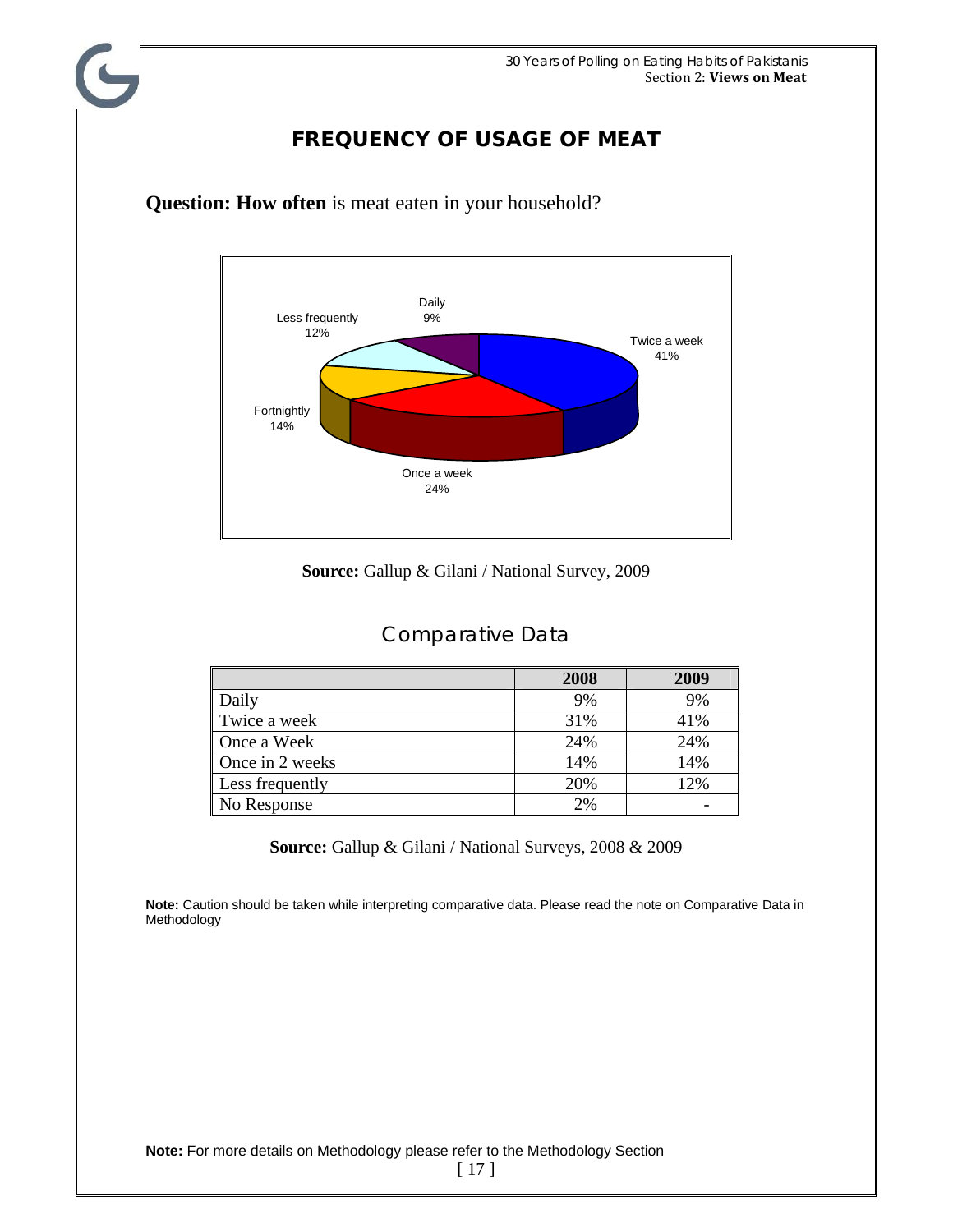## **AMOUNT OF MEAT CONSUMED IN A HOUSEHOLD**

Question: What **amount of Meat** of different kinds (chicken, mutton and beef) is approximately used **in a month in your household**?

|                  | <b>Chicken</b> | <b>Beef</b> | <b>Mutton</b> |
|------------------|----------------|-------------|---------------|
| 1-2 Kilograms    | 32%            | 33%         | 17%           |
| 3-4 Kilograms    | 22%            | 15%         | 6%            |
| 5-6 Kilograms    | 13%            | 9%          | 5%            |
| 7-8 Kilograms    | 3%             | 2%          | 1%            |
| 9-10 Kilograms   | 5%             | 5%          | 1%            |
| $> 10$ Kilograms | 3%             | 3%          | 0%            |
| Do not use       | 11%            | 20%         | 49%           |
| No Response      | 11%            | 13%         | 21%           |
| <b>Total</b>     | 100%           | 100%        | 100%          |

 **Source:** Gallup & Gilani / National Surveys 2011.

**Note: This topic was explored on request of one of our readers. We are grateful for such suggestions and would be happy to produce meaningful research mutually with our Readers in the future as well.**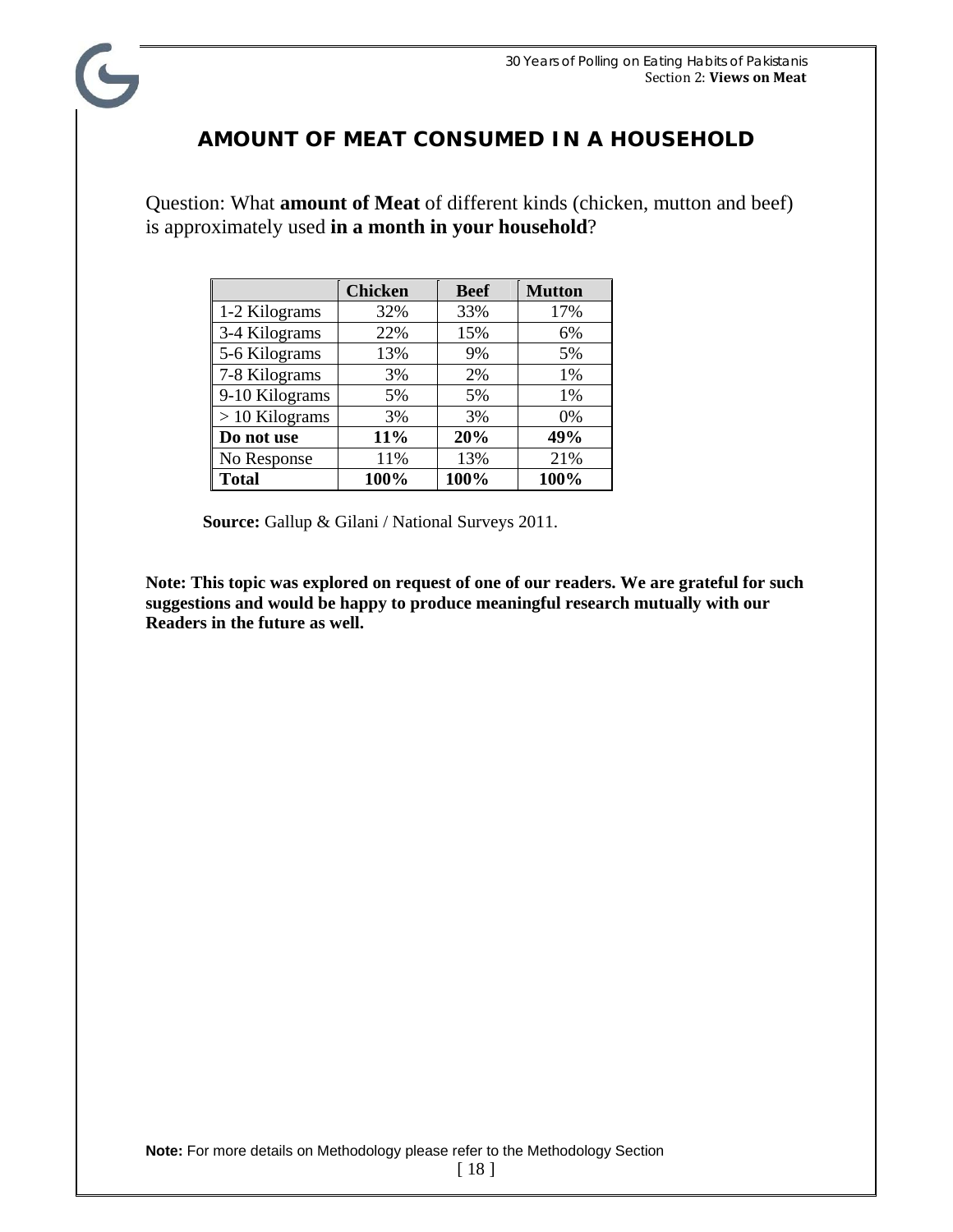### **AMOUNT OF MEAT CONSUMED IN A HOUSEHOLD**

C

#### Comparative Data

#### **Usage of Meat\* across Population segments** *(Row percentages are shown)*

|                | $1-4$<br><b>Kilograms</b> | More than and<br>equal to 5 Kg | Do Not<br><b>use</b> | N <sub>0</sub><br>response |
|----------------|---------------------------|--------------------------------|----------------------|----------------------------|
| <b>Chicken</b> |                           |                                |                      |                            |
| Rural          | 56%                       | 20%                            | 12%                  | 12%                        |
| Urban          | 48%                       | 34%                            | 9%                   | 9%                         |
| <b>Beef</b>    |                           |                                |                      |                            |
| Rural          | 51%                       | 17%                            | 18%                  | 14%                        |
| Urban          | 43%                       | 22%                            | 24%                  | 11%                        |
| <b>Mutton</b>  |                           |                                |                      |                            |
| Rural          | 24%                       | 7%                             | 46%                  | 23%                        |
| Urban          | 24%                       | 9%                             | 53%                  | 14%                        |

 **Source:** Gallup & Gilani / National Surveys 2011.

\* Question: What amount of Meat of different kinds (chicken, mutton and beef) is approximately used in a month in your household?

[ 19 ]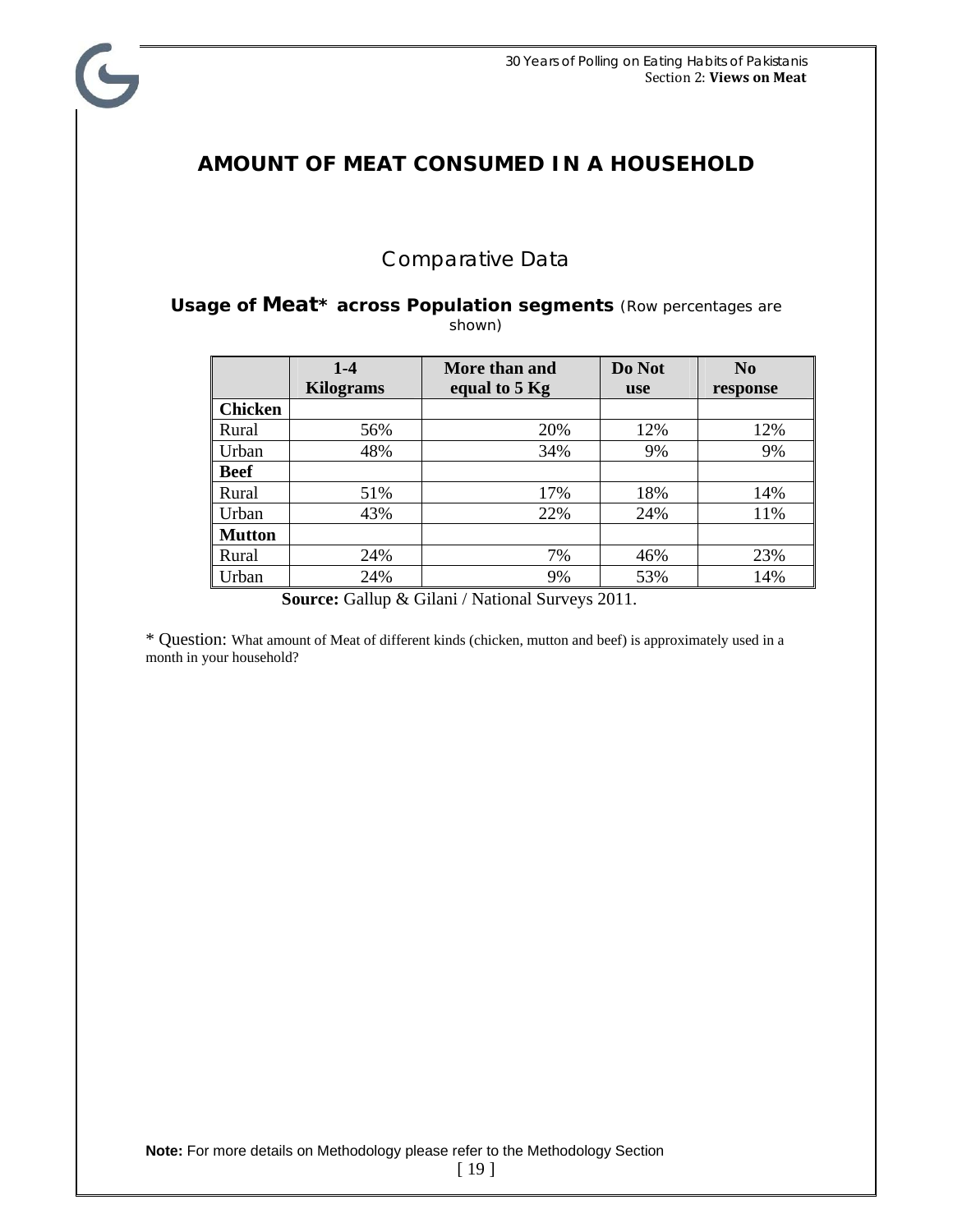30 Years of Polling on Eating Habits of Pakistanis Section 2: **Views on Meat**

### **AMOUNT OF MEAT CONSUMED IN A HOUSEHOLD**

#### Comparative Data



#### **Usage of Chicken\* across Socio economic segments**

**Source:** Gallup & Gilani / National Surveys 2011.

- Question: What amount of Meat of different kinds (chicken, mutton and beef) is approximately used in a month in your household?
- Monthly Household Incomes are given

With increasing Monthly Household Income; the amount of chicken consumed in the household per month increases.

Among those who have household income less than Rs. 7000; 17% consume more than/ equal to 5 Kg Chicken per month, whereas among those with monthly Household income of more than 30, 000 Rs. 32% consume 5 or more Kg of Chicken in a month.

[ 20 ]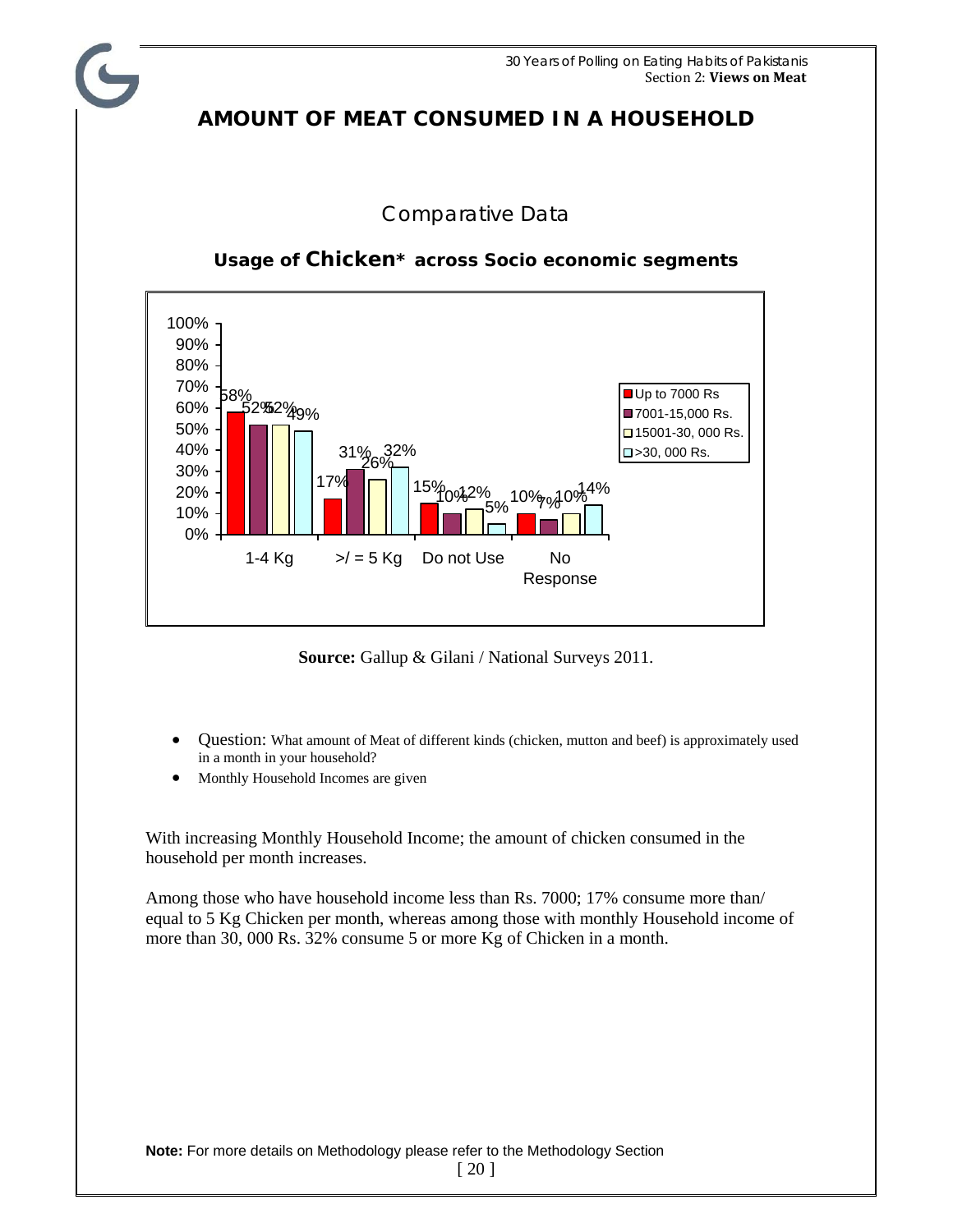## **AMOUNT OF MEAT CONSUMED IN A HOUSEHOLD**

 $\blacktriangleright$ 

#### Comparative Data

#### **Usage of Meat\* across Rural and Urban Punjab**

| <b>Chicken</b> | $< 5$ Kg | 5 Kg and above | Do not     | No              |
|----------------|----------|----------------|------------|-----------------|
|                |          |                | <b>Use</b> | <b>Response</b> |
| Rural          | 68%      | 19%            | 5%         | 8%              |
| Urban          | 44%      | 33%            | 9%         | 14%             |
| <b>Mutton</b>  | $< 5$ Kg | 5 Kg and above | Do not     | <b>No</b>       |
|                |          |                | <b>Use</b> | Response        |
| Rural          | 24%      | 7%             | 41%        | 28%             |
| Urban          | 28%      | 10%            | 46%        | 16%             |
| <b>Beef</b>    | $< 5$ Kg | 5 Kg and above | Do not     | <b>No</b>       |
|                |          |                | <b>Use</b> | <b>Response</b> |
| Rural          | 64%      | 14%            | 11%        | 11%             |
| Urban          | 39%      | 13%            | 33%        | 15%             |

#### **Source:** Gallup & Gilani / National Surveys 2011.

\*Question: What amount of Meat of different kinds (chicken, mutton and beef) is approximately used in a month in your household?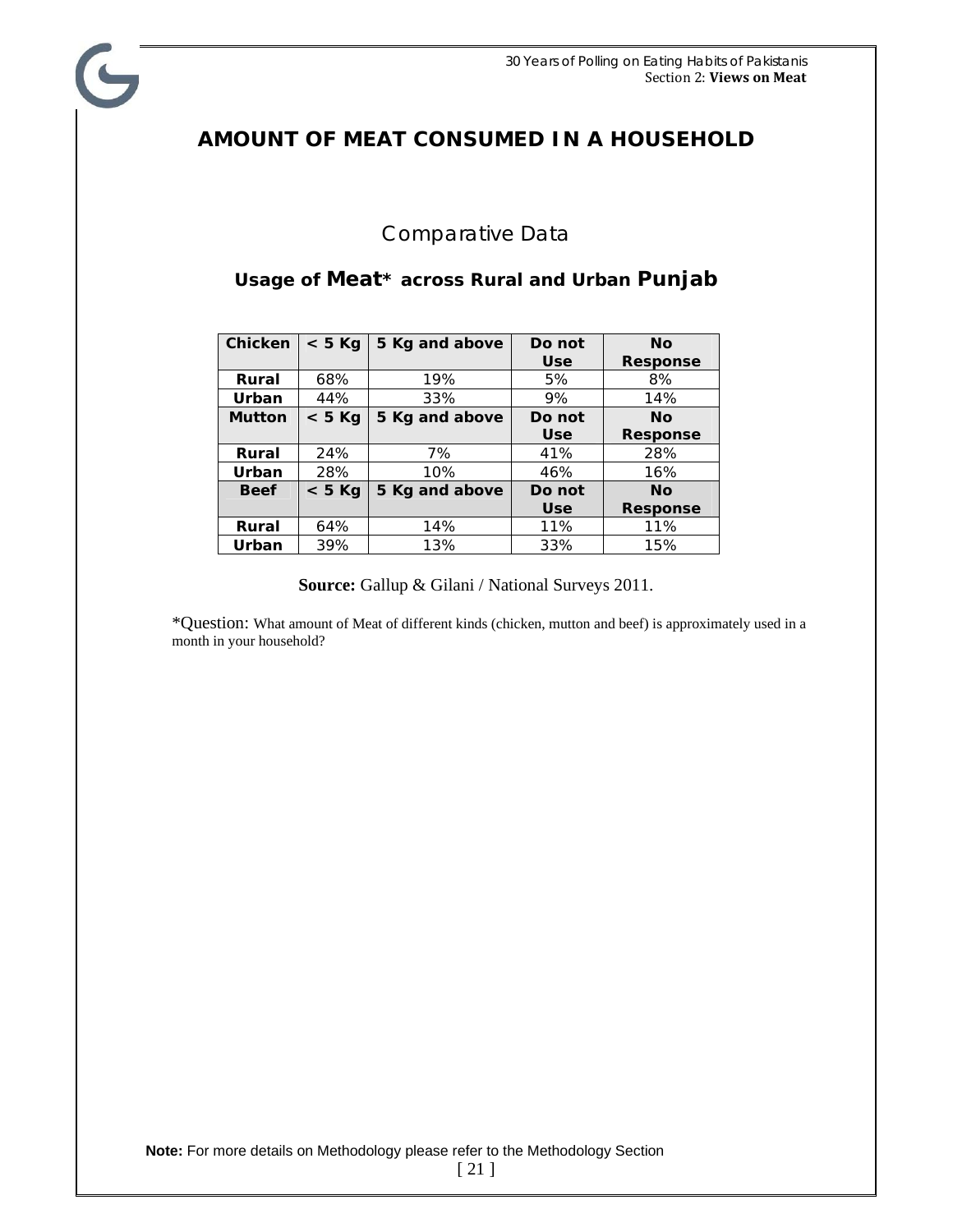## **AMOUNT OF MEAT CONSUMED IN A HOUSEHOLD**

Question: What **amount of Meat** of different kinds (chicken, mutton and beef) is approximately used **in a month in your household**?

**(Average amount of each type of meat consumed in a Household per month as reported by the respondents is calculated)** 

|                     | <b>Chicken</b> | <b>Beef</b> | <b>Mutton</b> |
|---------------------|----------------|-------------|---------------|
| <b>All Pakistan</b> | 4 kg           | 4 kg        | $3$ Kg        |
| Punjab              | $4$ Kg         | $3$ Kg      | $3$ Kg        |
| Sindh               | $4$ Kg         | 4Κg         | $3$ Kg        |
| Khyber Pakhtoonkhwa | 7 Kg           | 9Kg         | 6Kg           |
| Balochistan         |                |             |               |

 **Source:** Gallup & Gilani / National Surveys 2011.

**It is interesting to see the variation in amount of Meat consumed in different Provinces.**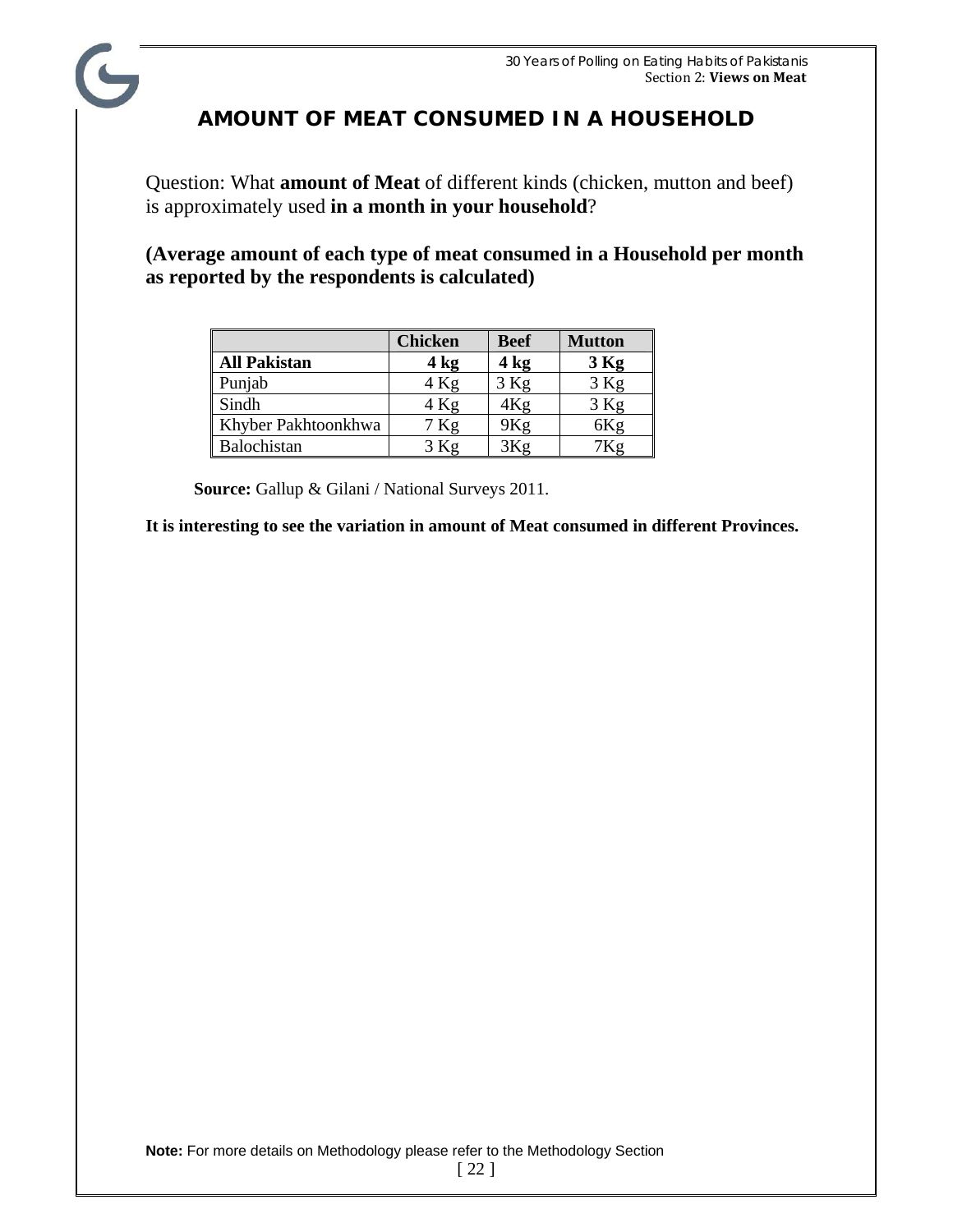### **CHOICE OF FOOD: MEAT/VEGETABLES/PULSES?**

**Question:** If the price of all the three food items is equal, what would you prefer in your diet?



**Source:** Gallup & Gilani / National Survey, 2009

#### Comparative Data

|            | 2005 | 2009 |
|------------|------|------|
| Vegetables | 44%  | 32%  |
| Pulses     | 12%  | 15%  |
| Meat       | 44%  | 51%  |

**Source:** Gallup & Gilani / National Surveys, 2005 & 2009

**Note:** Caution should be taken while interpreting comparative data. Please read the note on Comparative Data in Methodology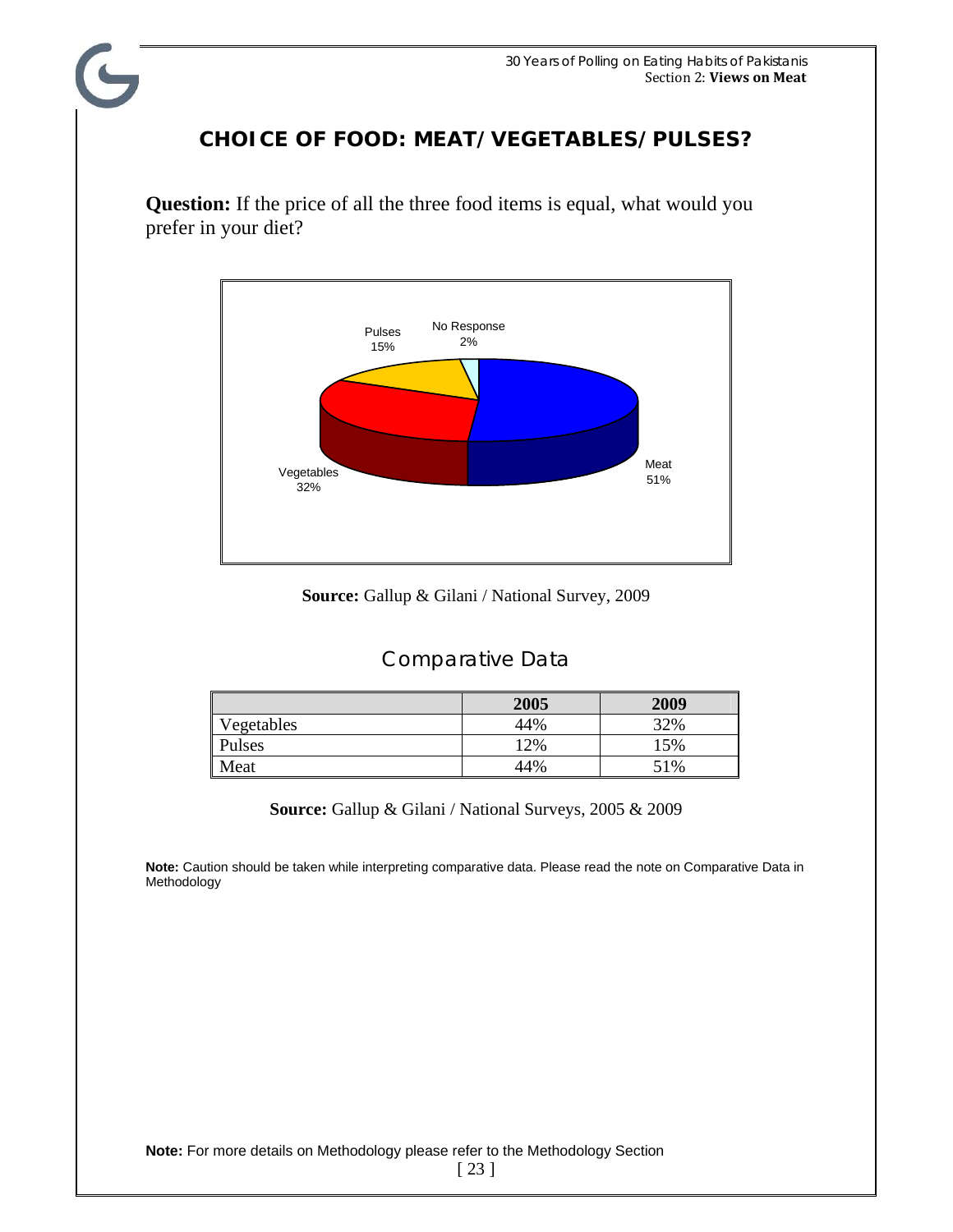## **PREFERENCE FOR FOOD:** FOOD ON A RANDOM DAY?



**Question:** What is the menu of your meal today in the household?

**Source:** Gallup & Gilani / National Survey, 2009

[ 24 ]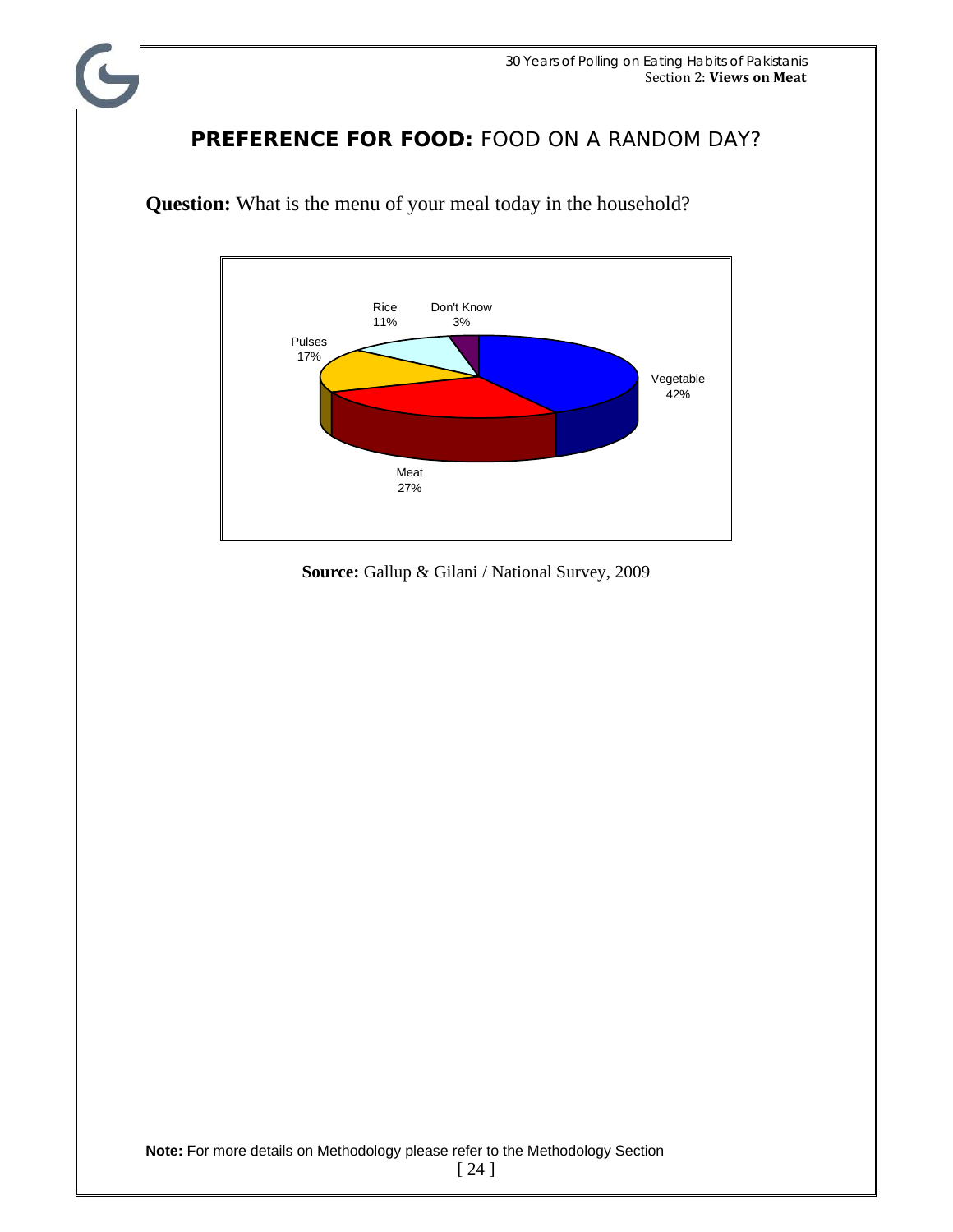30 Years of Polling on Eating Habits of Pakistanis

## SECTION 3:

G

## **VIEWS ON BEVERAGES**

**Note:** For more details on Methodology please refer to the Methodology Section

[ 25 ]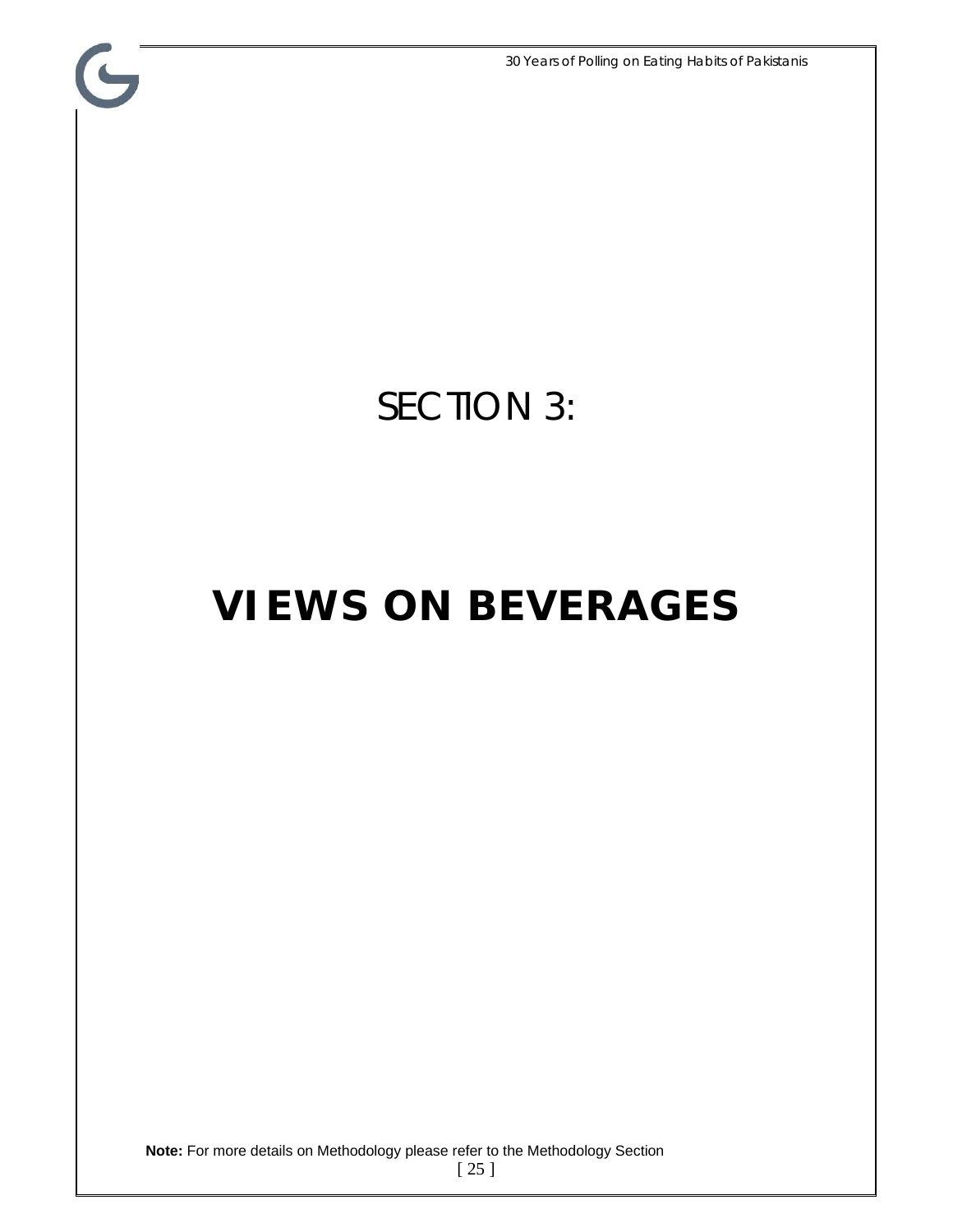Section 3:

## **VIEWS ON BEVERAGES**

Among tea and its likes, ordinary tea is used in 96% of our households followed by green tea (23%) and coffee in 10% of households.

People generally serve their guests juice in summers and tea in winters.

<sup>[ 26 ]</sup>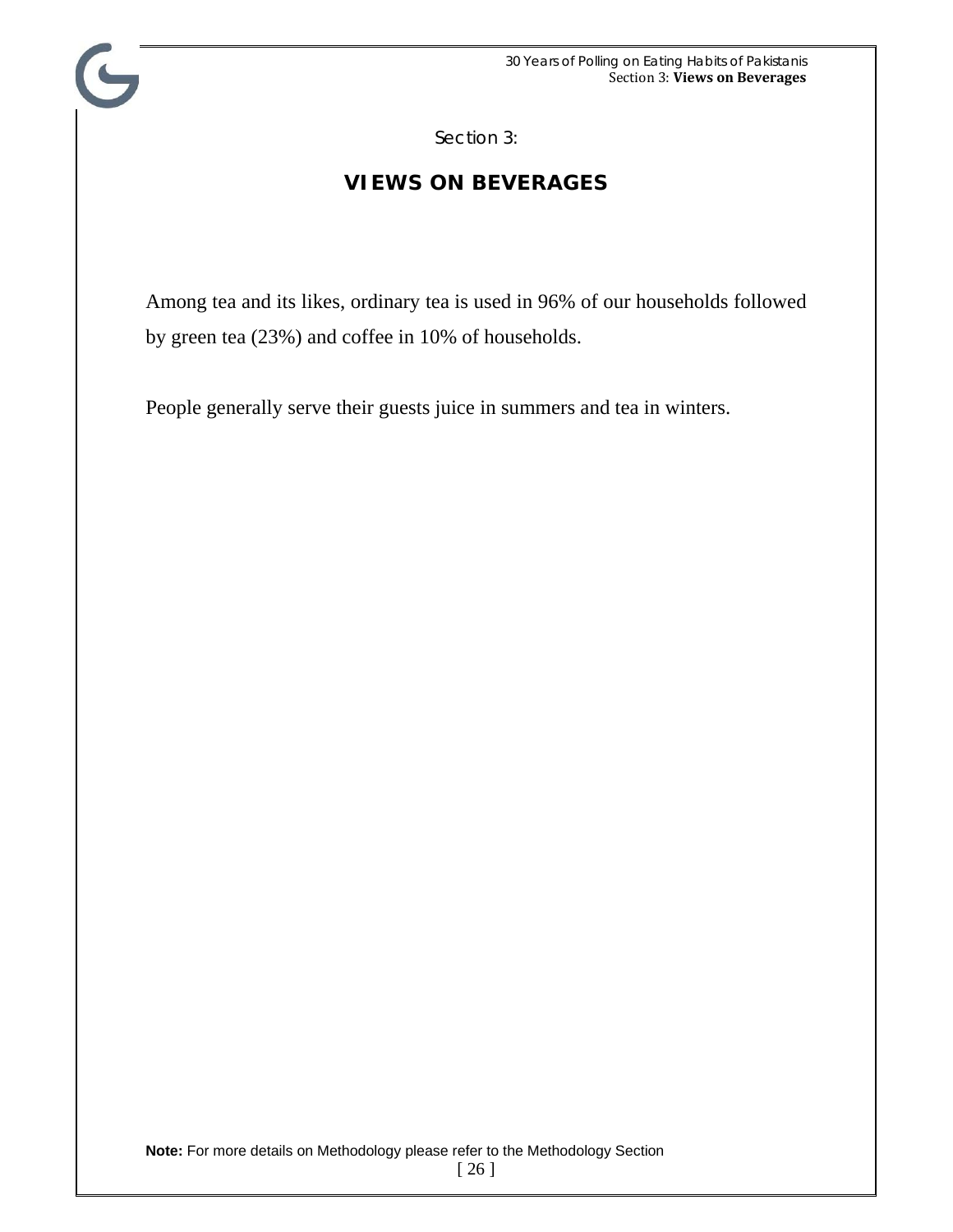30 Years of Polling on Eating Habits of Pakistanis Section 3: **Views on Beverages**

#### VIEWS ON BEVERAGES

### **TEA**

**Question:** Do you take tea *(sometimes/often)*?

C



**Source:** Gallup & Gilani / National Survey, 2009

**Note:** For more details on Methodology please refer to the Methodology Section

[ 27 ]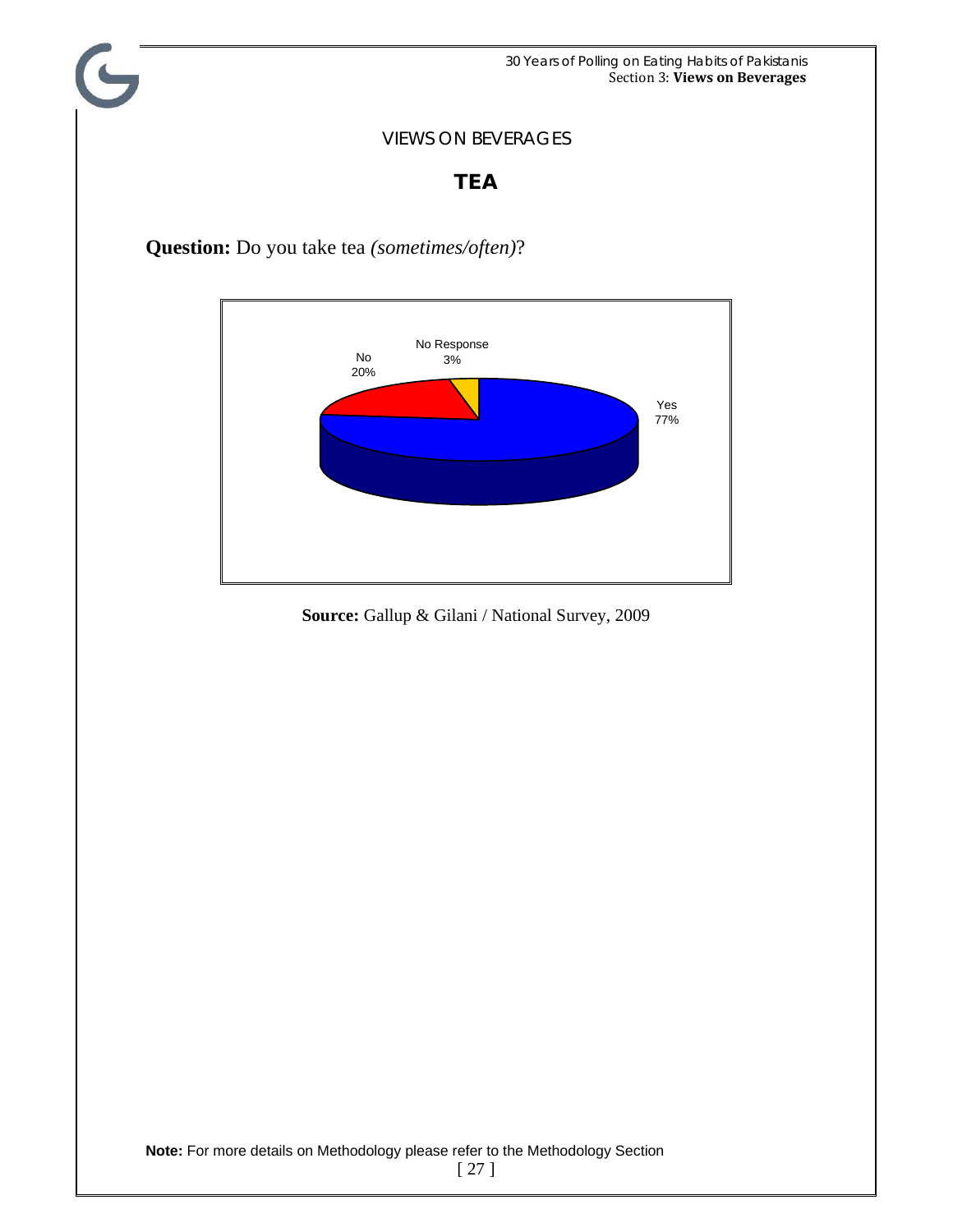#### **TEA AND ITS KINDS**

**Question:** What is used in your household?\*



**Source:** Gallup & Gilani / National Survey, 2009

#### Comparative Data

|           | 2005 | 2008 | 2009 |
|-----------|------|------|------|
| Tea       | 98%  | 91%  | 96%  |
| Green Tea | 18%  | 19%  | 23%  |
| Coffee    | 5%   | 8%   | 10%  |

**Source:** Gallup & Gilani / National Surveys, 2005, 2008 & 2009

**Note:** Multiple Response Question. The percentages might not add to 100% **Note:** Caution should be taken while interpreting comparative data. Please read the note on Comparative Data in Methodology

**Note:** For more details on Methodology please refer to the Methodology Section

[ 28 ]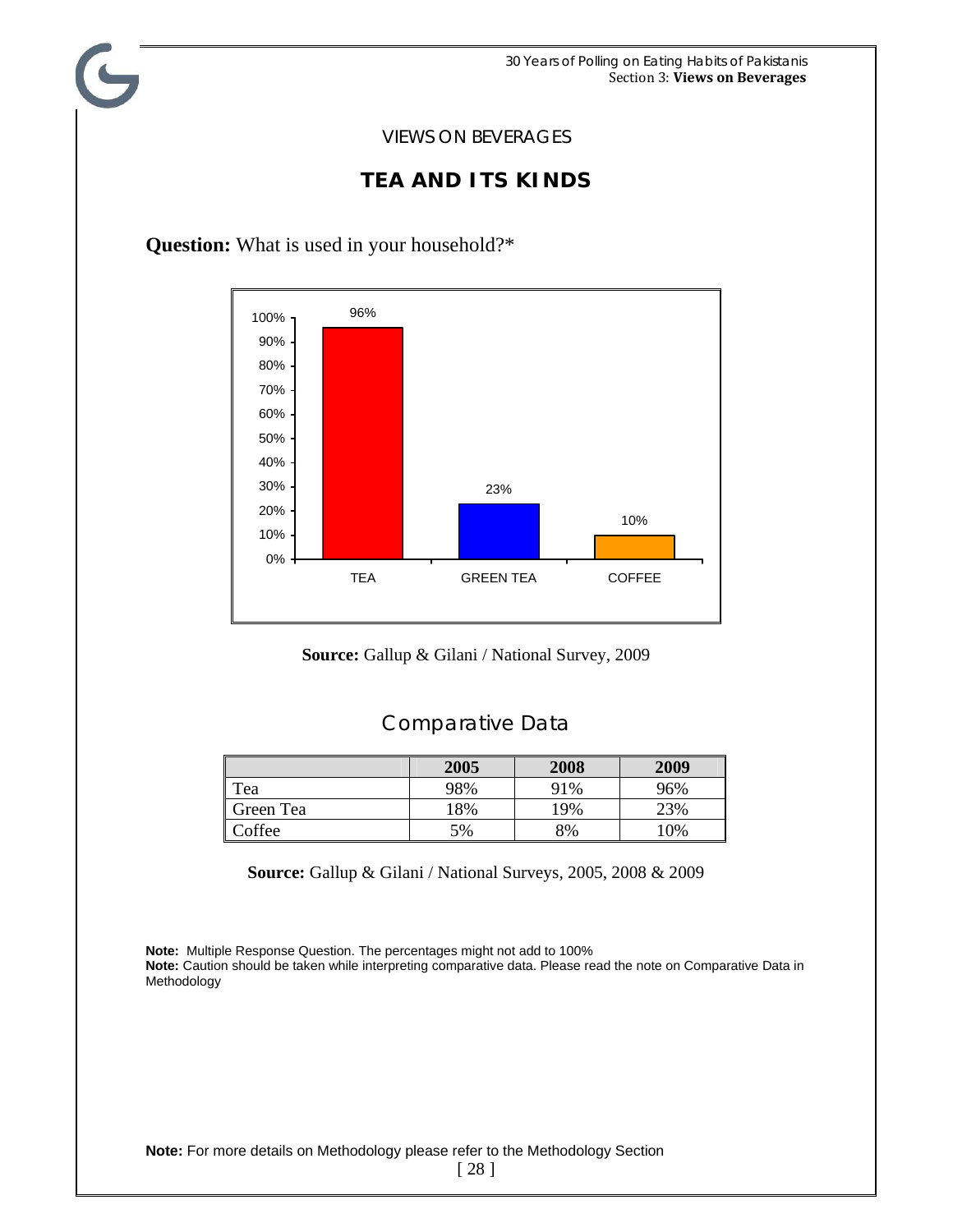### **TEA AND ITS KINDS**

**Question:** Among tea and its kinds which one is used **most often** in your household?



**Source:** Gallup & Gilani / National Survey, 2009

## Comparative Data

|           | 2005 | 2009 |
|-----------|------|------|
| Tea       | 96%  | 94%  |
| Green Tea | 4%   | 4%   |
| Coffee    | -    | 2%   |

**Source:** Gallup & Gilani / National Surveys, 2005 & 2009

**Note:** Caution should be taken while interpreting comparative data. Please read the note on Comparative Data in Methodology

**Note:** For more details on Methodology please refer to the Methodology Section

[ 29 ]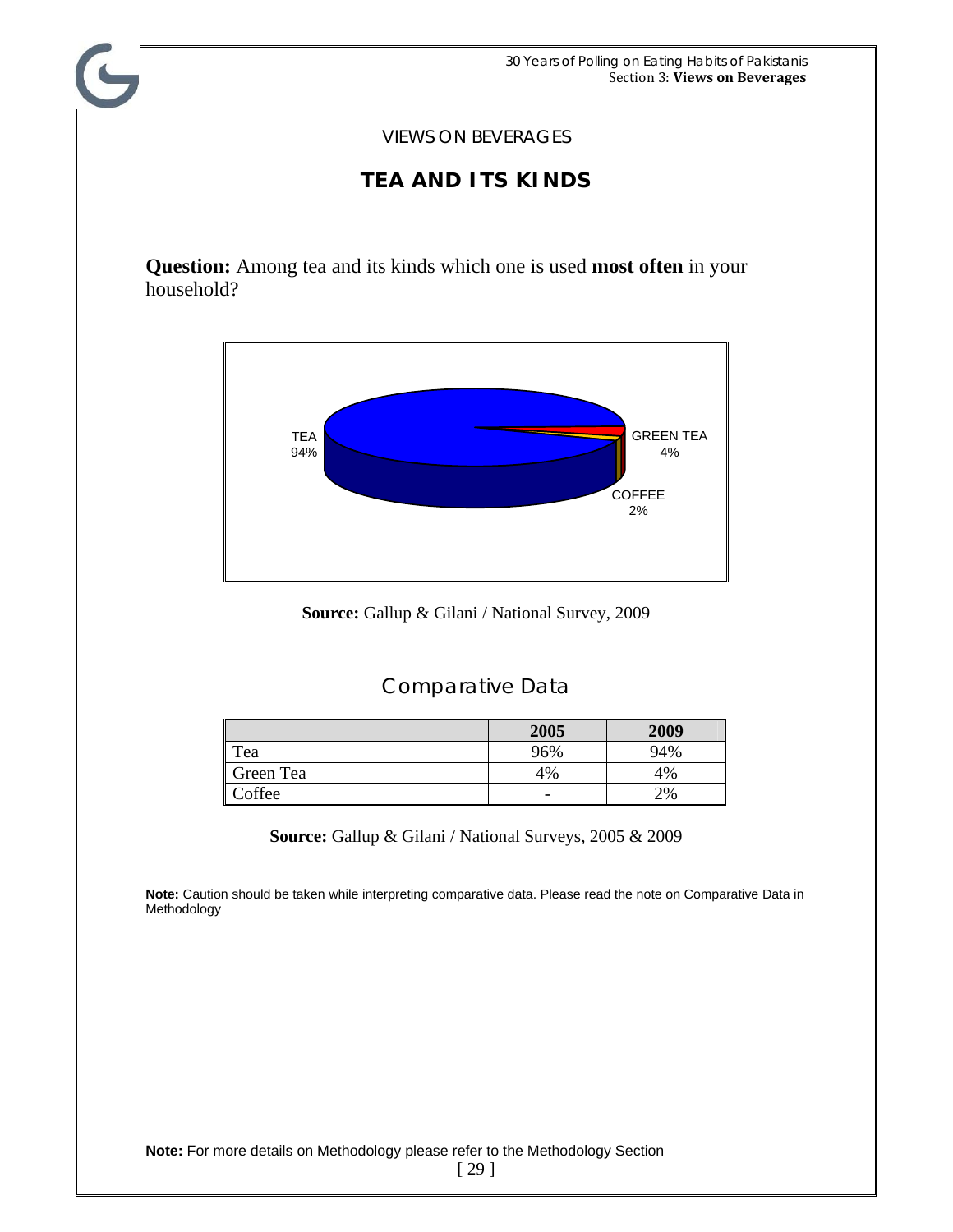

**Source:** Gallup & Gilani / National Survey, 2009

\* Only among those who say they drink tea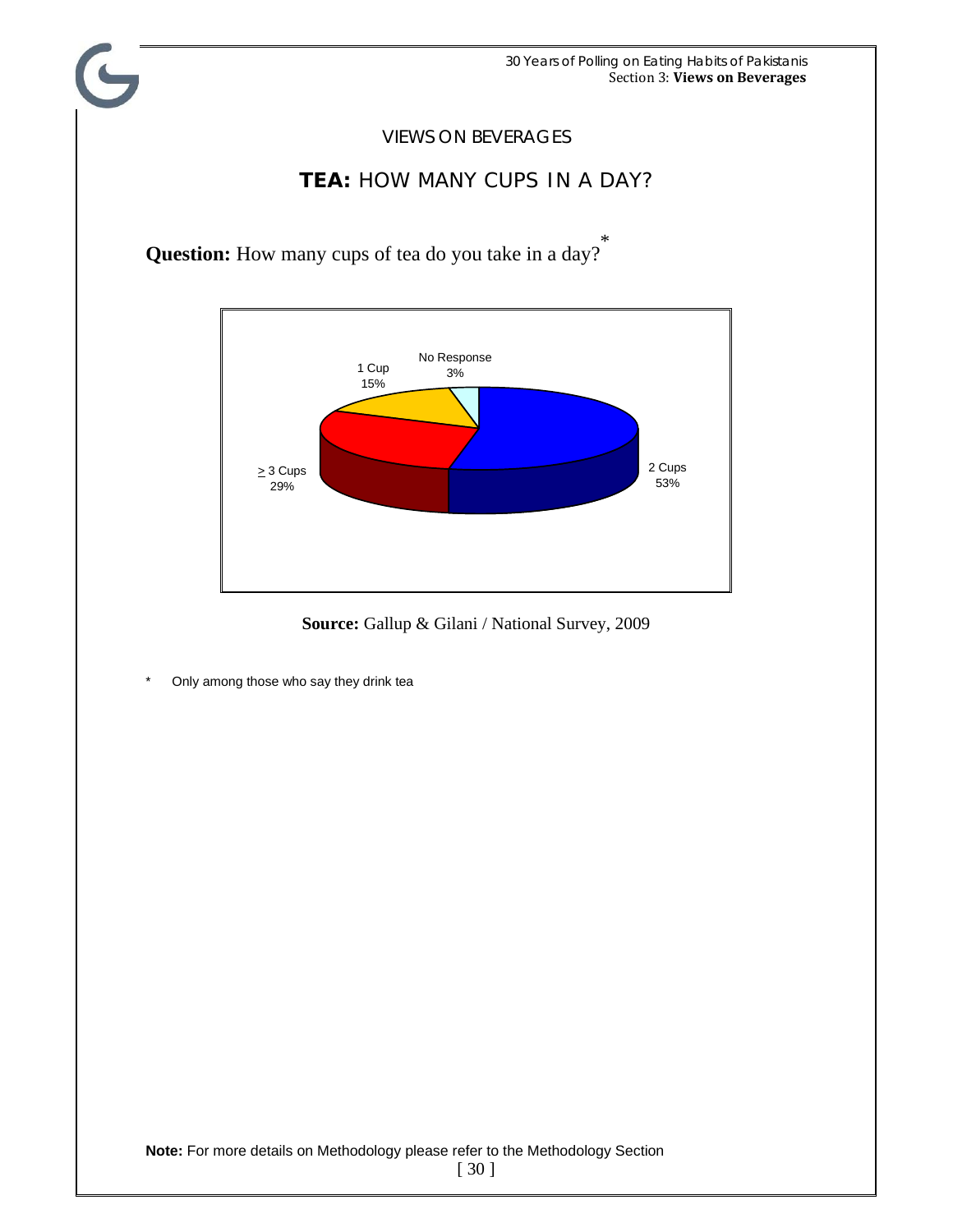#### **TEA:** WHEN DO YOU TAKE TEA?

**Question:** At what time is tea taken in your household?\*

|                     | <b>Percent of Respondents</b> |
|---------------------|-------------------------------|
| <b>Breakfast</b>    | 90%                           |
| Evening             | 51%                           |
| After Lunch         | 28%                           |
| <b>After Dinner</b> | 30%                           |
| Anytime             | 5%                            |

**Source:** Gallup & Gilani / National Survey, 2005

Multiple Response Question. Responses will not add to 100%. Only among those who say they drink tea.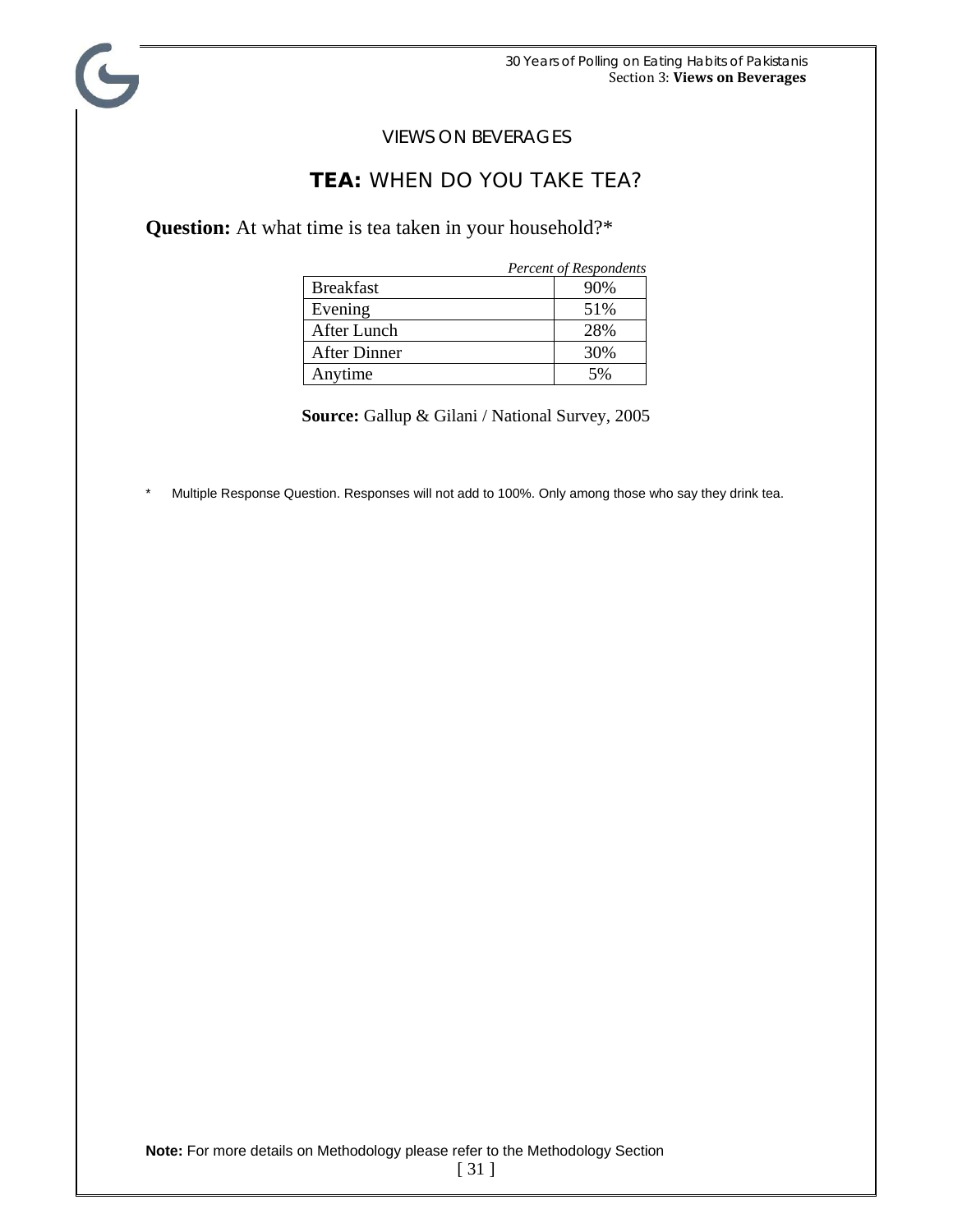#### **BEVERAGES FOR GUESTS**

**Question:** What do you mostly serve to guests as beverages in **summers**?

|                    | Percent of Respondents |
|--------------------|------------------------|
| Tea                | 19%                    |
| Juice              | 49%                    |
| <b>Soft Drinks</b> | 29%                    |
| Others             | 1%                     |
| No Drink           | $2\%$                  |

**Source:** Gallup & Gilani / National Survey, 2009

**Question:** What do you mostly serve to guests as beverages in **winters**?

|             | <b>Percent of Respondents</b> |
|-------------|-------------------------------|
| Tea         | 84%                           |
| Soup        | 7%                            |
| Juice etc   | 2%                            |
| Qahwa       | 2%                            |
| Dry Fruits  | 4%                            |
| No Response | l %                           |

**Source:** Gallup & Gilani/ National Survey, 2009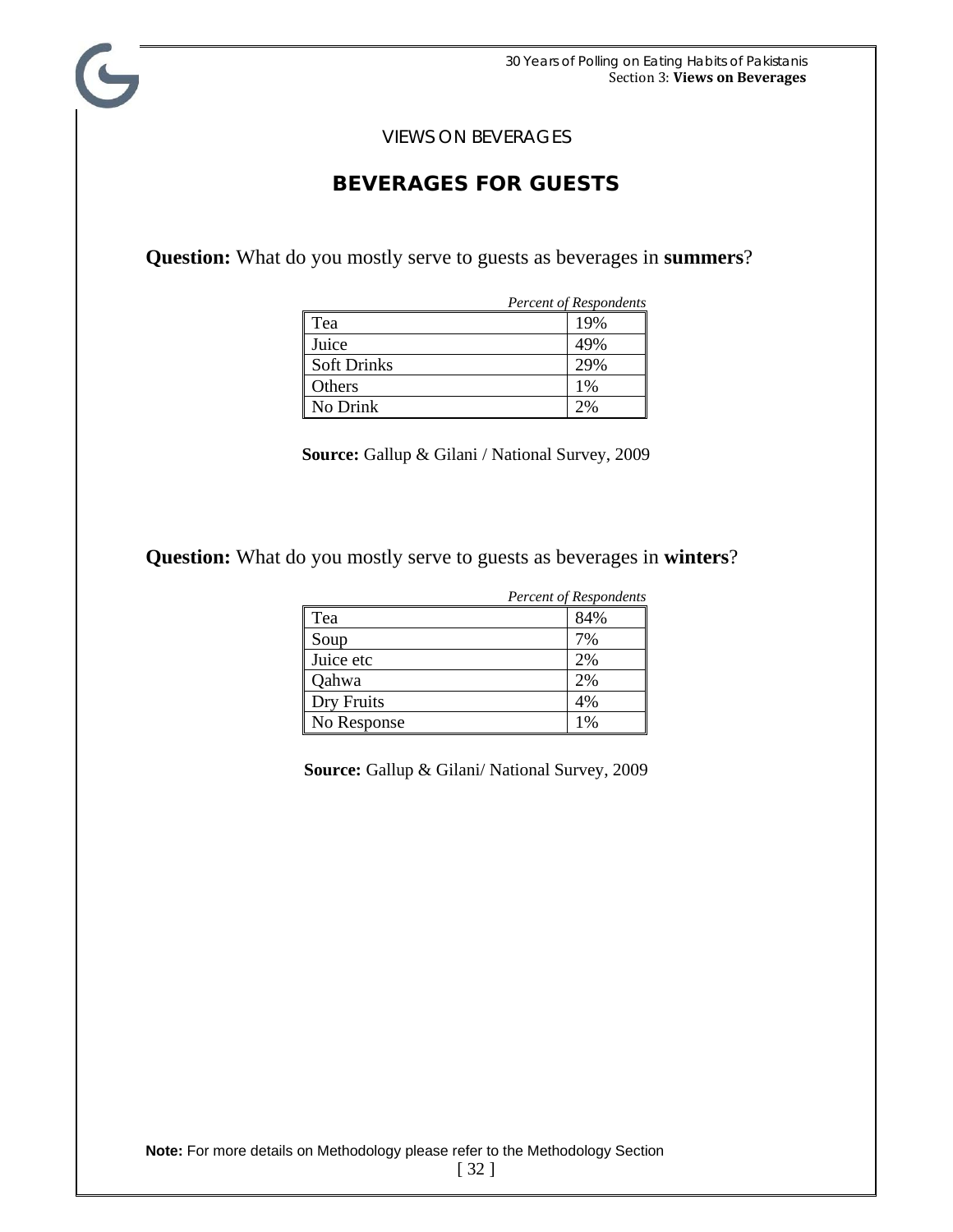C

### **WATER INTAKE**

**Question:** On average how many glasses of water do you drink in winters and summers?

| Summer:  | Average 12 glasses of water |
|----------|-----------------------------|
| Winters: | Average 6 glasses of water  |

**Source:** Gallup & Gilani / National Survey, 2002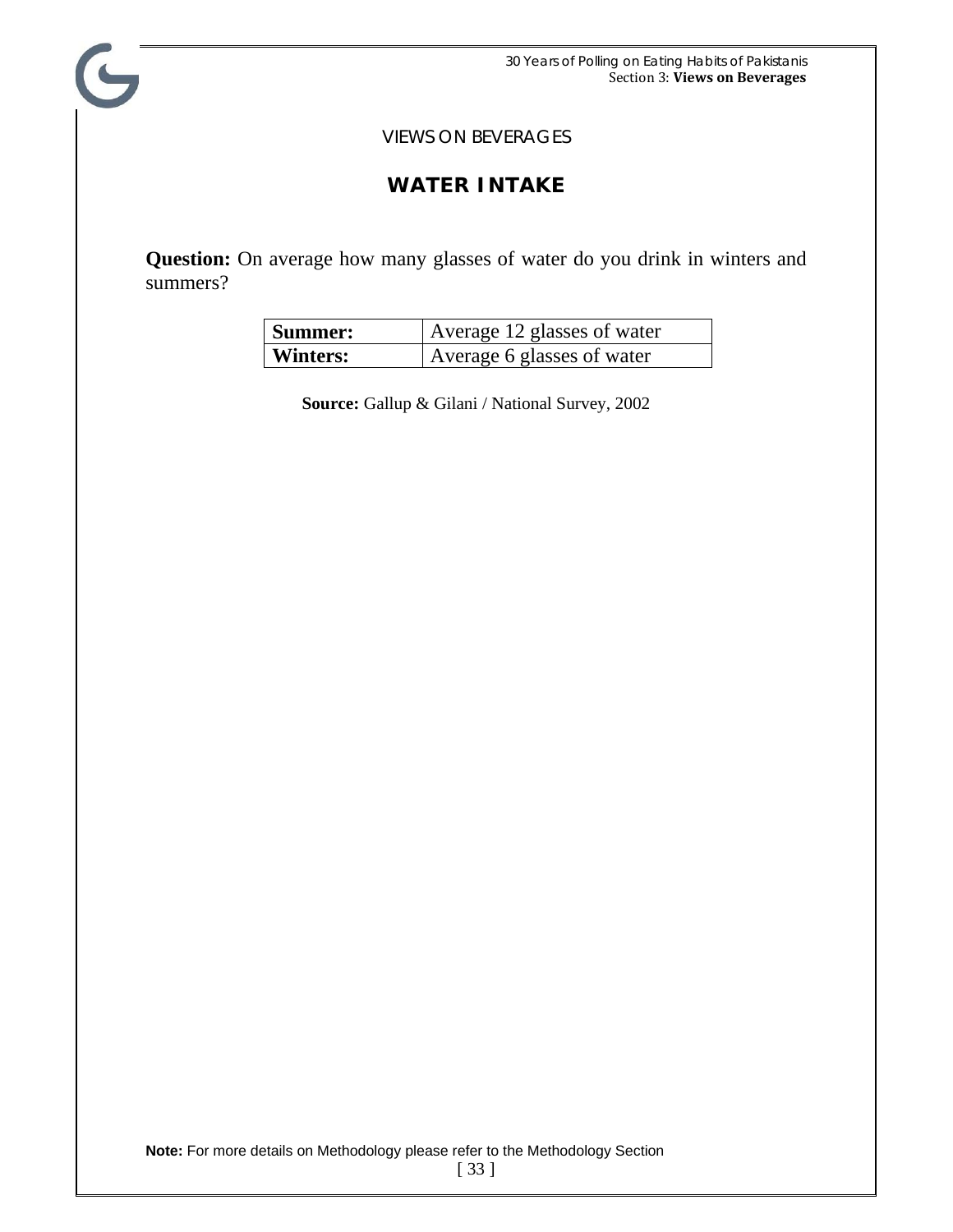30 Years of Polling on Eating Habits of Pakistanis

## SECTION 4:

 $\mathbf{G}$ 

## **VIEWS ON IODIZED SALT**

**Note:** For more details on Methodology please refer to the Methodology Section

[ 34 ]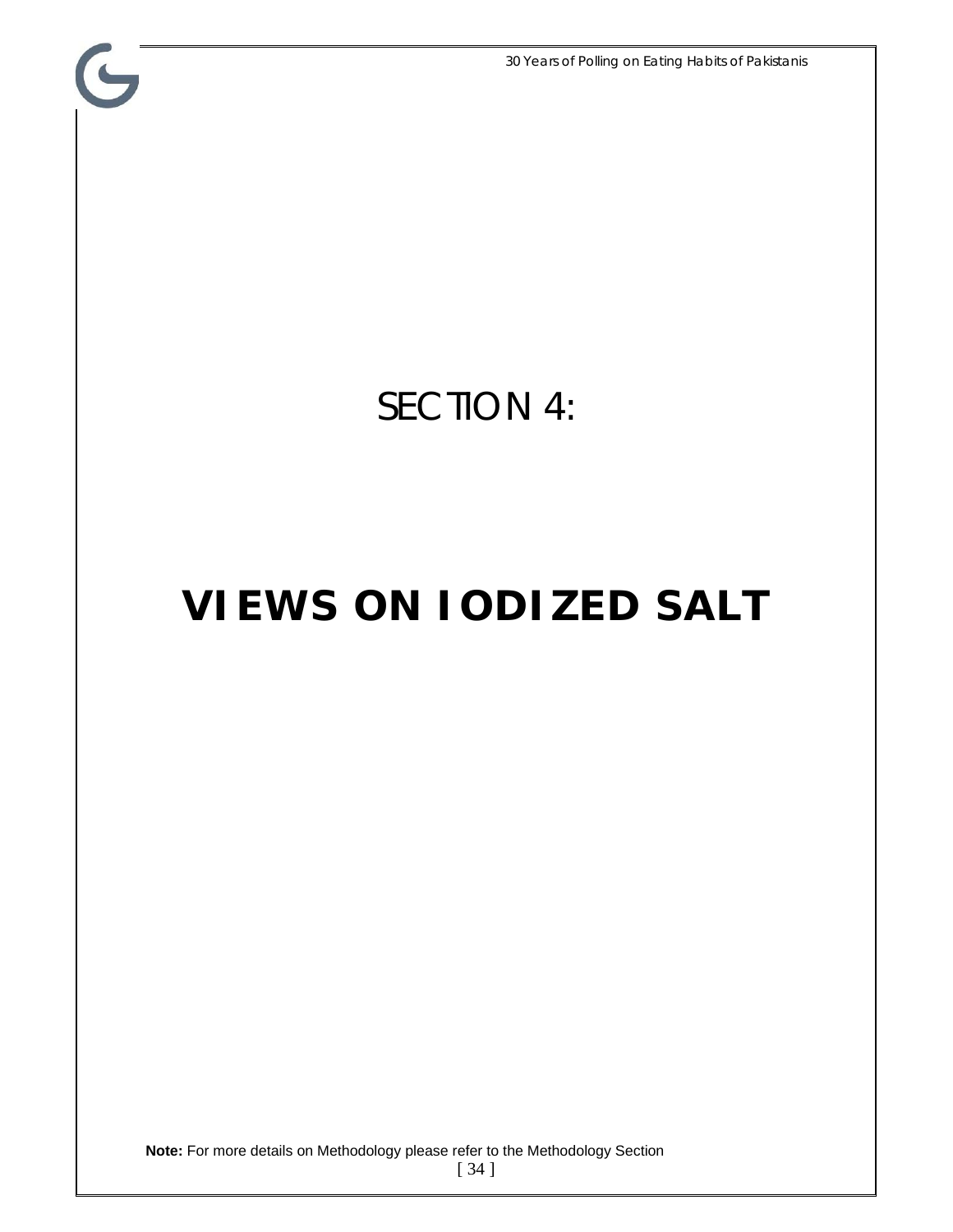Section 4:

### **VIEWS ON IODIZED SALT**

What is a talk about food without salt! 66% consider iodized salt to be beneficial for health, 5% consider it to be harmful. 13% think that it is neither beneficial nor harmful and 16% said they were not aware about it. So, a third of the population is still not aware about the benefits of iodized salt. This is further reflected in the trends of its usage, only 40% claim using iodized salt daily in their diet, 36% sometimes use it and 23% never use it.

Despite the continuous media campaign for promoting use of iodized salt, only 47% say that they have seen the 'hand on a handi' sign in any ad on TV/Newspaper.

**Note:** Please note that it is only the people's perception and claim that they are using Iodized Salt. We have not checked the iodine content of their table salt. The exact prevalence of use of Iodized Salt can be obtained from larger surveys like Multiple Indicators Cluster Survey, Unicef

<sup>[ 35 ]</sup>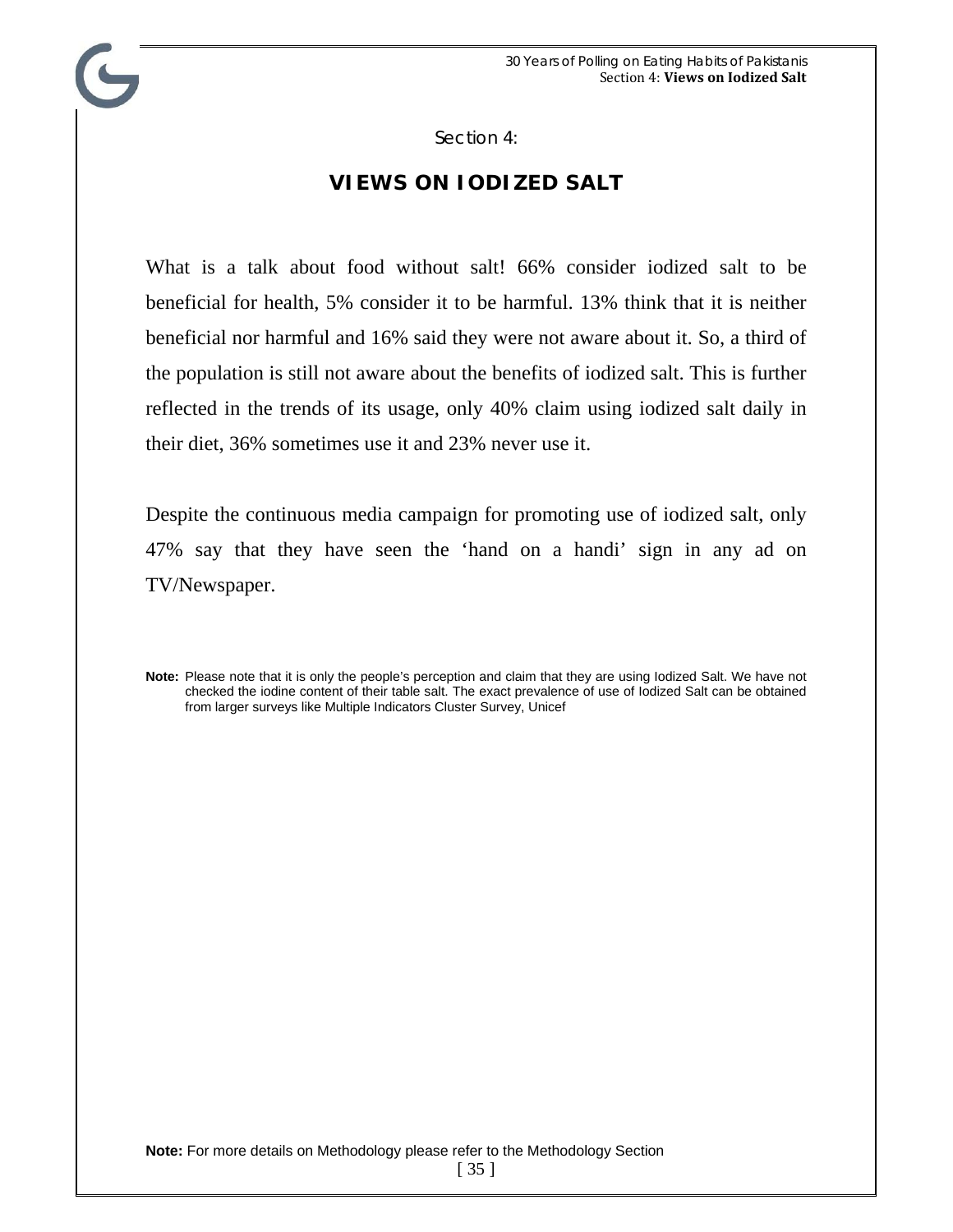## **IODIZED SALT: IS IT USEFUL OR HARMFUL?**



**Question:** In your view, is iodized salt beneficial or harmful for health?

 $\blacklozenge$ 

**Source:** Gallup & Gilani / National Survey, 2008

**Note:** For more details on Methodology please refer to the Methodology Section

[ 36 ]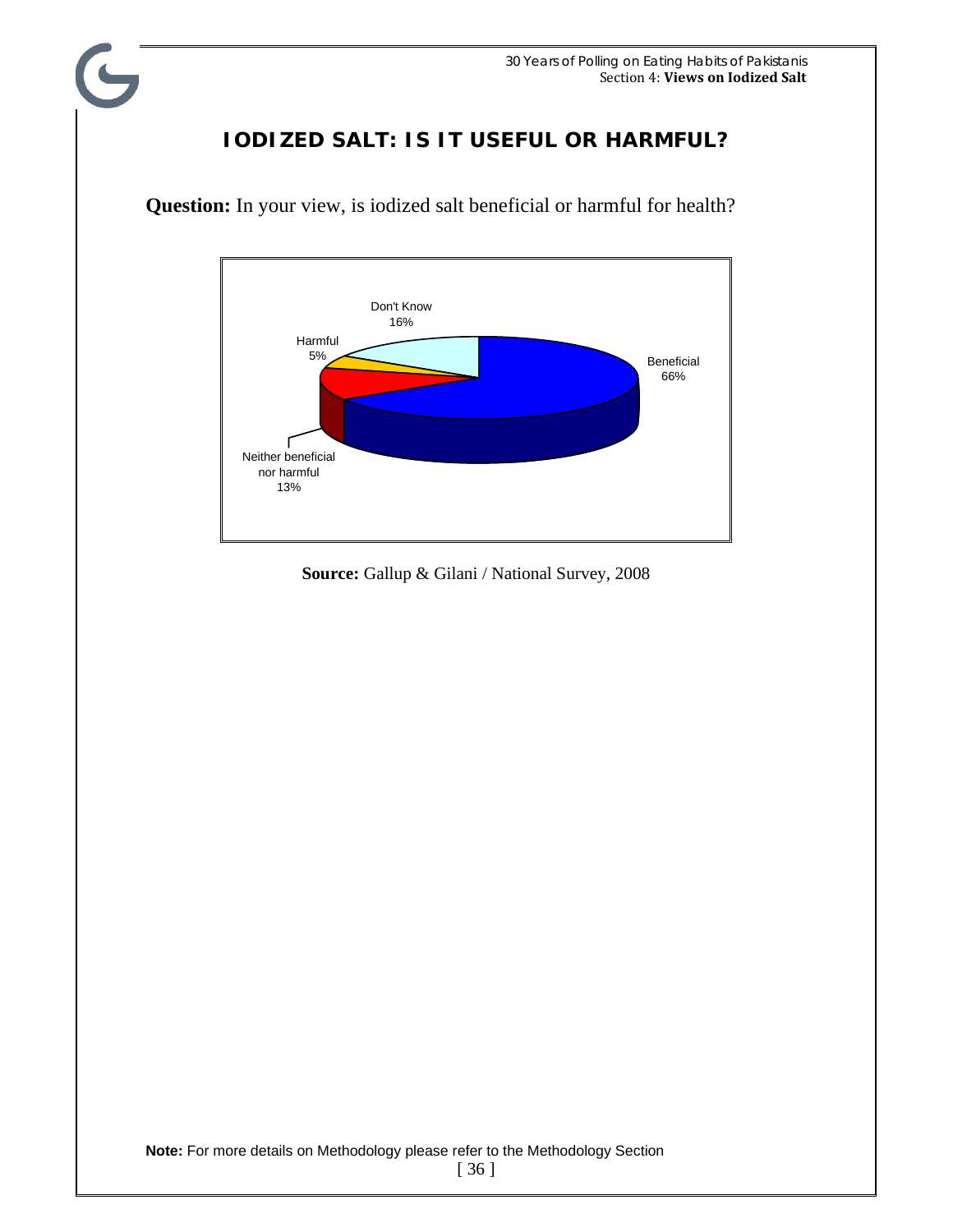### **PRACTICE OF USE OF IODIZED SALT**



**Question:** Do you use iodized salt in your household?

**Source:** Gallup & Gilani / National Survey, 2008

**Note:** Please note that it is only the people's perception and claim that they are using Iodized Salt. We have not checked the iodine content of their table salt. The exact prevalence of use of Iodized Salt can be obtained from larger surveys like Multiple Indicators Cluster Survey, Unicef

**Note:** For more details on Methodology please refer to the Methodology Section

[ 37 ]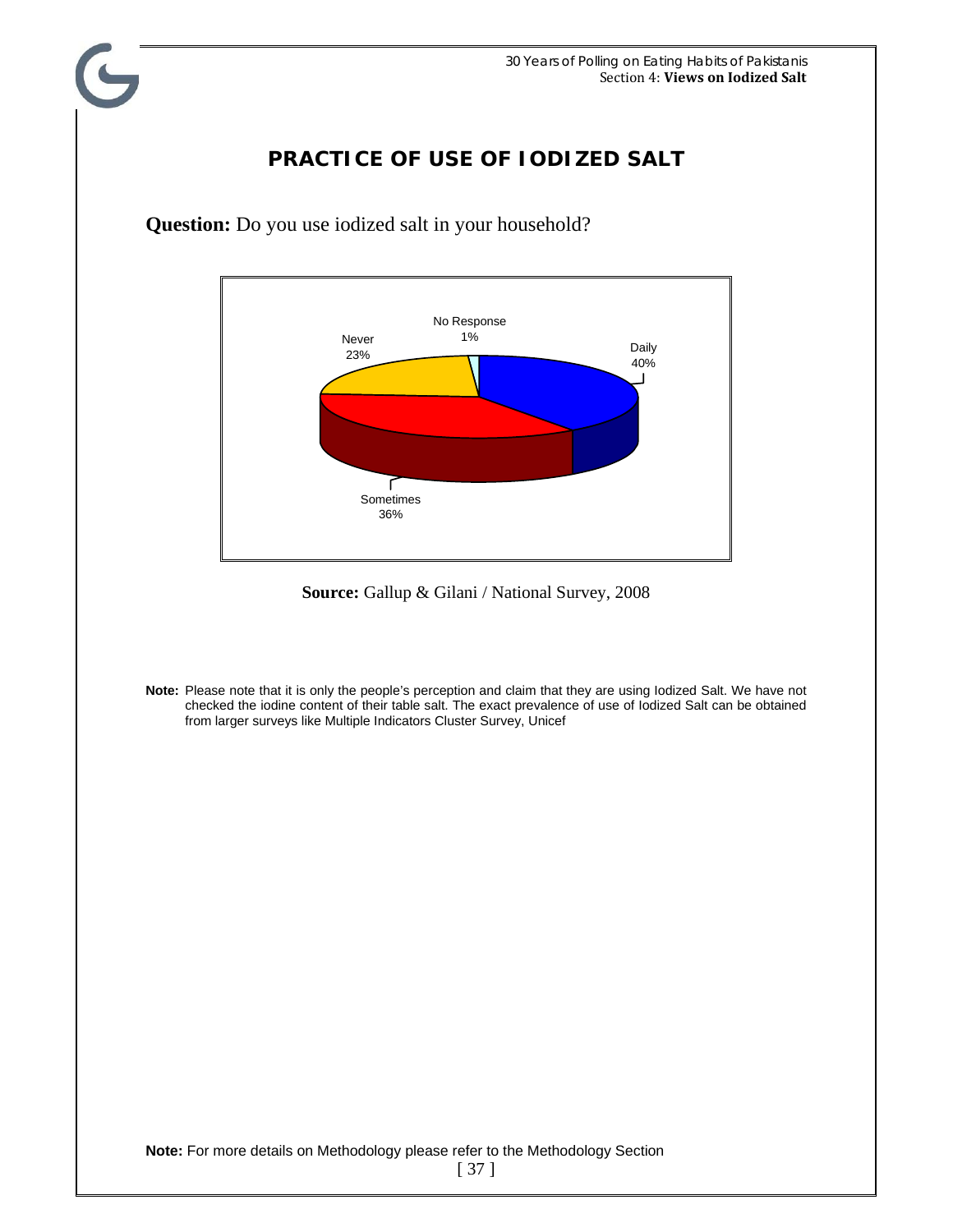### **MEDIA CAMPAIGN ON IODIZED SALT:** DO PEOPLE REMEMBER?

C



Question: Have you seen 'Hand and Handi' sign on any ad. on TV/newspaper?

**Source:** Gallup & Gilani / National Survey, 2008

**Note:** For more details on Methodology please refer to the Methodology Section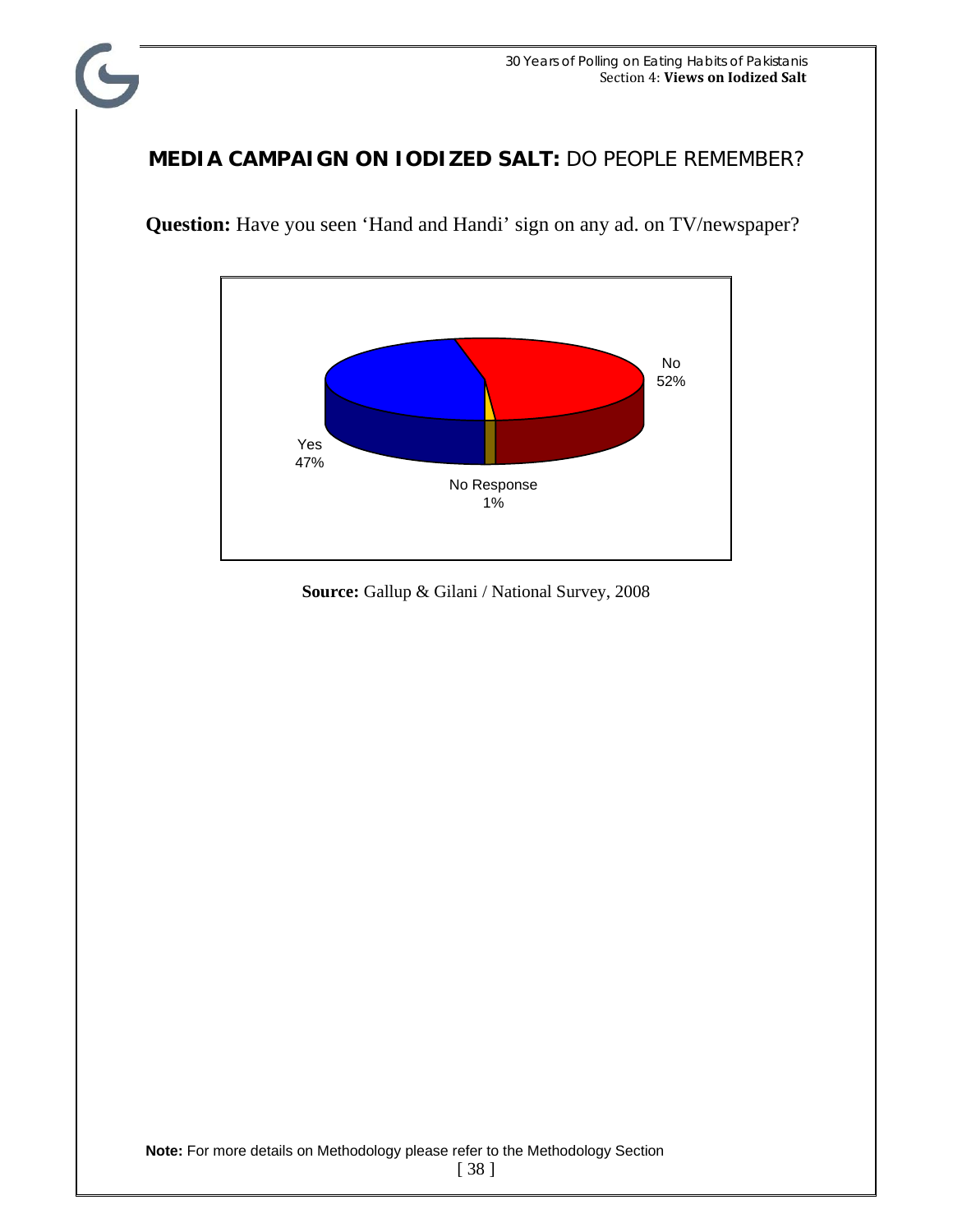30 Years of Polling on Eating Habits of Pakistanis

## SECTION 5:

 $\mathbf{G}$ 

## **VIEWS ON OIL/GHEE**

**Note:** For more details on Methodology please refer to the Methodology Section

[ 39 ]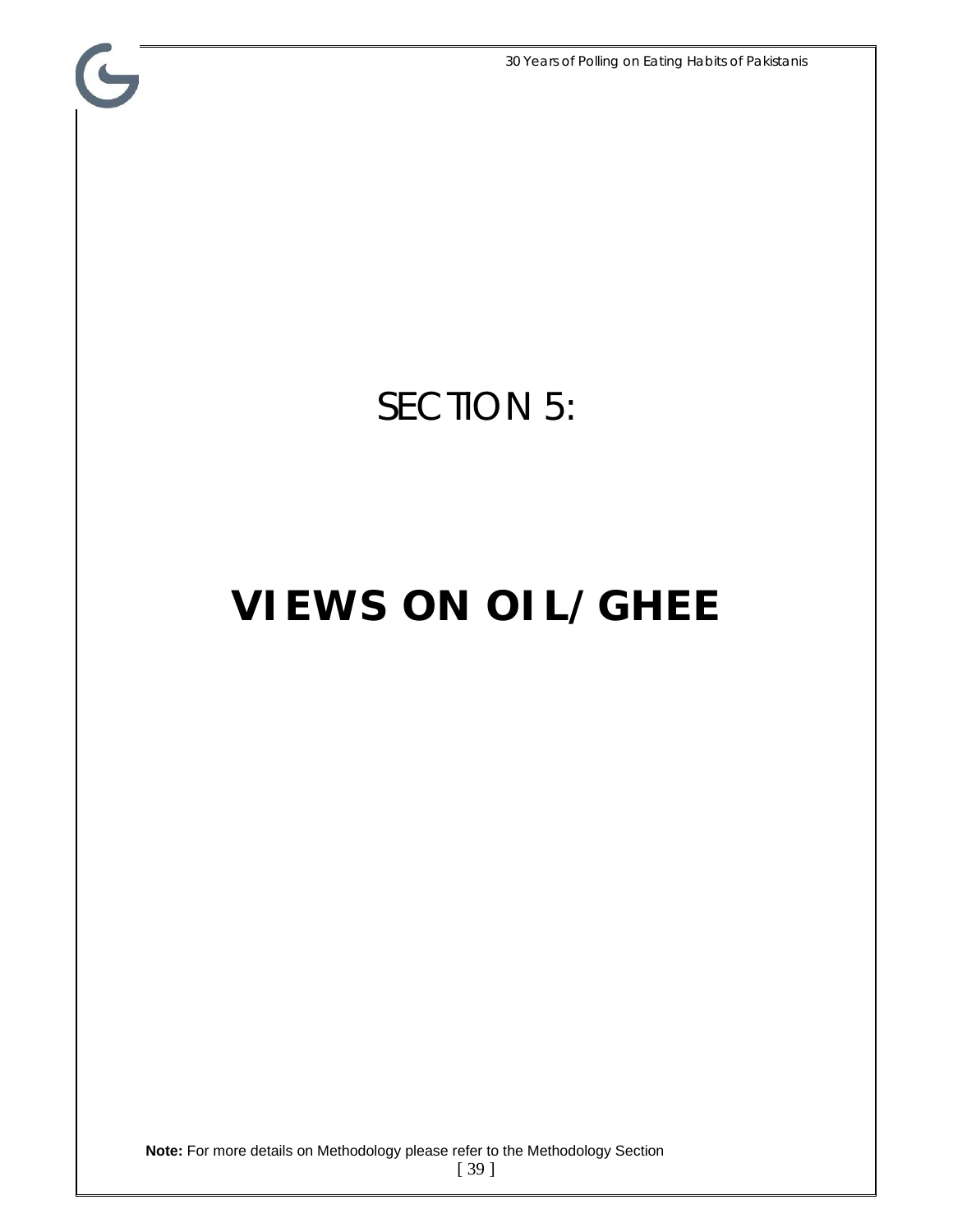Section 5:

## **VIEWS ON OIL/GHEE**

#### Pakistani diet is incomplete without a flavor of Oil or Ghee!

Majority (61%) of our population considers oil to be better for health as compared to ghee. But still a fairly large number (33%) of households report using oil and ghee for cooking, 45% use oil only and exclusive ghee users are 19%. It is interesting to note the increase of oil usage in the last 10 years. In 2000, only 15% of households claimed using oil only for cooking food.

[ 40 ]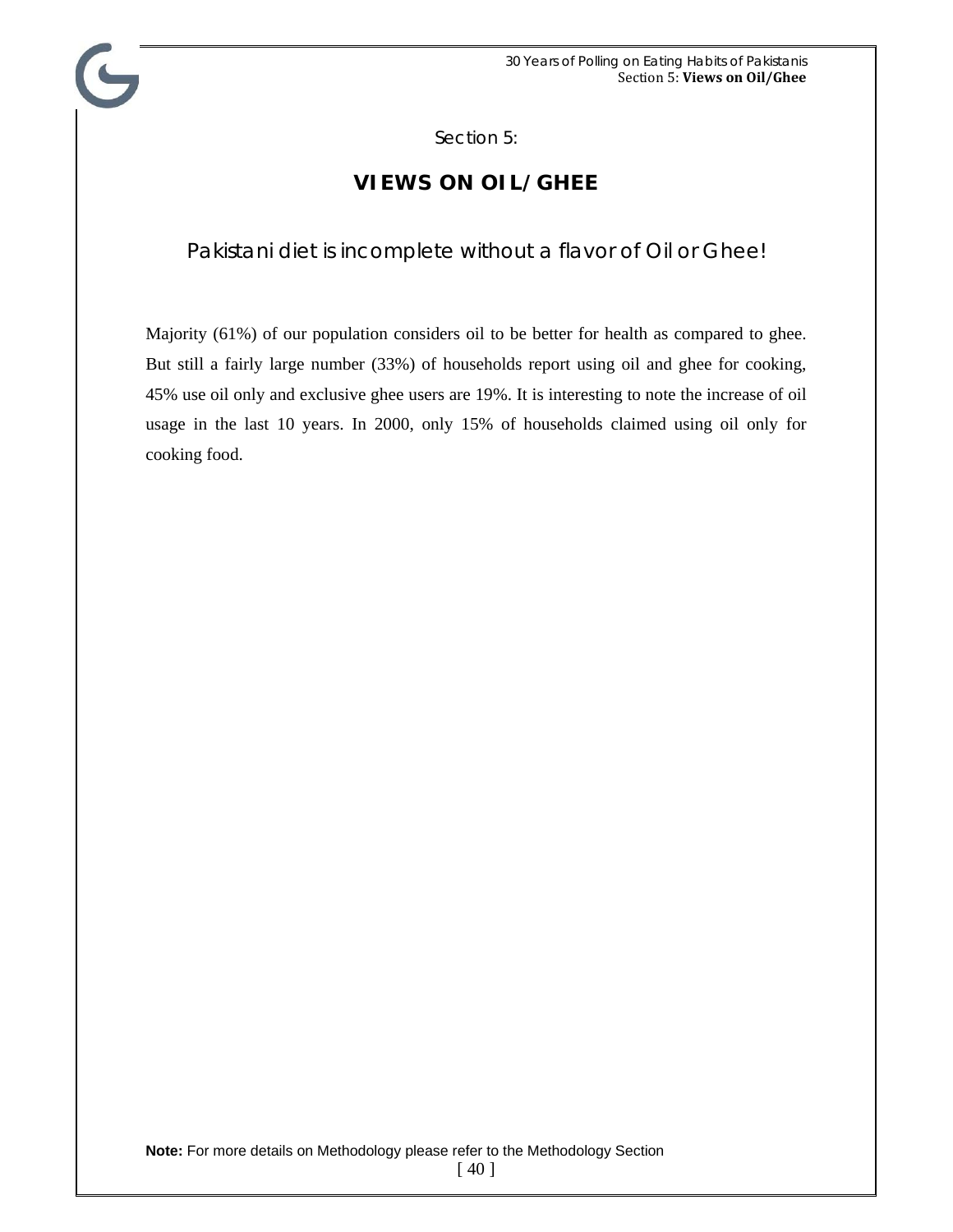### **PERCEPTIONS ABOUT OIL / GHEE**



**Question:** In your opinion, which one is better for health, oil or ghee?

**Source:** Gallup & Gilani / National Survey, 2008

[ 41 ]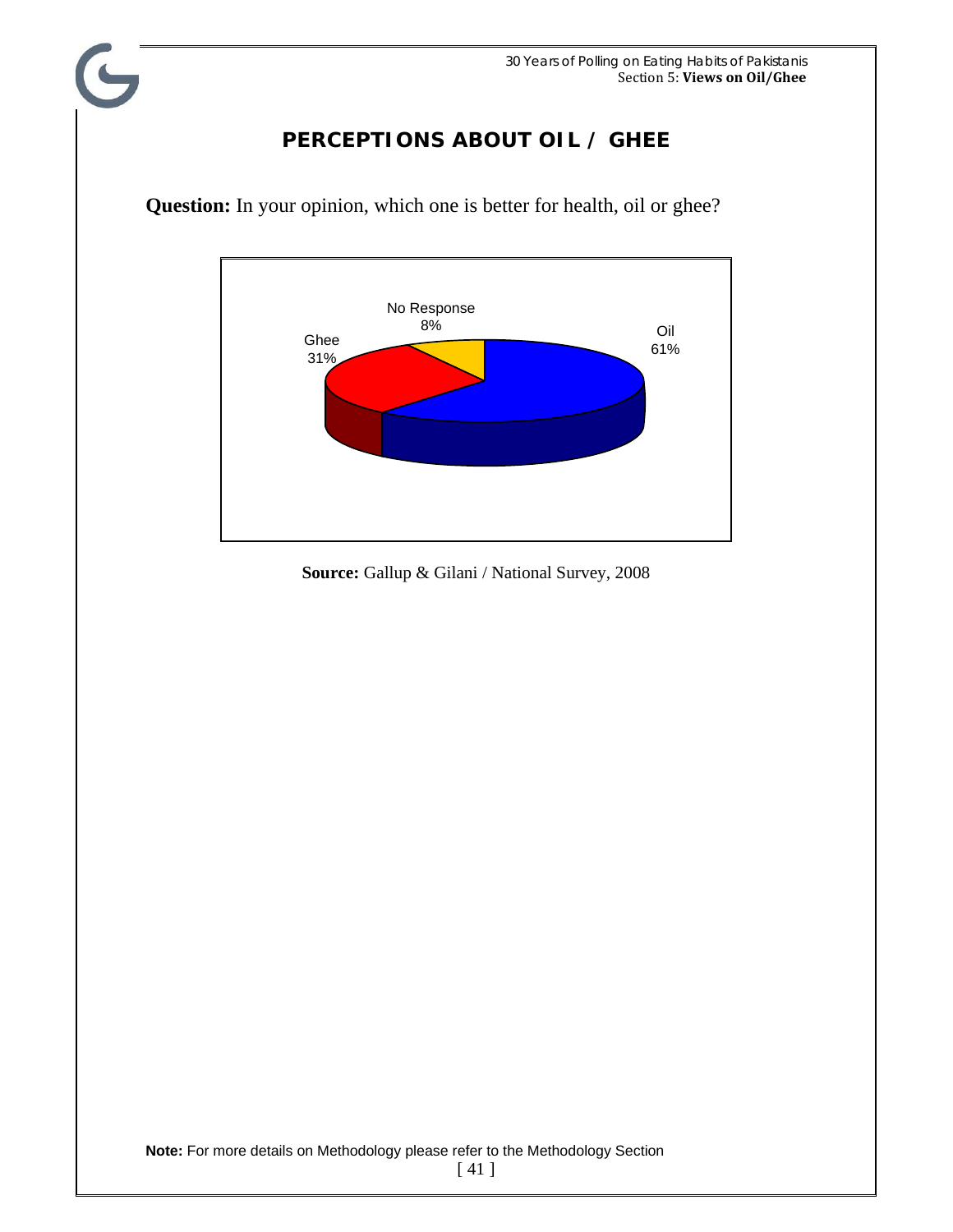## **USAGE OF OIL/GHEE**



**Question:** What is used for cooking food in your household?

**Source:** Gallup & Gilani / National Survey, 2009

## COMPARATIVE DATA

**Question:** What is used for cooking food in your household?



**Source:** Gallup & Gilani / National Survey, 2000 and 2009

**Note:** Caution should be taken while interpreting comparative data. Please read the note on Comparative Data in Methodology

**Note:** For more details on Methodology please refer to the Methodology Section

[ 42 ]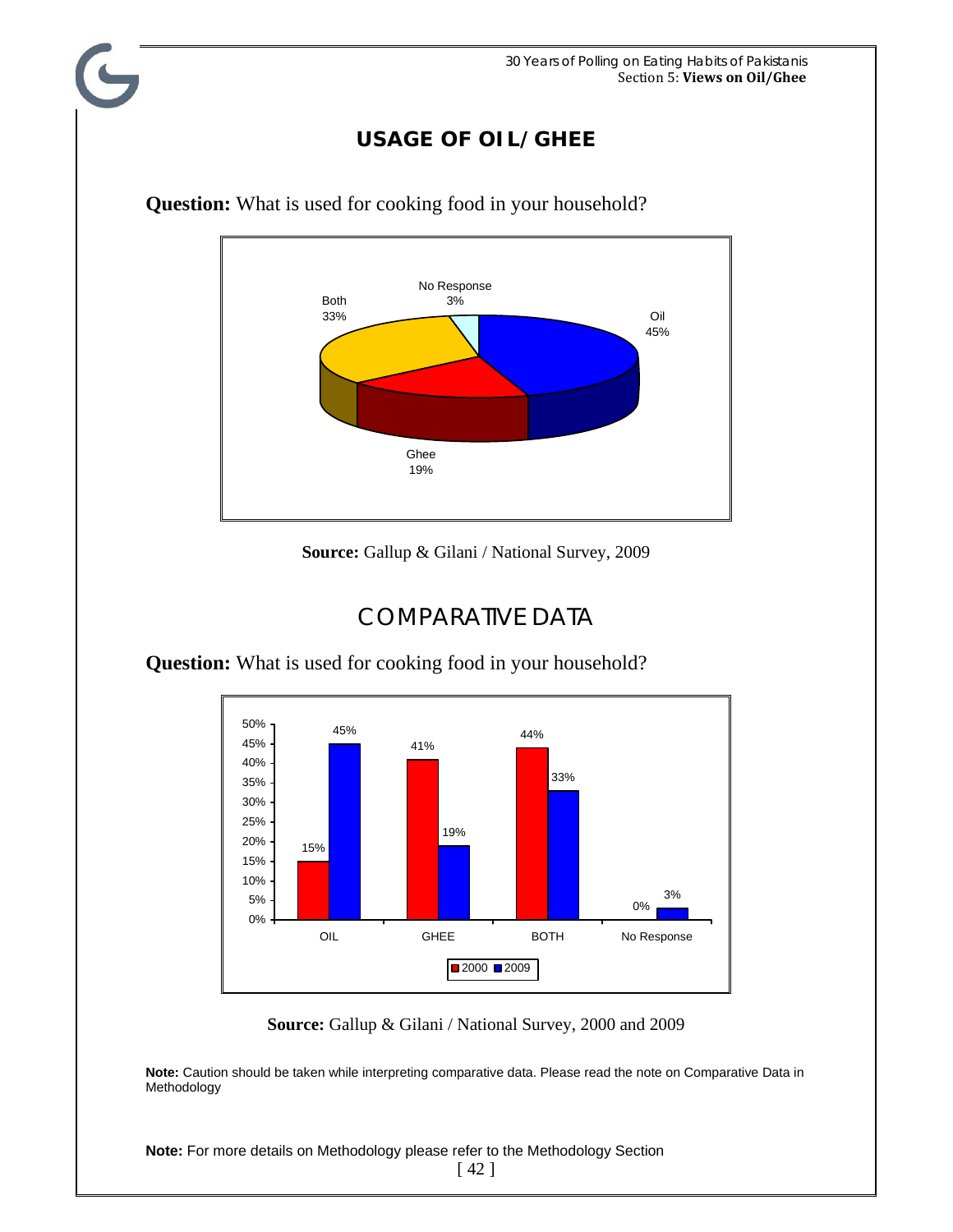USAGE OF OIL/GHEE

C

### **WHAT IS USED WHEN?**

**Question:** Please tell that whether you use oil/ghee for cooking following types of food?

|                      |      |     | <b>Percent of Respondents</b> |
|----------------------|------|-----|-------------------------------|
|                      | Ghee | Oil | No Response                   |
| For Cooking          | 66%  | 34% |                               |
| For Frying           | 55%  | 44% | 1%                            |
| For Parathas         | 77%  | 23% |                               |
| For making Halwa etc | 75%  | 25% |                               |

**Source:** Gallup & Gilani / National Survey, 2009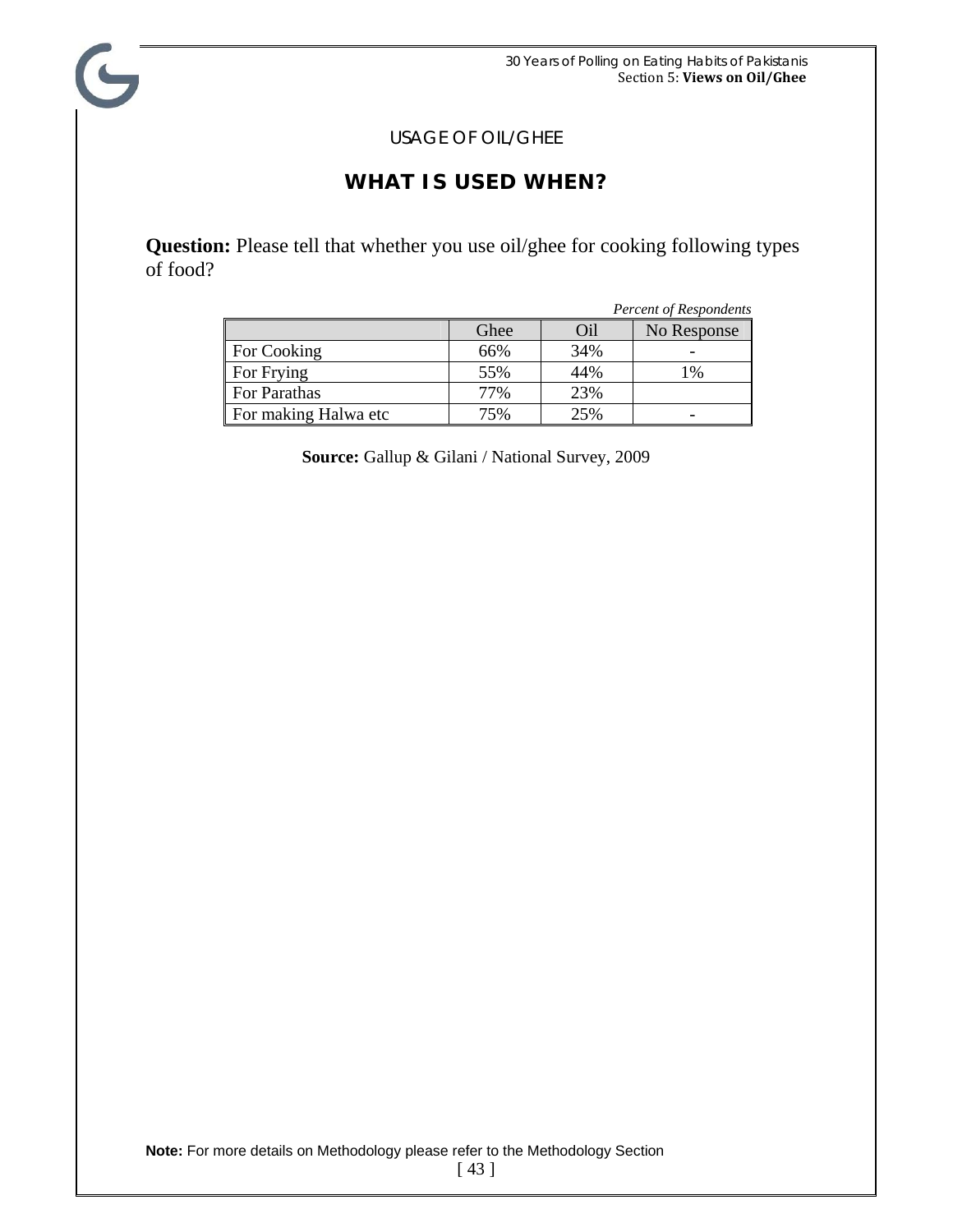C SECTION 6: **VIEWS ON FRUITS, VEGETABLES, PULSES** 

**Note:** For more details on Methodology please refer to the Methodology Section

[ 44 ]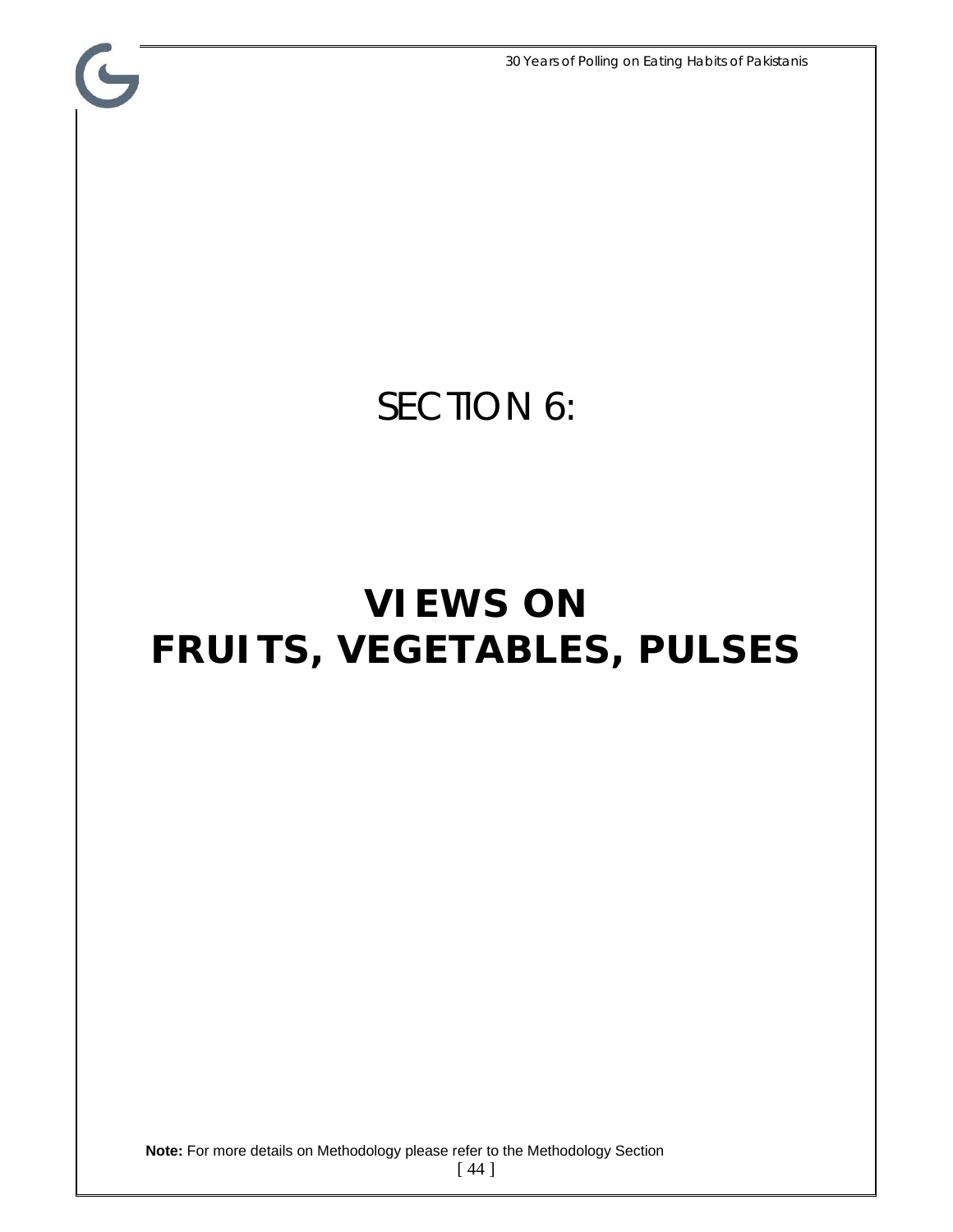Section 6:

C

## **VIEWS ON FRUITS, VEGETABLES, PULSES**

Mango is the most favorite fruit in summers and apple is the most favorite in winters. Views on different vegetables and pulses are also given in this Section.

<sup>[ 45 ]</sup>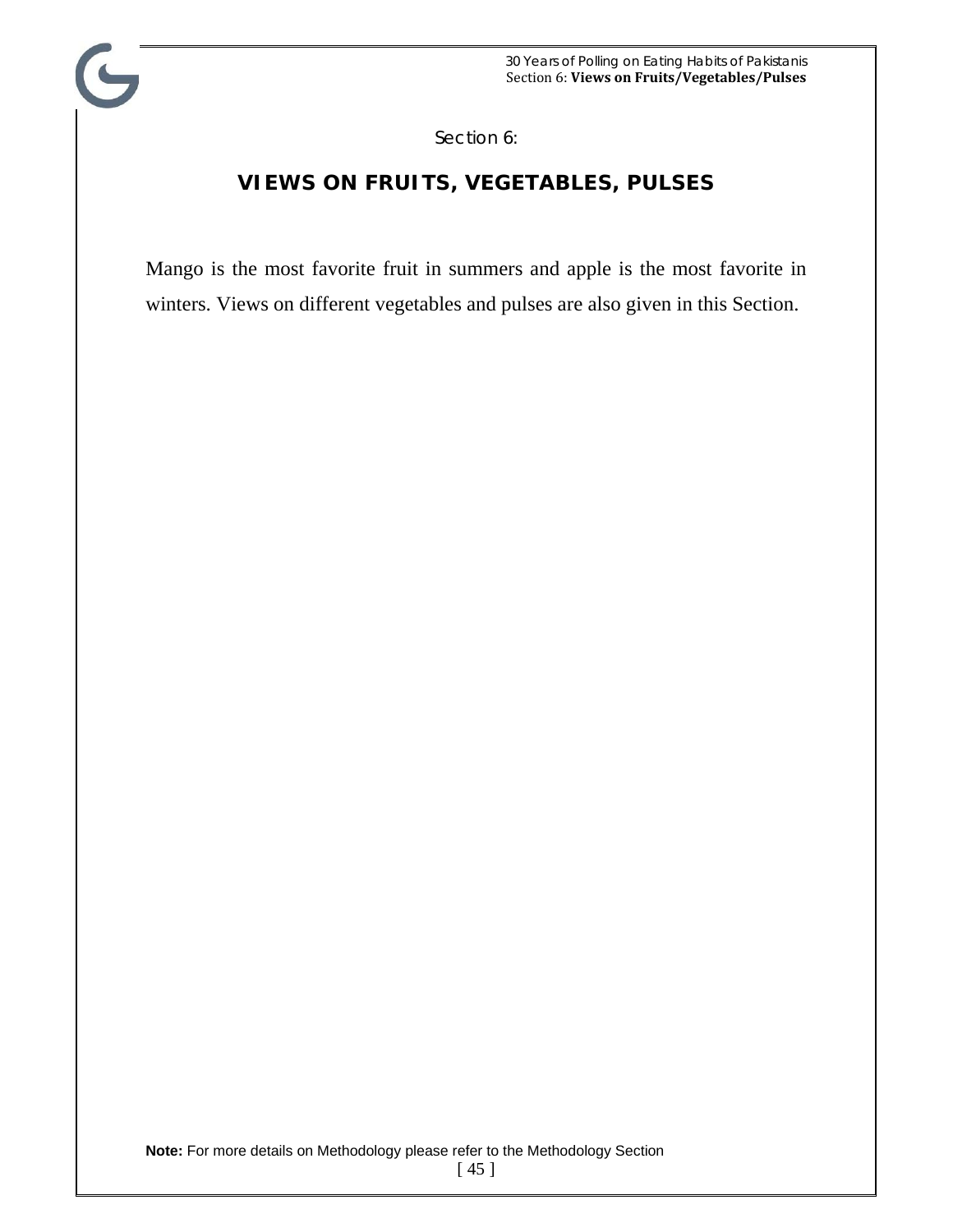### **FRUIT**





**Source:** Gallup & Gilani / National Survey, 2008

**Note:** For more details on Methodology please refer to the Methodology Section

[ 46 ]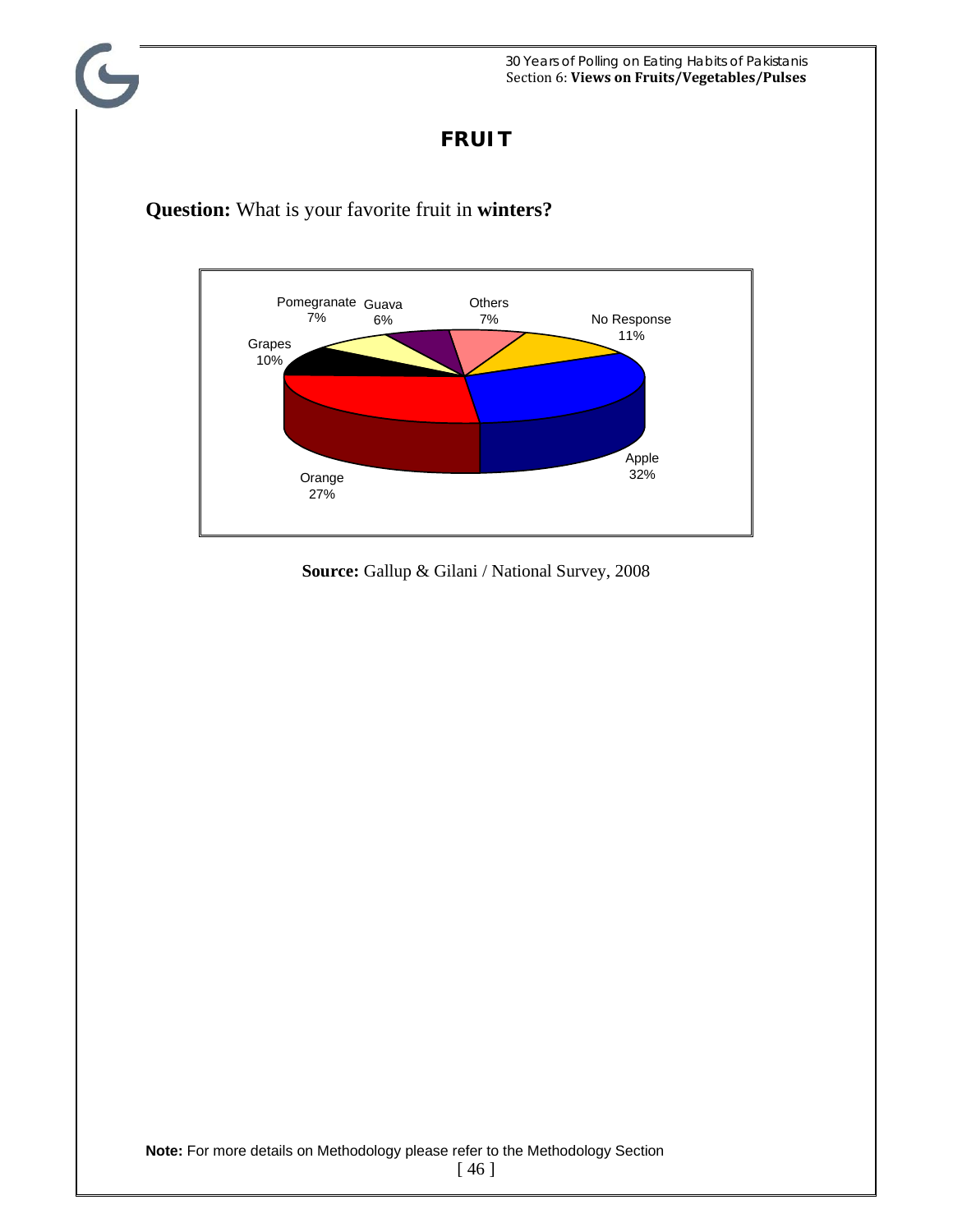### **FRUIT**

**Question:** What is your favorite fruit in **SUMMER SEASON?** 



**Source:** Gallup & Gilani/ National Survey, 2006

**Question:** Nowadays, fruits and vegetables of other season *(i.e. summer fruits in winter season etc)* are available. Some people say it is good to use them and others think it is wrong. What is your view?



**Source:** Gallup & Gilani / National Survey, 2006

**Note:** For more details on Methodology please refer to the Methodology Section

[ 47 ]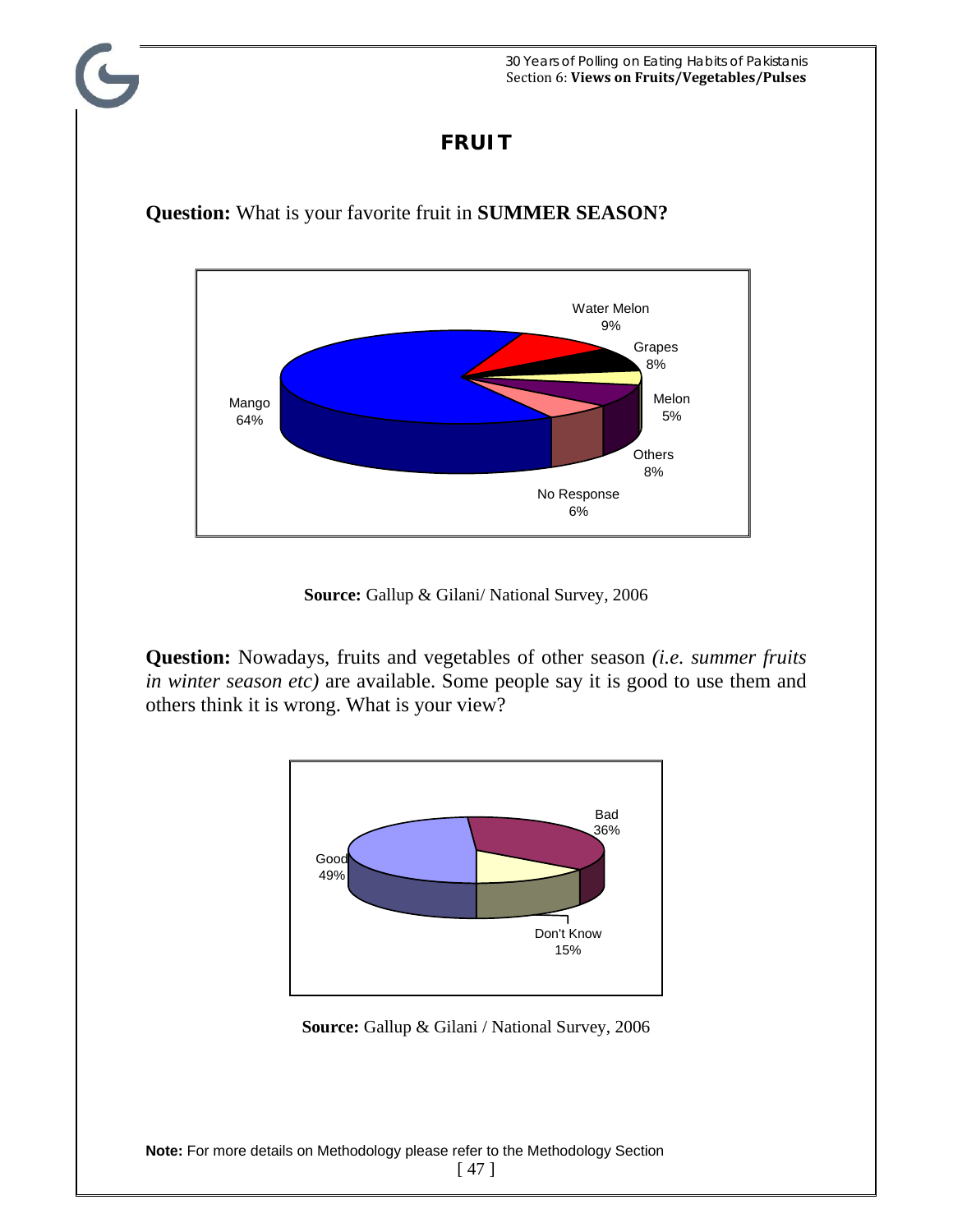#### **PULSES**

**Question:** Which is your favourite pulses?

G

|                        | <b>Percent of Respondents</b> |
|------------------------|-------------------------------|
|                        | 2003                          |
| Chana Dal              | 37%                           |
| Mash Dal               | 22%                           |
| Mong Dal               | 17%                           |
| Mix Dal                | 14%                           |
| Others                 | 3%                            |
| Don't like any         | 3%                            |
| No Response/Don't Know | 4%                            |

**Source:** Gallup & Gilani / National Survey, 2003

**Note:** For more details on Methodology please refer to the Methodology Section

[ 48 ]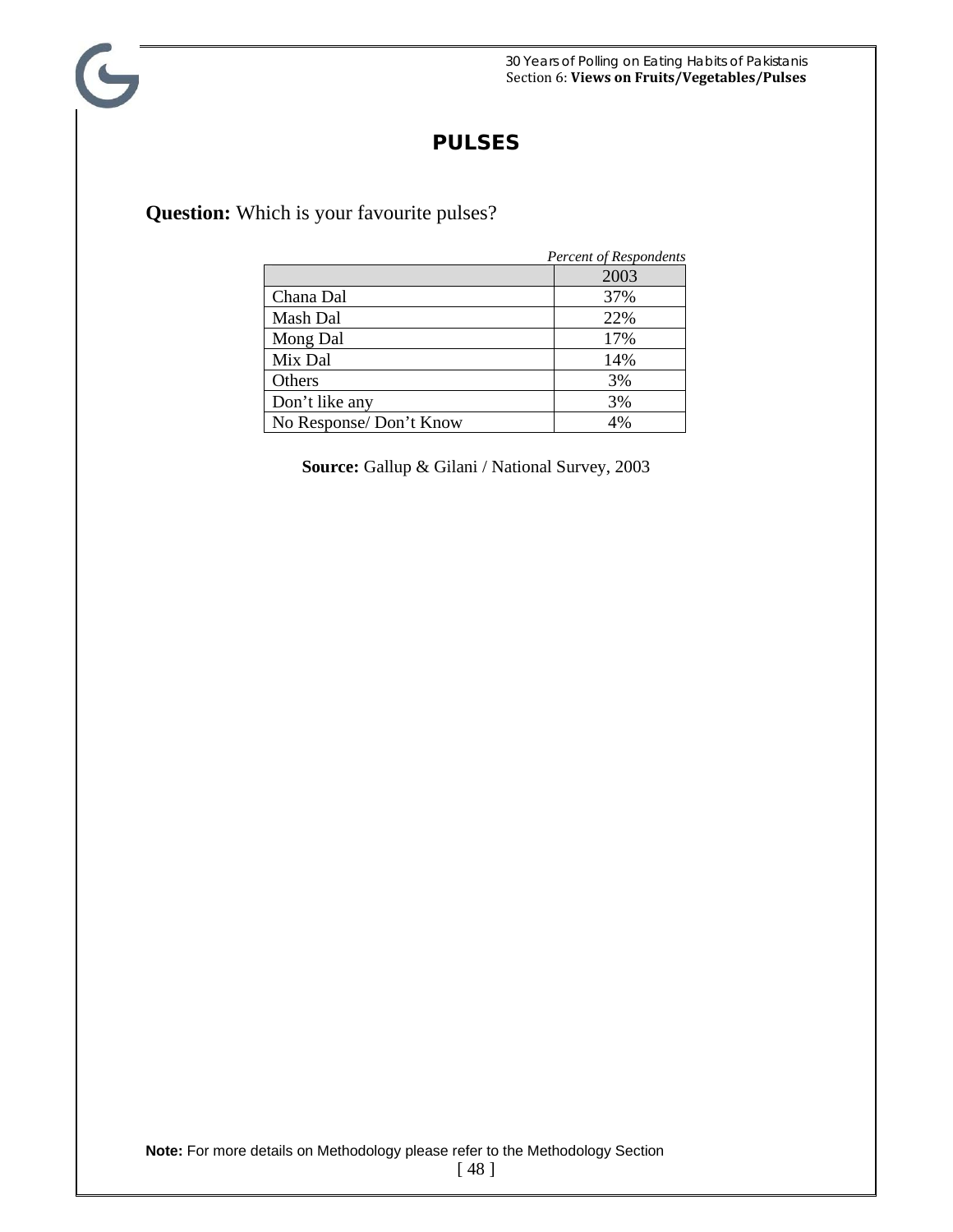### **VEGETABLES**

**Question:** Which is your favorite vegetable? (Urban Only)

G

|                    | <b>Percent of Respondents</b> |
|--------------------|-------------------------------|
| <b>Lady Finger</b> | 25%                           |
| Potatoes           | 17%                           |
| Cauliflower        | 6%                            |
| Pumpkin            | 5%                            |
| Spinach            | 3%                            |
| <b>Brinjal</b>     | 3%                            |
| Tori               | 5%                            |
| Peas               | 4%                            |
| Others             | 20%                           |
| No Response        | 12%                           |

Gallup & Gilani / National Survey 2000

**Note:** For more details on Methodology please refer to the Methodology Section

[ 49 ]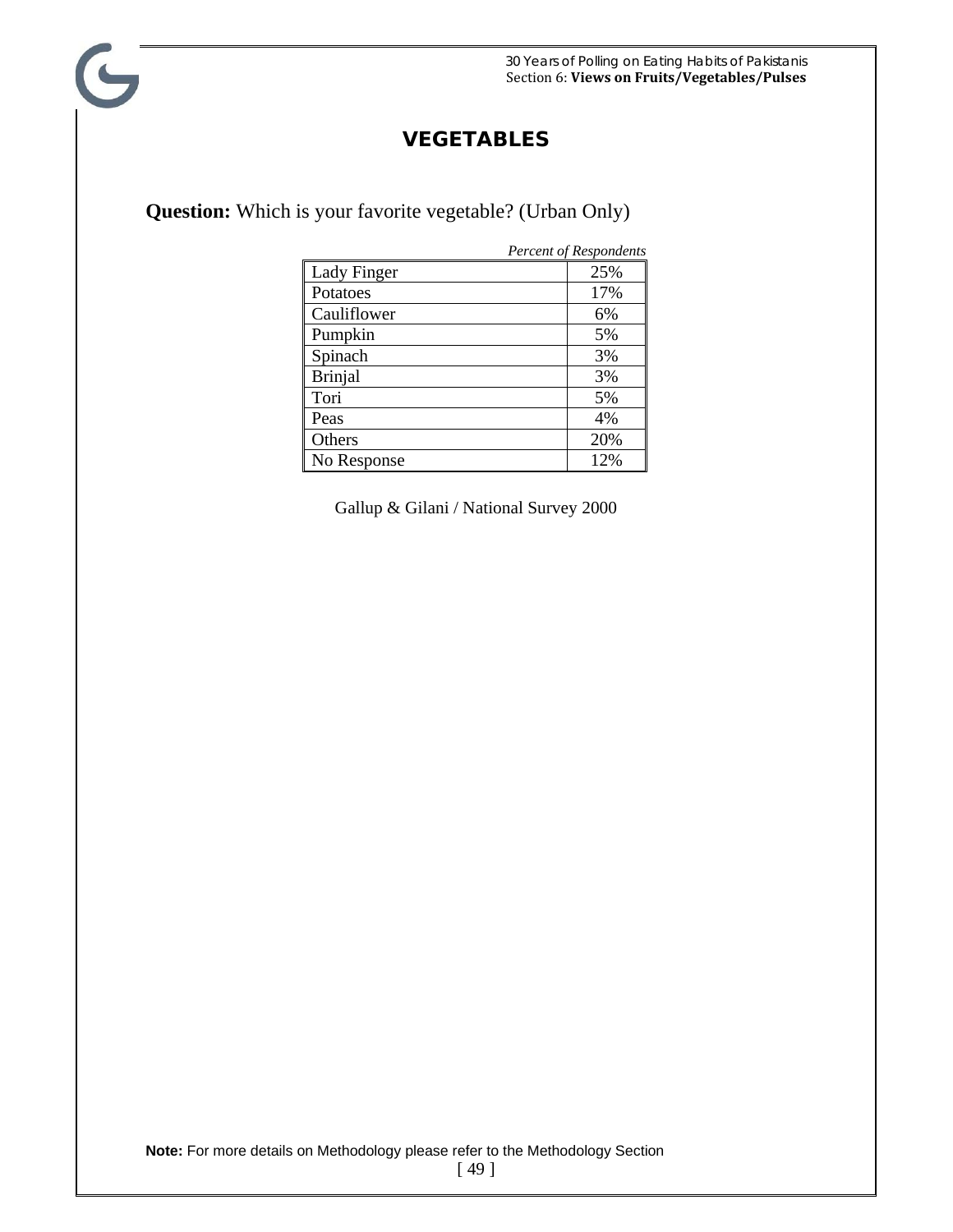30 Years of Polling on Eating Habits of Pakistanis

## SECTION 7:

C

## **EATING HABITS AND OTHER MISCELLANEOUS VIEWS ON FOOD**

**Note:** For more details on Methodology please refer to the Methodology Section

[ 50 ]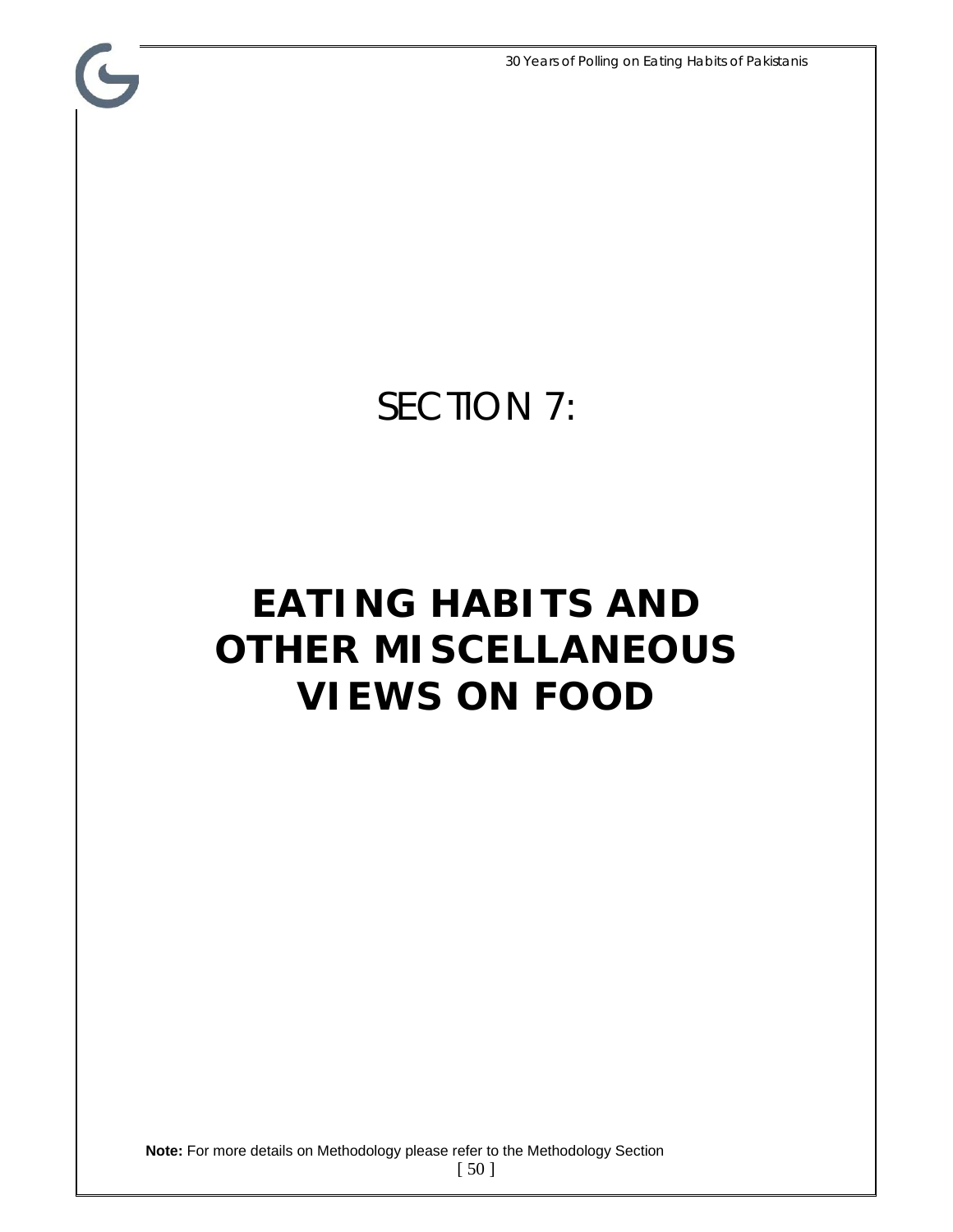

Section 7:

## **EATING HABITS AND OTHER MISCELLANEOUS VIEWS ON FOOD**

Views on eating out, use of a dining table, sweet dish, spicy food, frozen food etc are discussed in this section.

**Note:** For more details on Methodology please refer to the Methodology Section

[ 51 ]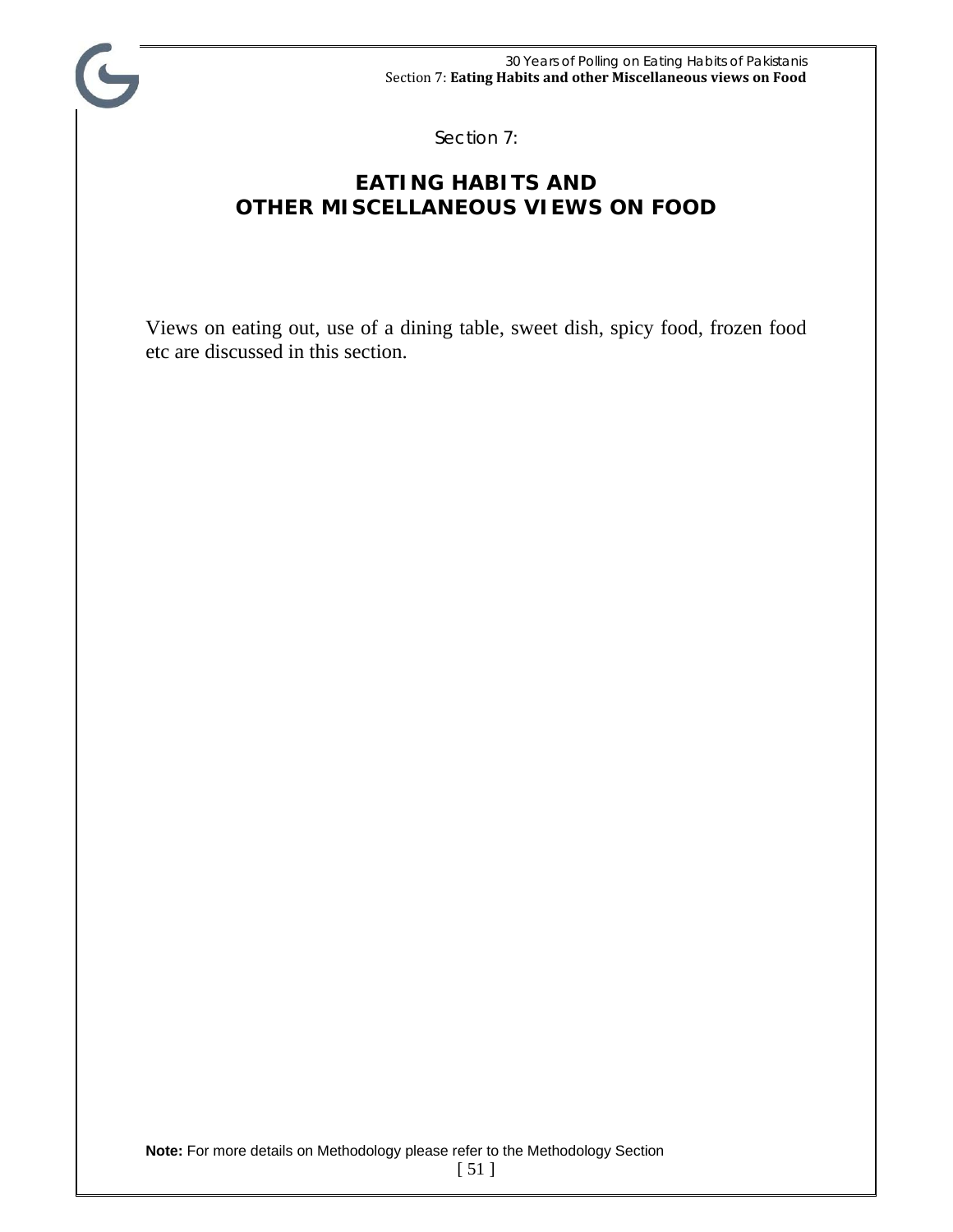

### EATING HABITS

## **ATTITUDES TOWARDS DIET**

**Question:** I will read a few statements, please tell me whether you agree or disagree with each of the following?

 *Percent of Respondents who agree*  I always **read the ingredients** whenever I buy some packaged food Item. 65% I do not prefer to **add healthy food in my diet.**  $\vert$  45% I often read newspaper / magazines so that I get to know about **beneficial food**  $47\%$ I think **frozen foods are as good as fresh food.** 40%

**Source:** Gallup & Gilani / National Survey, 2009

#### Comparative Data

|                                                                                                 |      | Percent of Respondents who agree |      |
|-------------------------------------------------------------------------------------------------|------|----------------------------------|------|
|                                                                                                 | 2004 | 2008                             | 2009 |
| I always read the ingredients whenever I buy some<br>packaged food Item.                        | 54%  | 66%                              | 65%  |
| I do not prefer to add healthy food in my diet.                                                 | 54%  | 49%                              | 45%  |
| I often read newspaper / magazines so that I get to know<br>about <b>beneficial food items.</b> |      | 50%                              | 47%  |
| I think frozen foods are as good as fresh food.                                                 | 35%  | 31%                              | 40%  |

**Source:** Gallup & Gilani / National Survey, 2004, 2008 & 2009

**Note:** Caution should be taken while interpreting comparative data. Please read the note on Comparative Data in Methodology

**Note:** For more details on Methodology please refer to the Methodology Section

[ 52 ]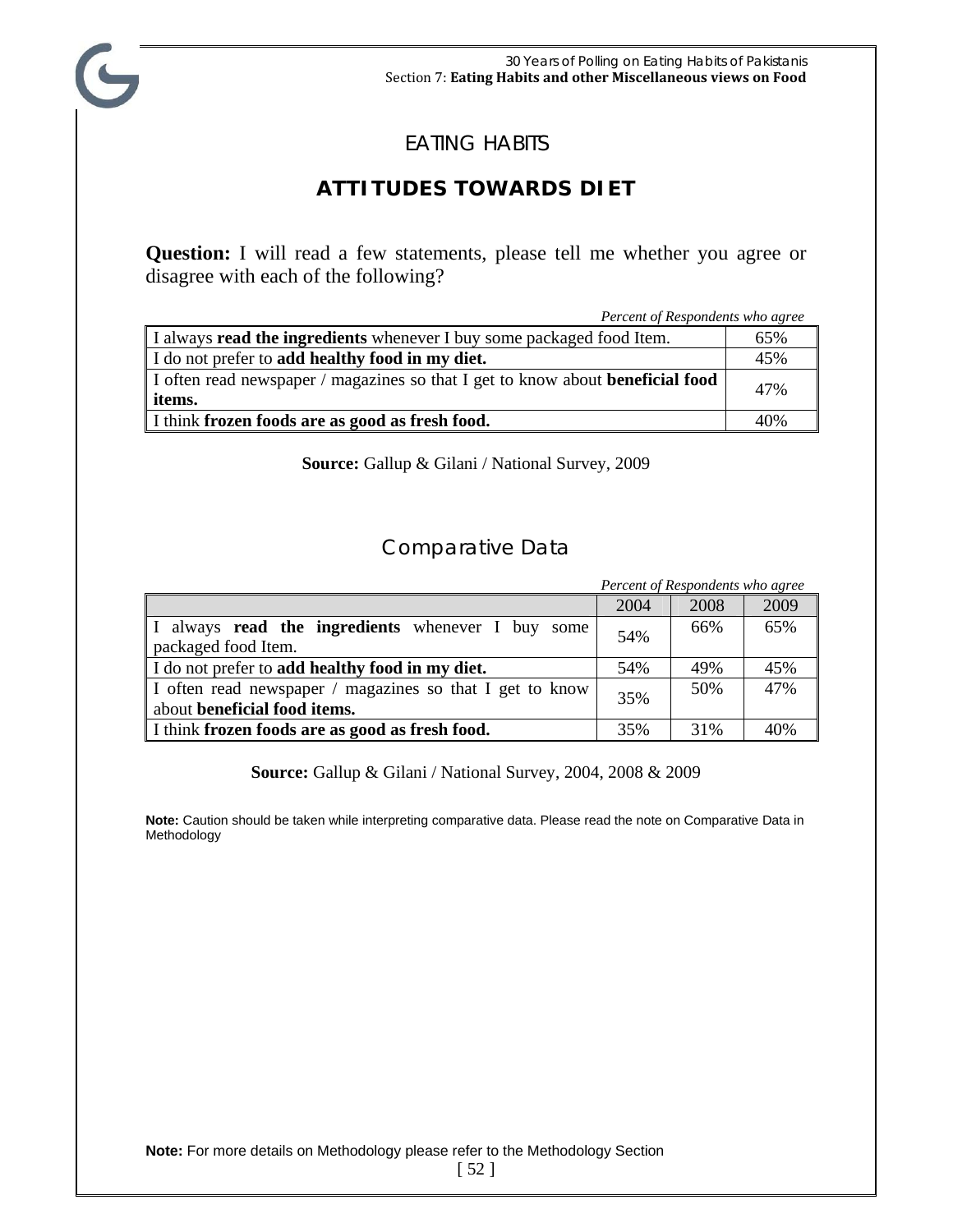

## EATING HABITS

C

## **EATING OUT?**

**Question:** Do members of your household go out for eating in a restaurant/hotel at least once in a month?



**Source:** Gallup & Gilani / National Survey, 2005

<sup>[ 53 ]</sup>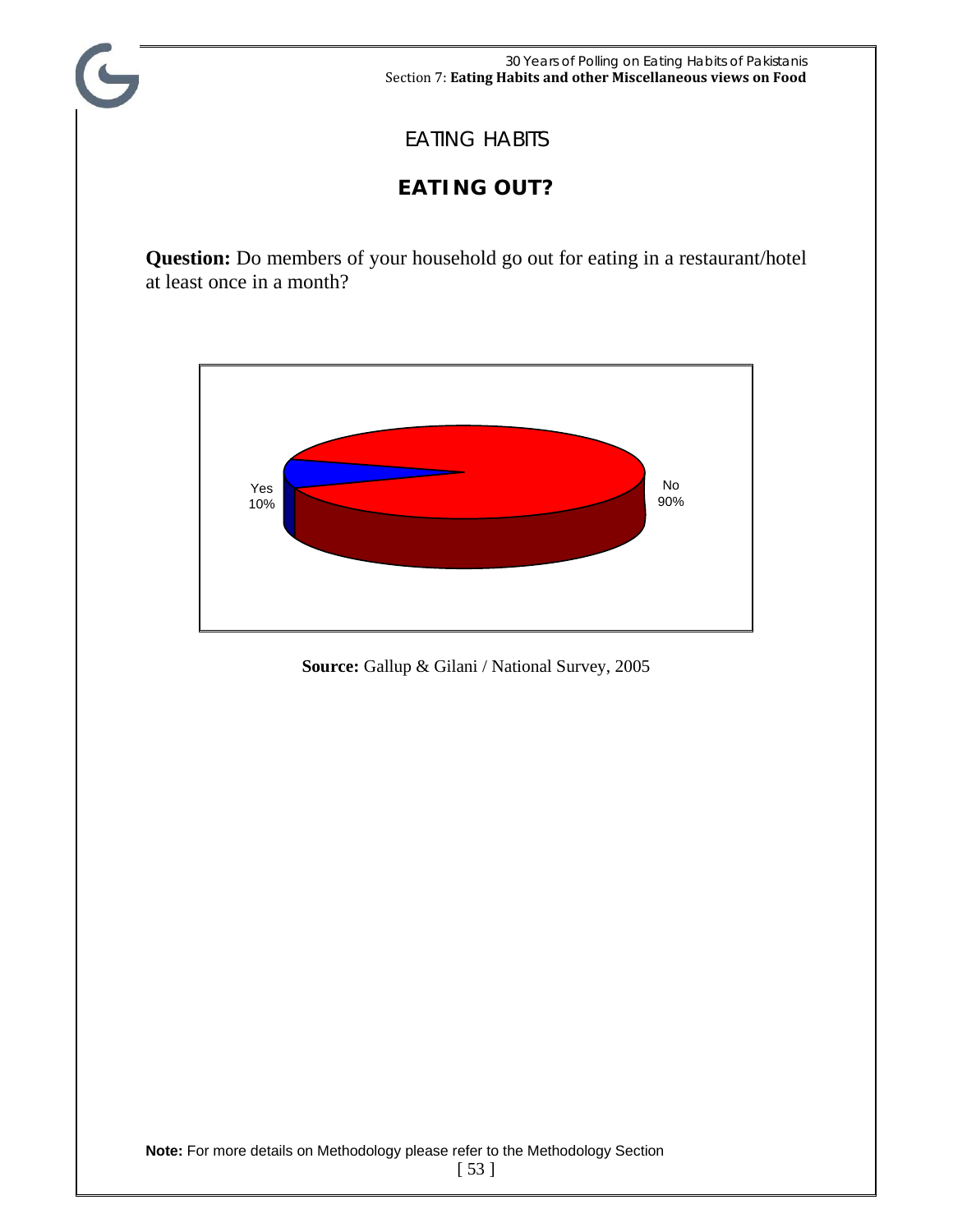

### EATING HABITS

## **PLACE OF MEALS**

**Question:** Where do you usually have your meal?

 $\overline{C}$ 



**Source:** Gallup & Gilani / National Survey, 2003

[ 54 ]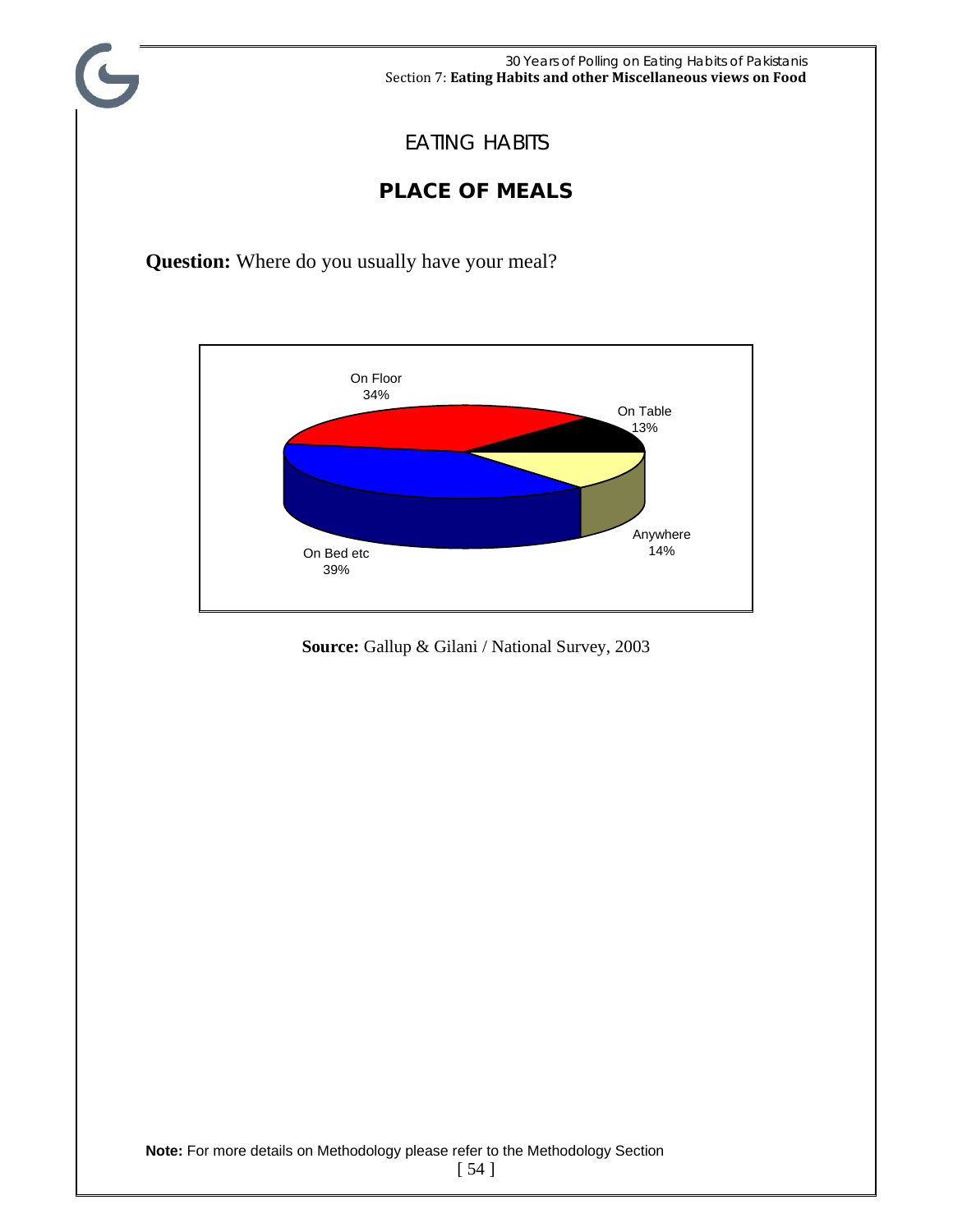

#### EATING HABITS

## **DO YOU HAVE A SWEET DISH?**

**Question:** How often is sweet dish made in your home?



**Source:** Gallup & Gilani / National Survey, 2007

#### Comparative Data

|                           | 2006 | 2007 |
|---------------------------|------|------|
| Daily                     | 6%   | 2%   |
| Once a week               | 13%  | 12%  |
| Once a month              | 15%  | 16%  |
| For Guests only           | 12%  | 14%  |
| On Special Occasions      | 27%  | 23%  |
| Whenever feel like having | 24%  | 31%  |
| Never                     | 3%   | 2%   |

**Source:** Gallup & Gilani / National Survey, 2006 & 2007

**Note:** Caution should be taken while interpreting comparative data. Please read the note on Comparative Data in Methodology

[ 55 ]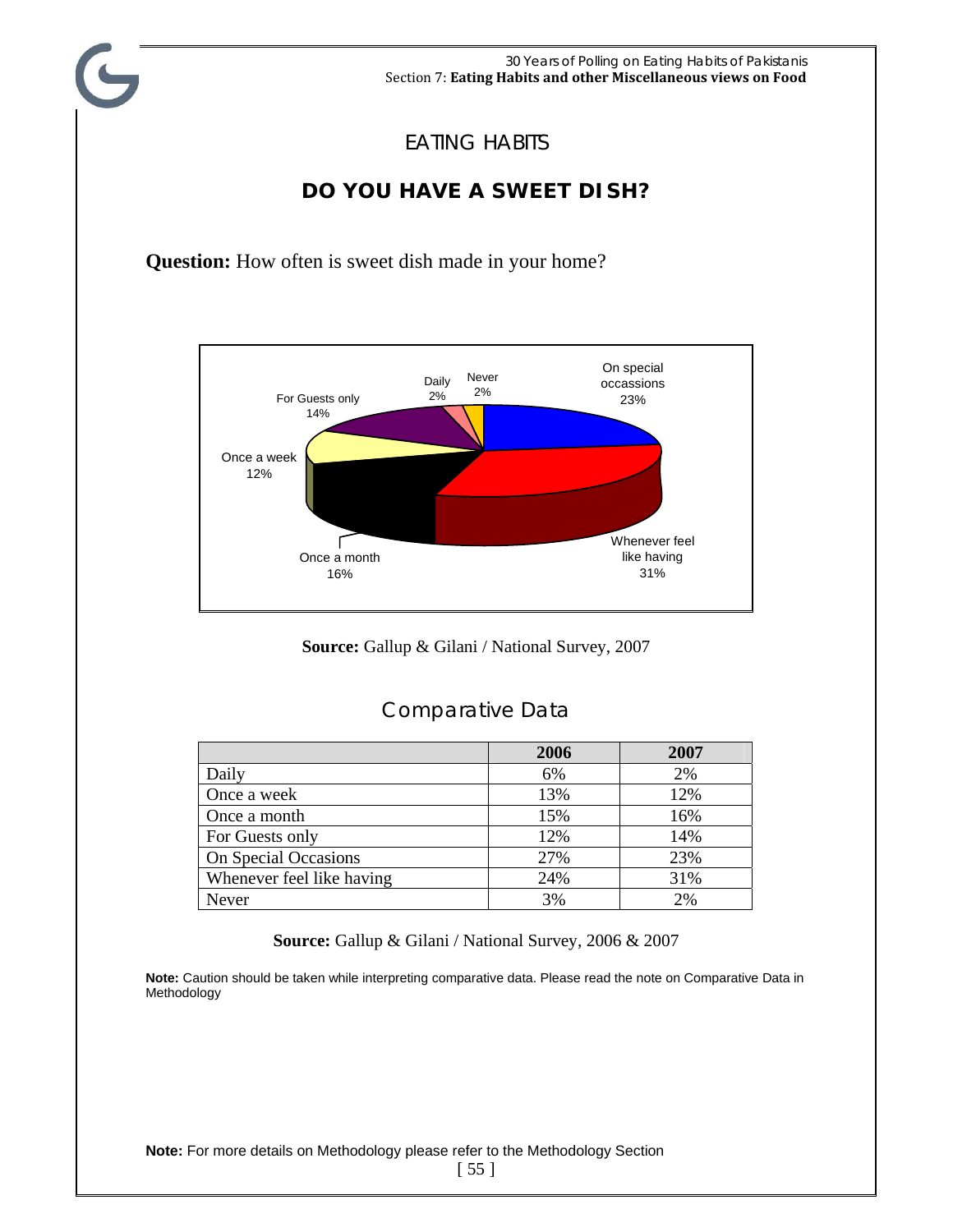## EATING HABITS

## **SPECIAL BREAKFAST ON WEEKEND?**

**Question:** Some households have special breakfast on weekends. Please tell me whether you have a special breakfast on weekend or the same as on another day?



**Source:** Gallup & Gilani / National Survey, 2006

<sup>[ 56 ]</sup>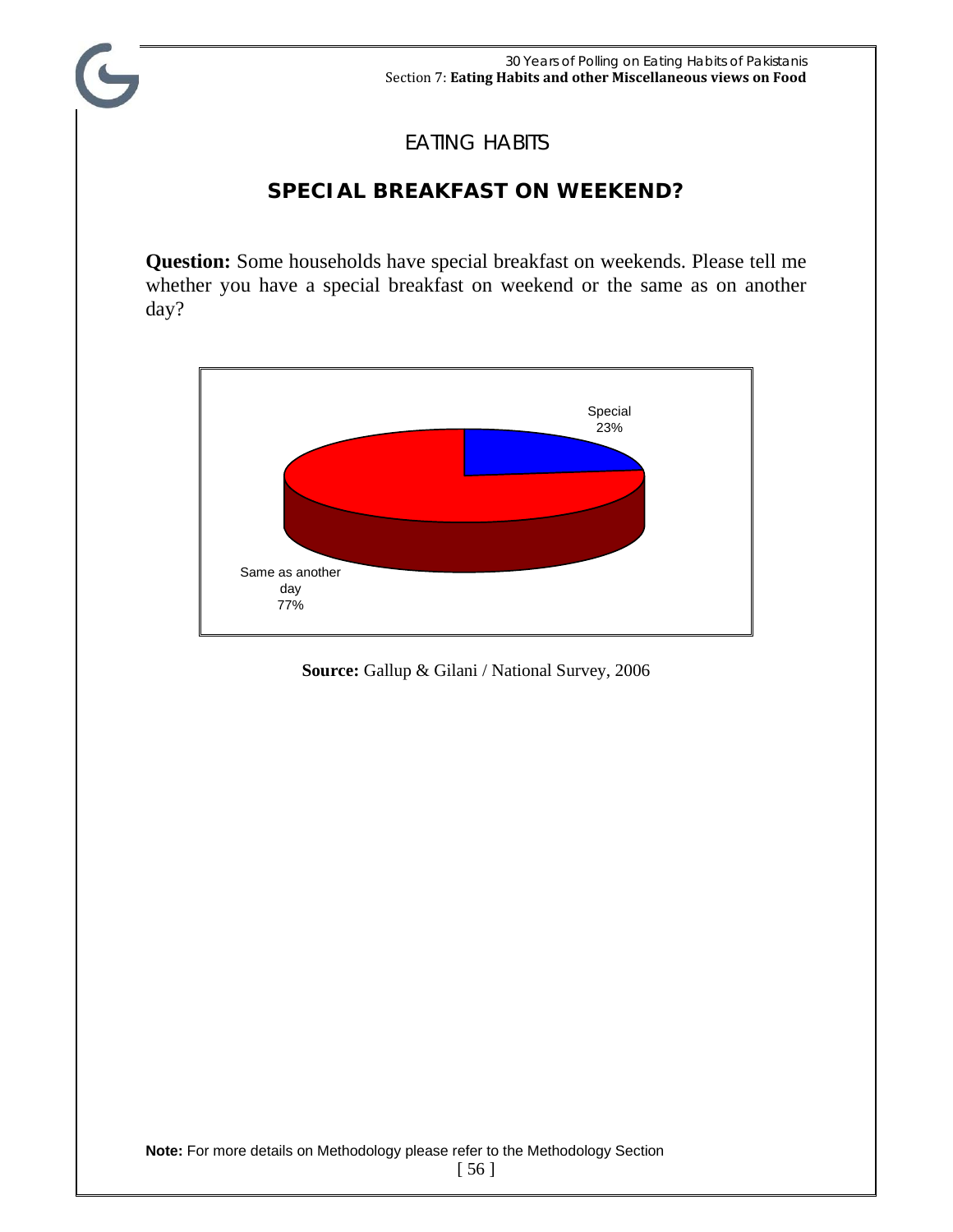

EATING HABITS

## **PREFERENCE FOR SPICES**

**Question:** Some people like hot and spicy food, others like fewer spices. What kind of food do you like?



**Source:** Gallup & Gilani / National Survey, 2009

<sup>[ 57 ]</sup>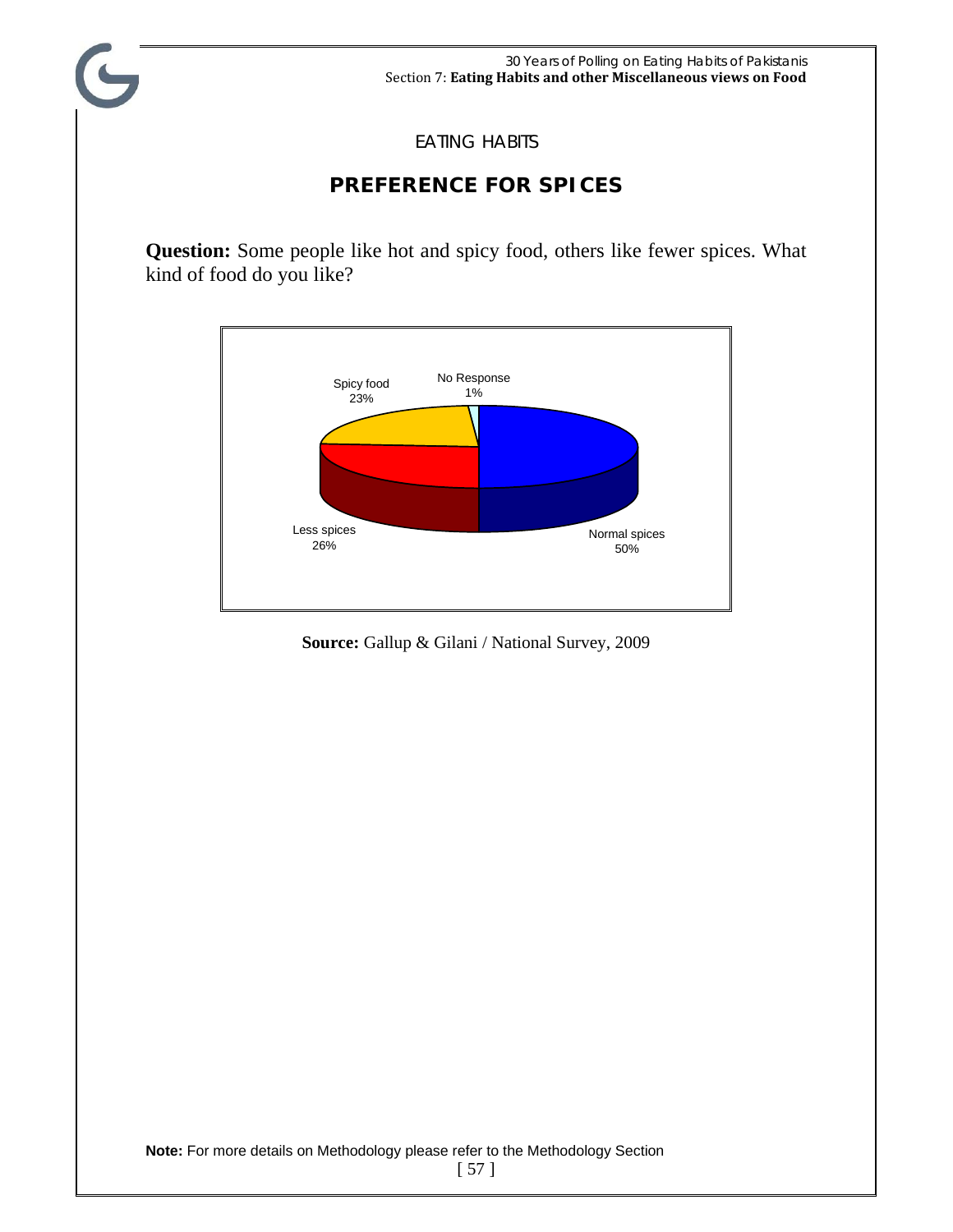EATING HABITS

## **PREFERENCE FOR FRESH AND FROZEN FOOD**

**Question:** Do you buy **fresh meat** from butcher's shop or do you buy **frozen meat**?



**Source:** Gallup & Gilani / National Survey, 2007

#### Comparative Data

|                               | 2006 | 2007 |
|-------------------------------|------|------|
| Fresh                         | 81%  | 81%  |
| Frozen                        | 11\% | 7%   |
| Any depending on availability | 8%   | 12%  |

**Source:** Gallup & Gilani / National Survey, 2006 & 2007

**Note:** Caution should be taken while interpreting comparative data. Please read the note on Comparative Data in Methodology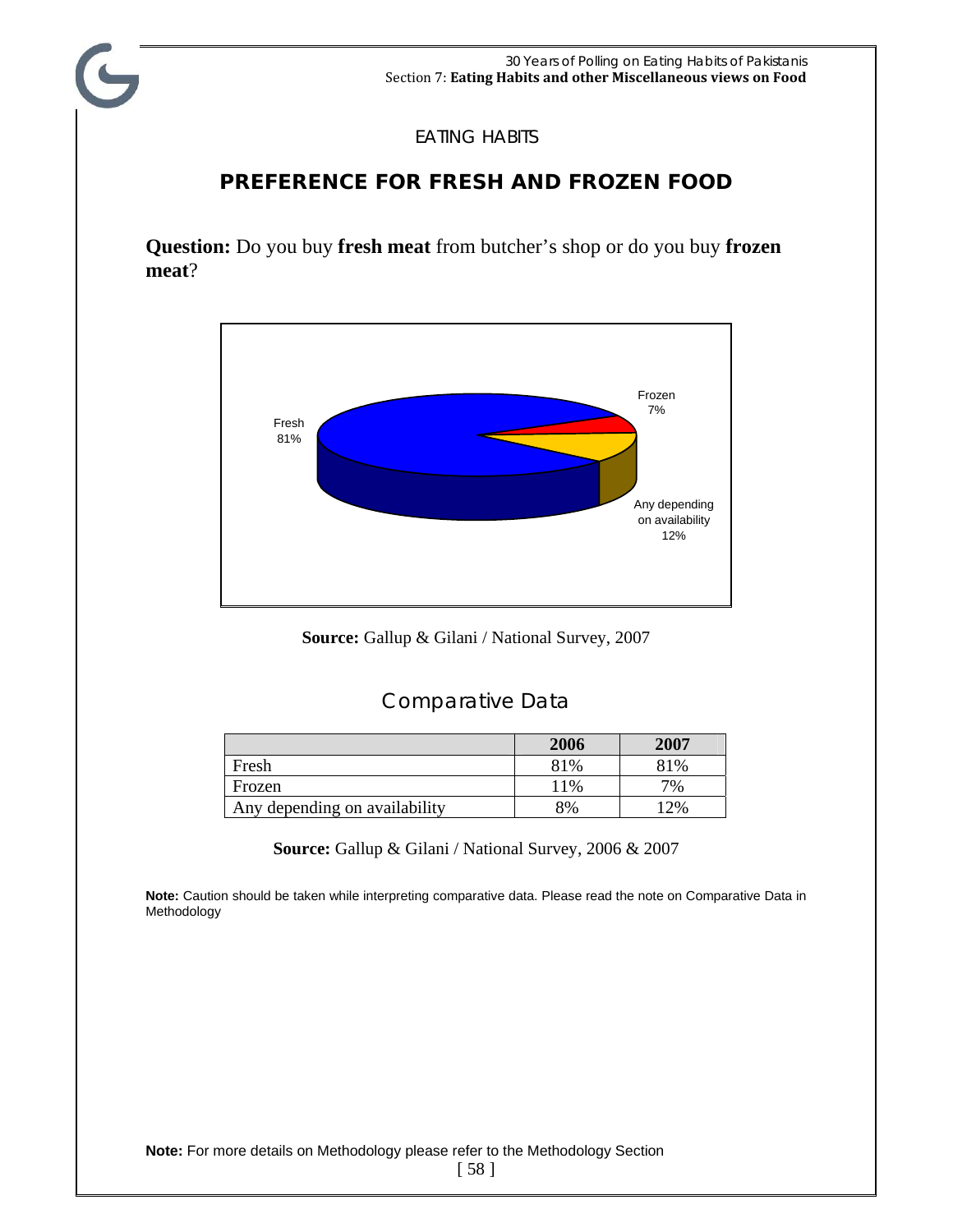

EATING HABITS

### **PREFERENCE FOR FRESH AND FROZEN FOOD**

**Question:** Some people believe it is not good to use frozen food and others consider it good. What is your view regarding frozen food?



**Source:** Gallup & Gilani / National Survey, 2007

#### Comparative Data

|            | 2006 | 2007   |
|------------|------|--------|
| Good       | 42%  | 36%    |
| Bad        | 47%  | 52%    |
| Don't Know | 11%  | $12\%$ |

**Source:** Gallup & Gilani / National Survey, 2006 & 2007

**Note:** Caution should be taken while interpreting comparative data. Please read the note on Comparative Data in Methodology

**Note:** For more details on Methodology please refer to the Methodology Section

[ 59 ]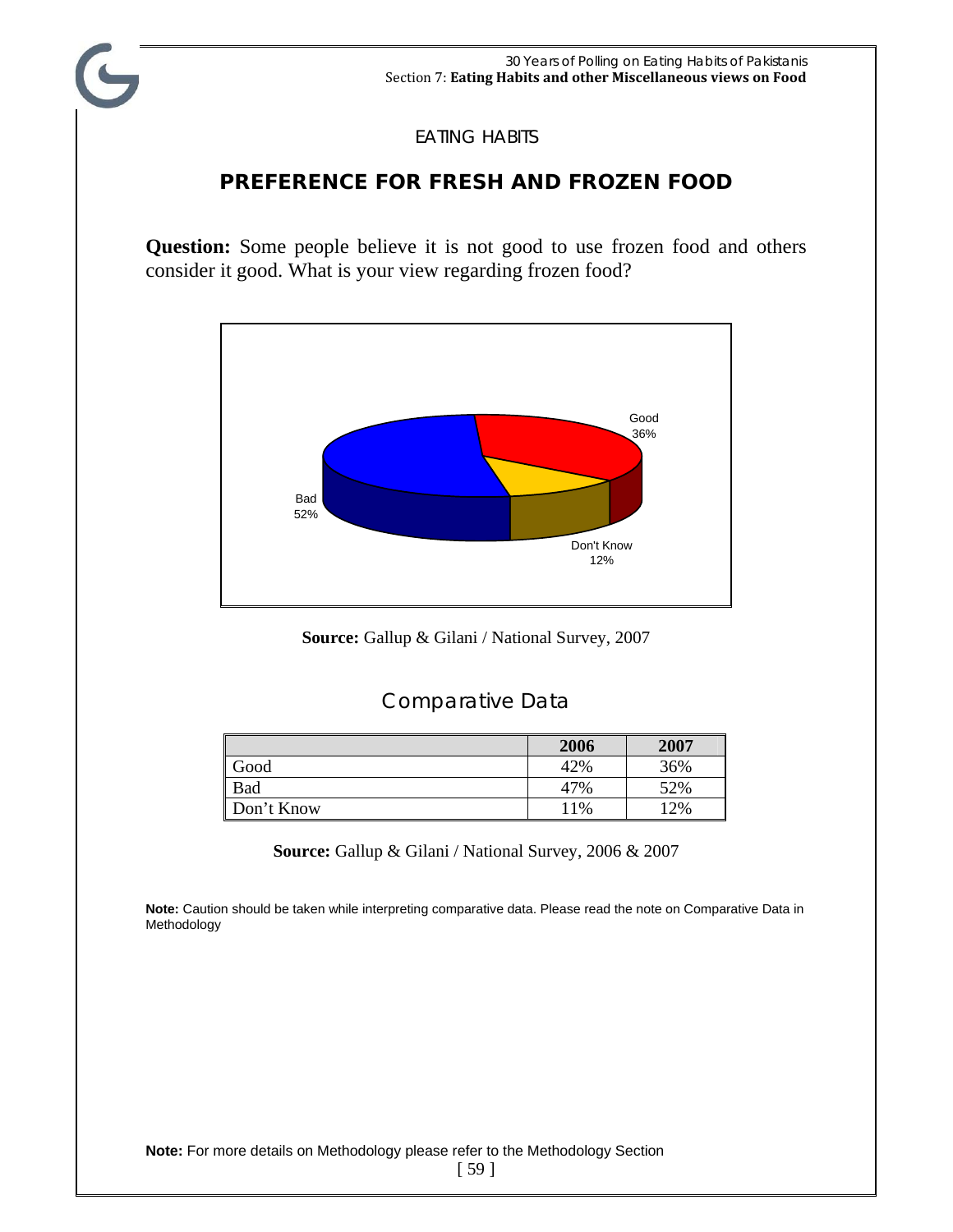#### COOKING HABITS

#### **WHEN IS FOOD COOKED?**

**Question:** In some households food is cooked in the afternoon whereas in others it is cooked at night when male members of the family are at home. **In your household what is usually eaten at lunch time when the male members of the family are away?** 



**Source:** Gallup & Gilani / National Survey, 2008

[ 60 ]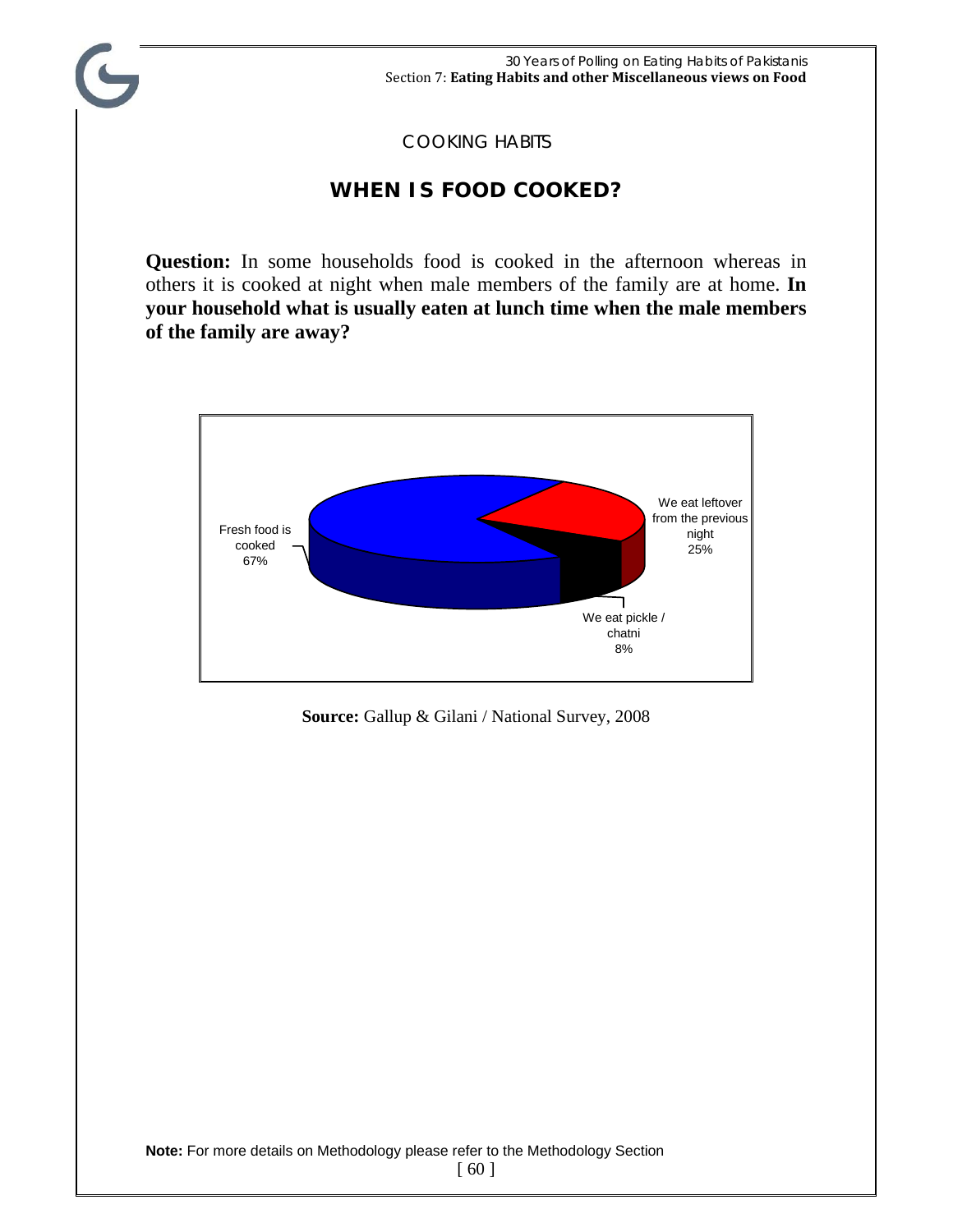

#### COOKING HABITS

#### **FUEL FOR COOKING FOOD**

**Question:** Which fuel is mostly used for cooking food in your household? (Urban Only)

|              | Percent of Respondents |
|--------------|------------------------|
| Wood         | 31%                    |
| Sui Gas      | 52%                    |
| Gas Cylinder | 6%                     |
| Oil stove    | 2%                     |
| Cow Dung     |                        |

Gallup & Gilani / National Survey 2000

<sup>[ 61 ]</sup>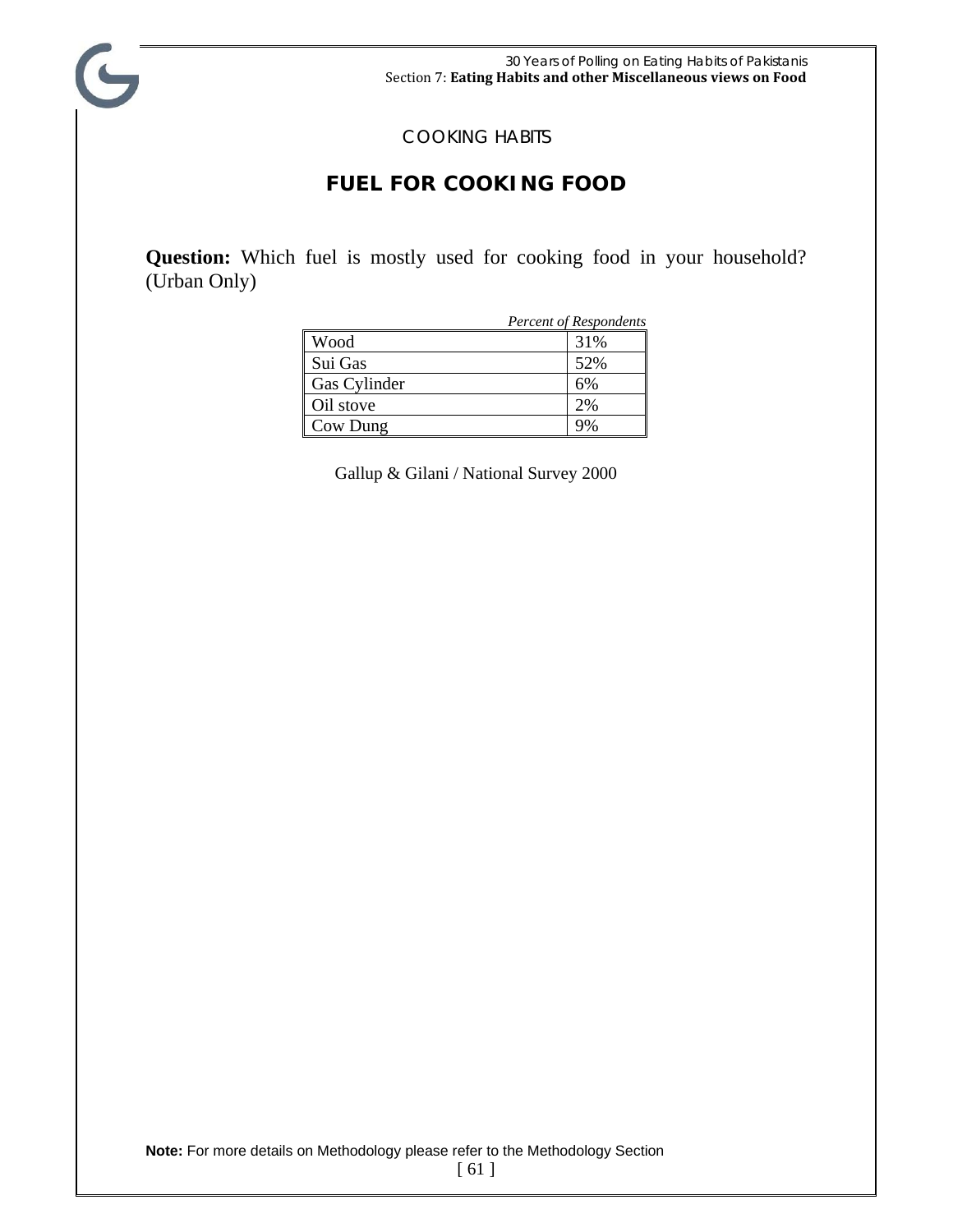30 Years of Polling on Eating Habits of Pakistanis

# **METHODOLOGY**

 $\mathbf{G}$ 

**Note:** For more details on Methodology please refer to the Methodology Section

[ 62 ]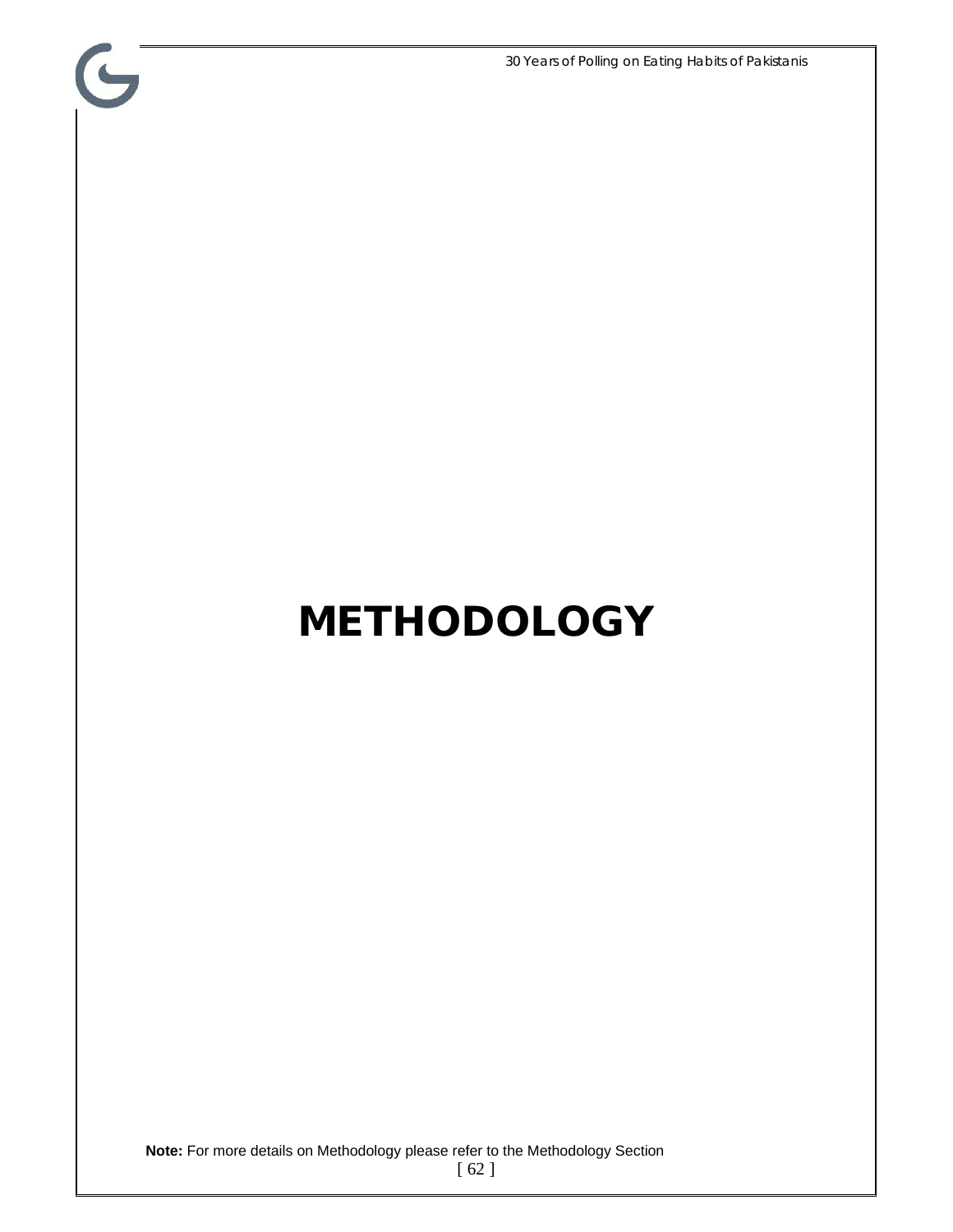## **METHODOLOGY**

The results presented here are from multiple *nation wide house hold surveys* carried out by Gallup and Gilani over the last three decades (1980-2010)

#### • **SAMPLE PROFILE:**

The respondents in these surveys range from *1000-2500 men and women of age 18 years and above* spread across the *rural and urban* areas of the *four provinces* of the country. They represent different age groups, education status and socio economic profile

Those which are urban only samples have been mentioned.

#### • **INTERVIEWING MODE:**

Face to Face, in-house interviews

#### • **SAMPLING METHODOLOGY:**

Multi-stage area probability sampling

#### • **SAMPLING TOLERANCE:**

Error margin is estimated to be  $\pm 2{\text -}3\%$  at 95% Confidence level

#### y **WEIGHTING:**

The data have been weighted to correspond with census distribution of population for the rural and urban areas of all four provinces.

#### • **SURVEY DATES:**

The respective year in which these surveys were carried out has been mentioned at the bottom of all charts and tables.

#### • **VALUES/ PERCENTAGES:**

All values given in this report are percentages unless otherwise specified.

[ 63 ]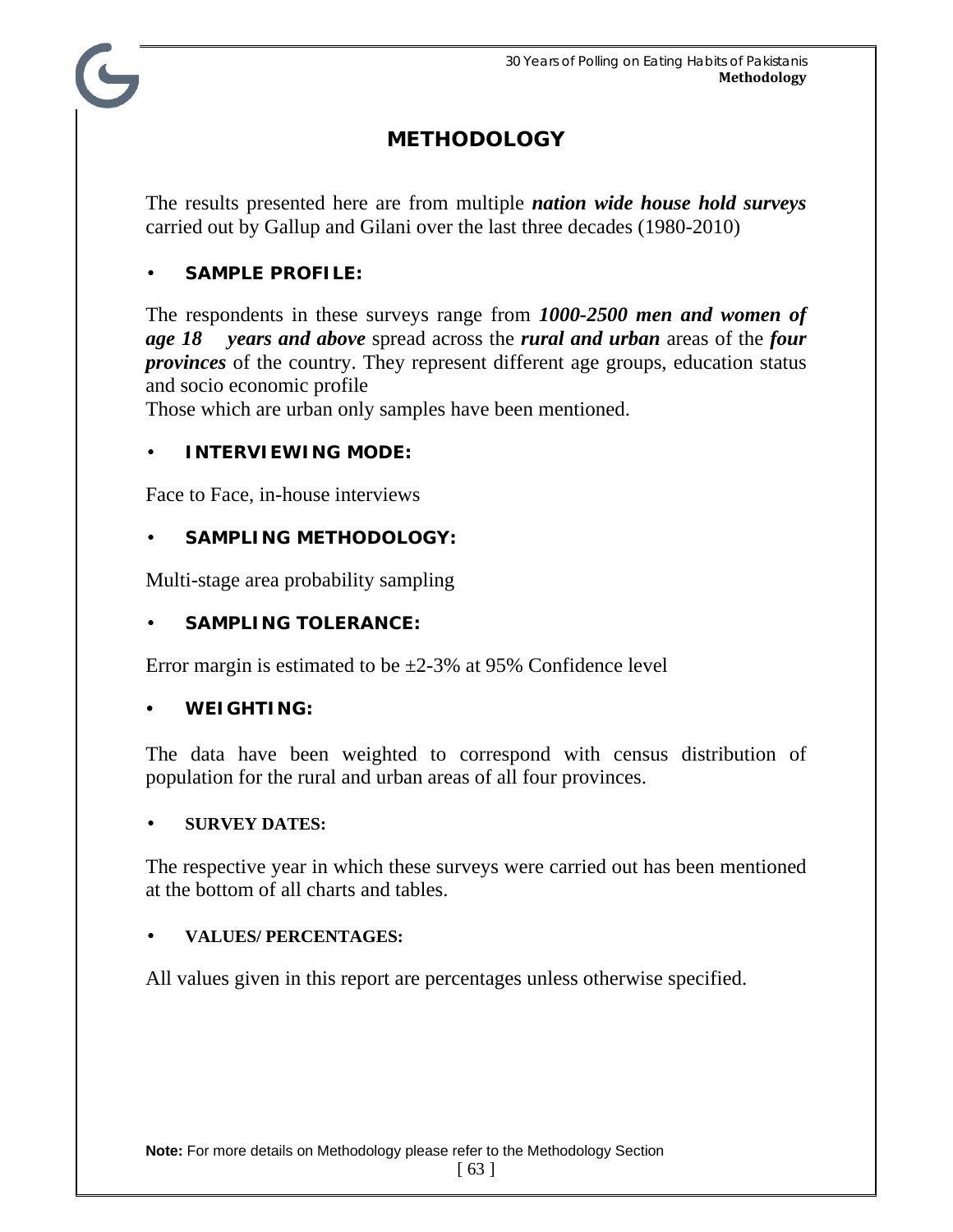#### **NOTE ON COMPARATIVE SECTIONS:**

Caution should be taken in interpreting results in comparative sections of the report. The purpose of having comparative data is to show a broad trend in timeline rather than providing a statistical difference in opinions. This caution is based on following major considerations:

- The exact question wordings may vary across the years where comparison is drawn
- The methodology and sample size may vary
- The timeline is not uniform, we have provided data at two or more points in time as available.

#### **DISCLAIMER**

This report is for Public Debate and not for strict policy measures or decisions. Gallup and Gilani does not take any responsibility for any loss or profit arising out of Public or Private use of this report or its findings.

#### **PROPREITORY INFORMATION**

The Data quoted and used in this report is the property of Gallup & Gilani Pakistan.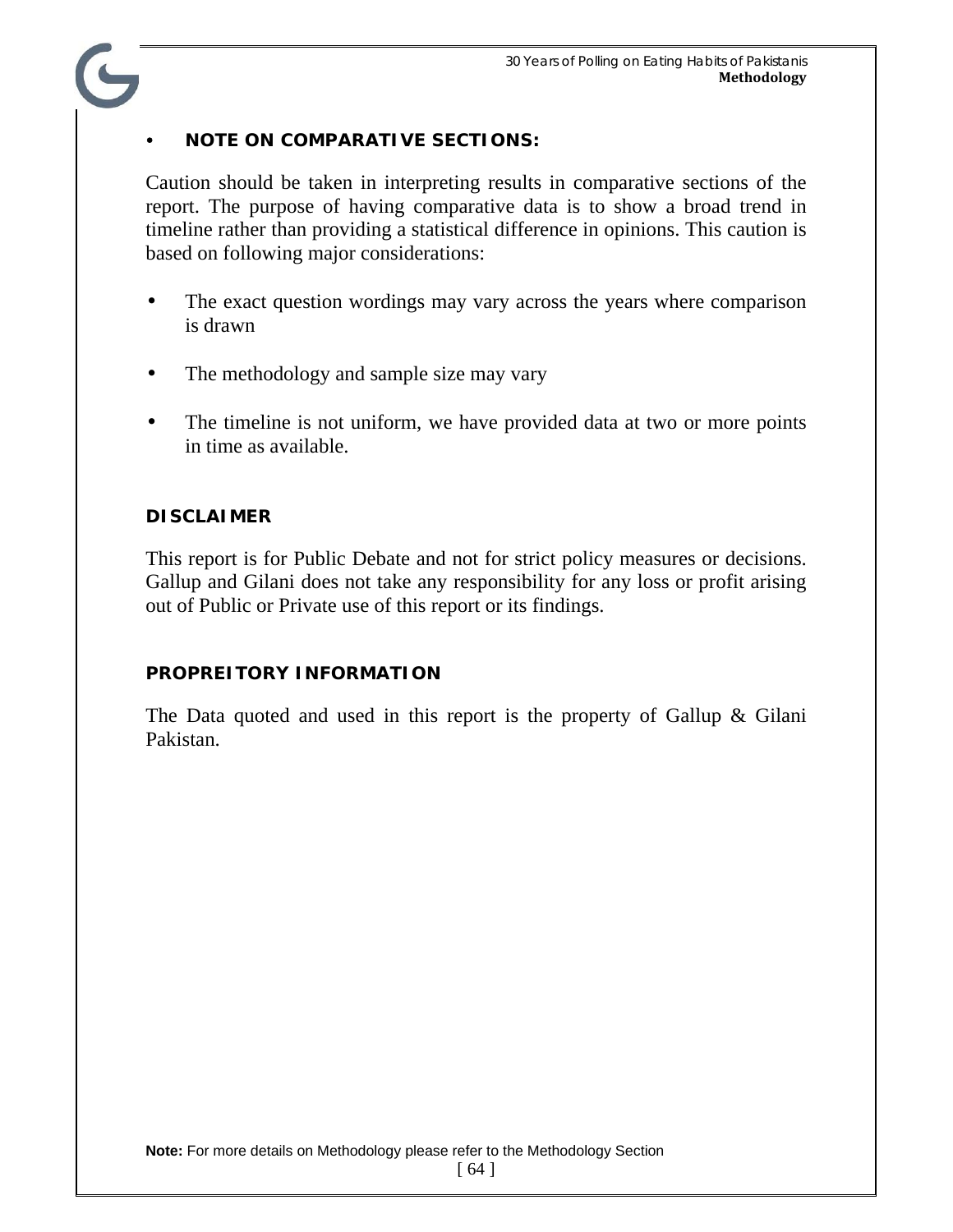

#### **REPRESENTS**

**Statistical Cross-section:** Gender, Age, Income, Education, Region & Language Universe: ~45,000 villages; 60,000 Urban Census Blocks

**Note:** For more details on Methodology please refer to the Methodology Section

[ 65 ]